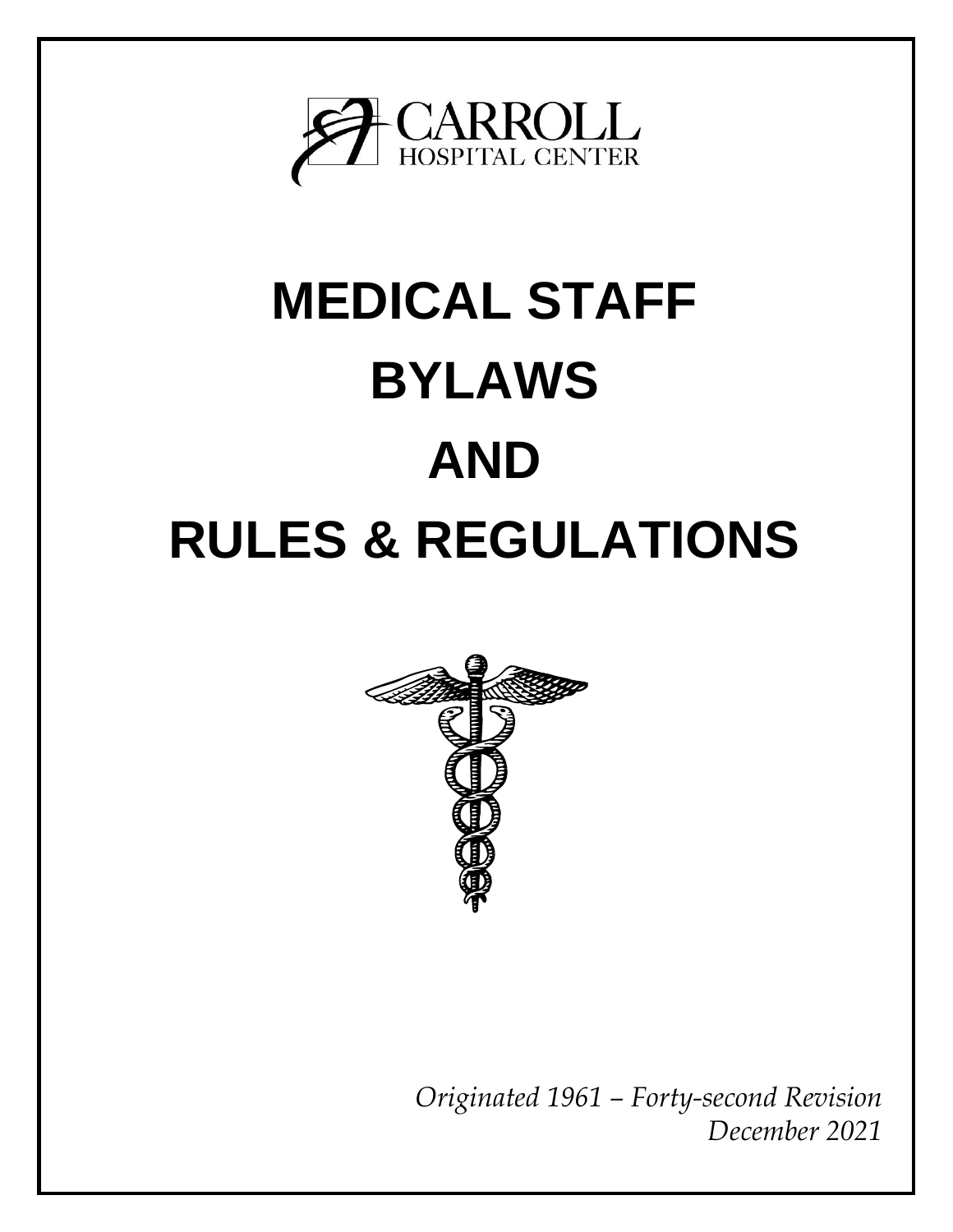# **Table of Contents**

| SECTION 5 - RIGHTS, RESPONSIBILITIES & CATEGORIES OF MEMBERSHIP3 |  |
|------------------------------------------------------------------|--|
|                                                                  |  |
|                                                                  |  |
|                                                                  |  |
|                                                                  |  |
|                                                                  |  |
| SECTION 11 - ADOPTION & AMENDMENT OF MEDICAL STAFF BYLAWS 48     |  |
| SECTION 12 - MEDICAL STAFF RULES, REGULATIONS & POLICIES 49      |  |
|                                                                  |  |
|                                                                  |  |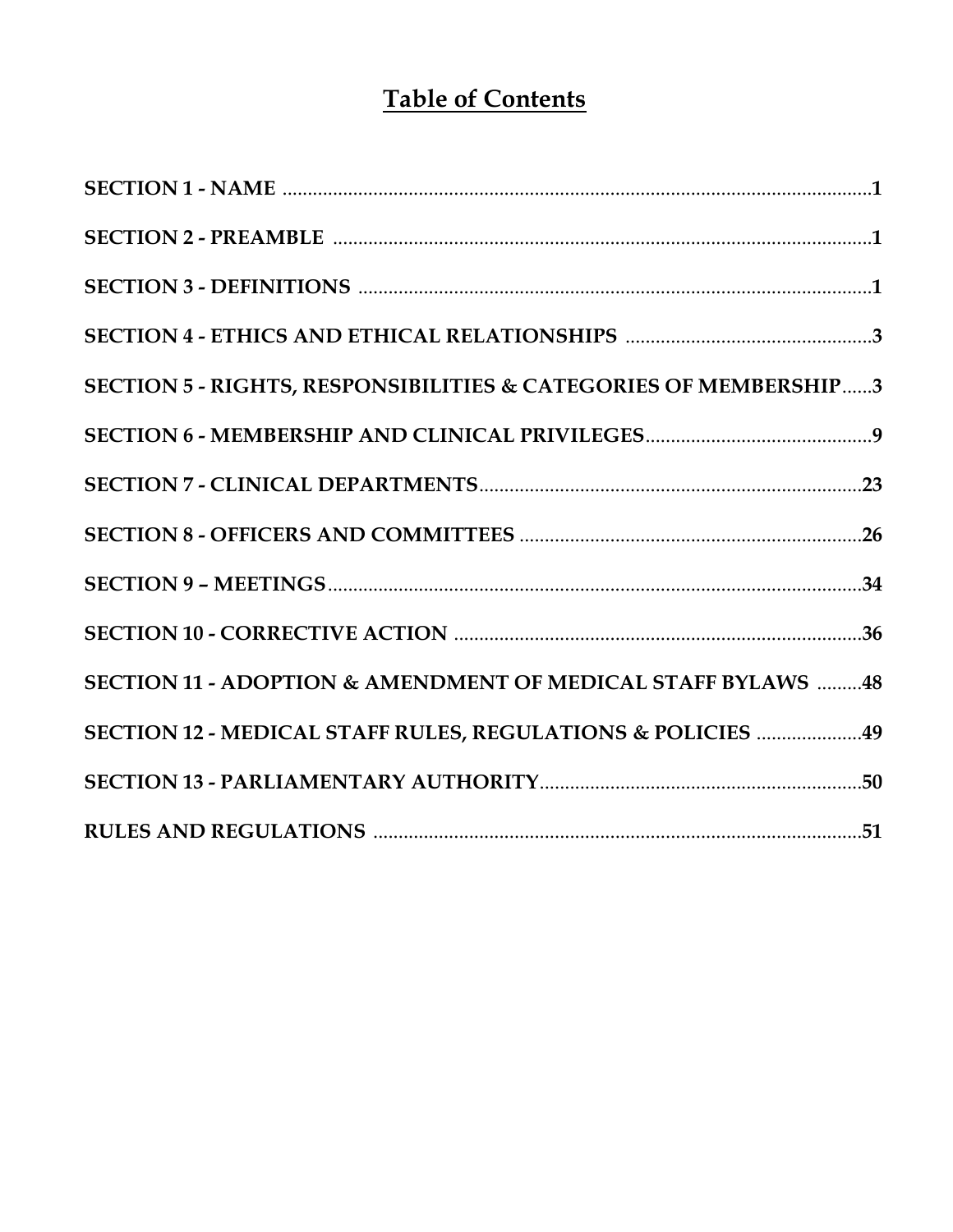#### **SECTION 1 - NAME**

The name of this organization shall be *"THE MEDICAL STAFF OF CARROLL HOSPITAL CENTER".*

#### \*\*\*\*\*\*\*\*\*\*\*\*\*\*\*\*\*\*\*\*\*\*\*\*\*

## **SECTION 2 – PREAMBLE**

The practitioners of Carroll Hospital Center located in Westminster, Maryland, by this document establish the framework for the organization and functioning of the Medical Staff of Carroll Hospital Center, under the auspices of the hospital's Board of Directors. The Medical Staff is a self-governing and collegial body accountable to the Board of Directors for the oversight of the quality of care, treatments and services delivered by credentialed and privileged practitioners at the hospital. Within this framework, it is our goal to provide a culture of excellence and to serve our community by providing the highest quality of care consistent with the values of service, performance, innovation, respect, integrity, and teamwork.

#### \*\*\*\*\*\*\*\*\*\*\*\*\*\*\*\*\*\*\*\*\*\*\*\*\*

#### **SECTION 3 - DEFINITIONS**

3.1 President

Whenever the term "President" appears, it shall be interpreted to mean the President of the hospital or his representative.

3.2 Chief of Staff

Whenever the term "Chief of Staff" appears, it shall be interpreted to mean the President of the Medical Staff or his representative.

3.3 Day

Any reference to "day" for a time period equal to or less than seven days shall be interpreted to mean business weekdays (i.e. Monday through Friday) excluding nationally observed holidays. Any reference to "day" for a time period equal to or greater than eight days shall be interpreted to mean a calendar day.

3.4 Gender

Whenever the terms "he" or "she" or the terms "his" or "hers" appear, they shall be interpreted to be gender neutral.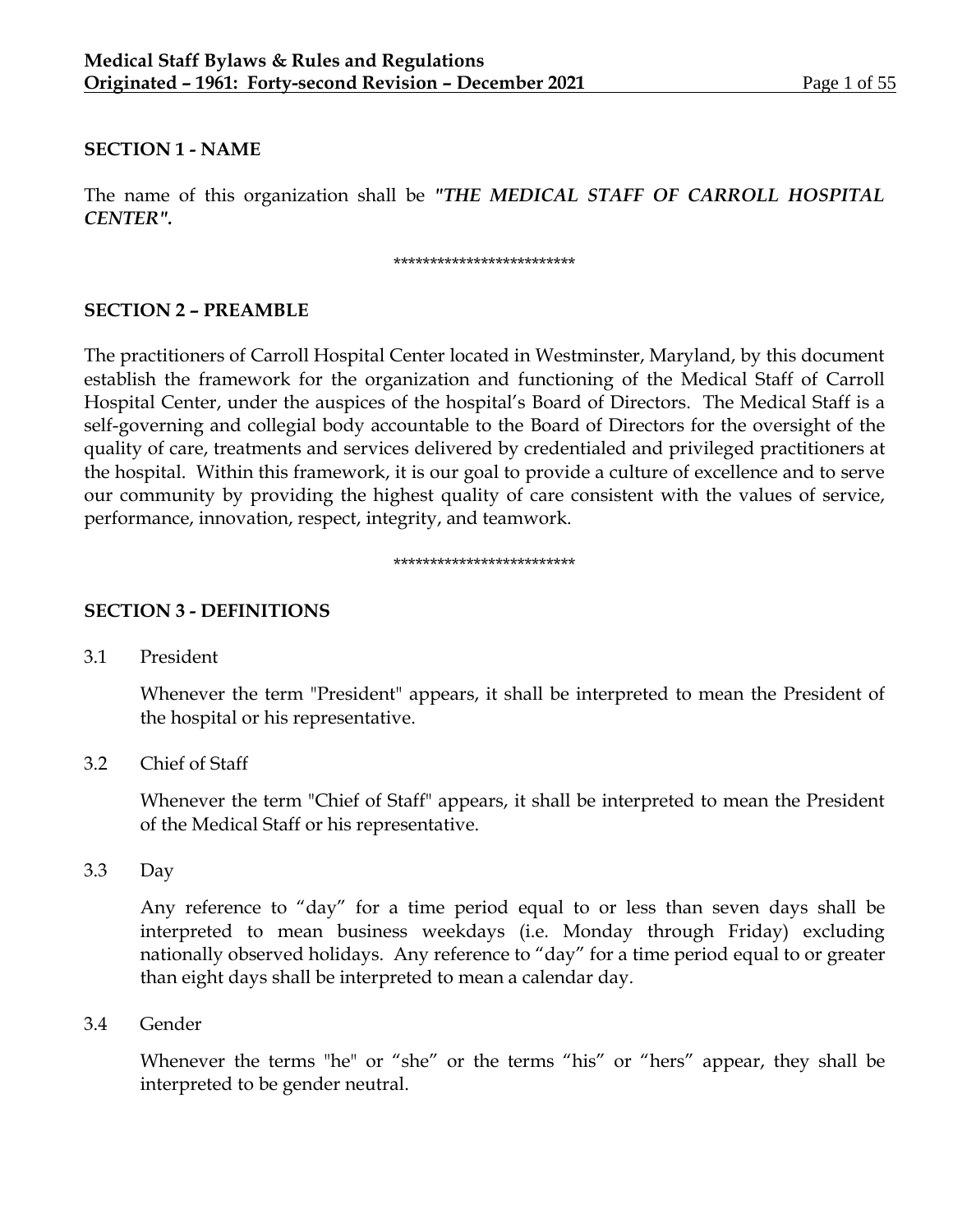# 3.5 Governing Body

Whenever the term "Governing Body" appears, it shall be interpreted to refer to the Board of Directors of the hospital.

3.6 Hospital

Whenever the term "hospital" appears, it shall be interpreted to mean Carroll Hospital Center, a not-for-profit corporation organized under the laws of the state of Maryland and under whose articles of incorporation and bylaws these Medical Staff bylaws operate.

# 3.7 Mail

Whenever the term "mail" appears, it shall be interpreted to mean communication by United States Postal Service, email and/or posting to a website accessible to all members of the Medical Staff.

# 3.8 Practitioner

Whenever the term "practitioner" appears, it shall be interpreted to mean an individual licensed by the Maryland Department of Health and Mental Hygiene.

# 3.9 Physician

Whenever the term "physician" appears, it shall be interpreted to mean Medical Doctors (M.D.) and Doctors of Osteopathy (D.O.) licensed to practice medicine/surgery in the state of Maryland. Only M.D.s and D.O.s will be allowed to wear a hospital badge identifying themselves as Doctor.

## 3.10 Medical Staff

For the purpose of these Bylaws and the words "Medical Staff" or "medical staff" shall be limited to include all physicians, dentists, maxillofacial surgeons, podiatrists, advanced practice providers and other practitioners to include physician assistants, nurse practitioners, certified nurse midwives, and certified registered nurse anesthetists approved by the Board of Directors who are privileged to attend patients in the Carroll Hospital Center.

## 3.11 Meeting or Hearing

Whenever the term "meeting" or "hearing" appears, it should be interpreted to mean an assembly or conference of persons for a specific purpose. Such meeting or hearing may be held in-person or electronically upon approval of the chair.

#### \*\*\*\*\*\*\*\*\*\*\*\*\*\*\*\*\*\*\*\*\*\*\*\*\*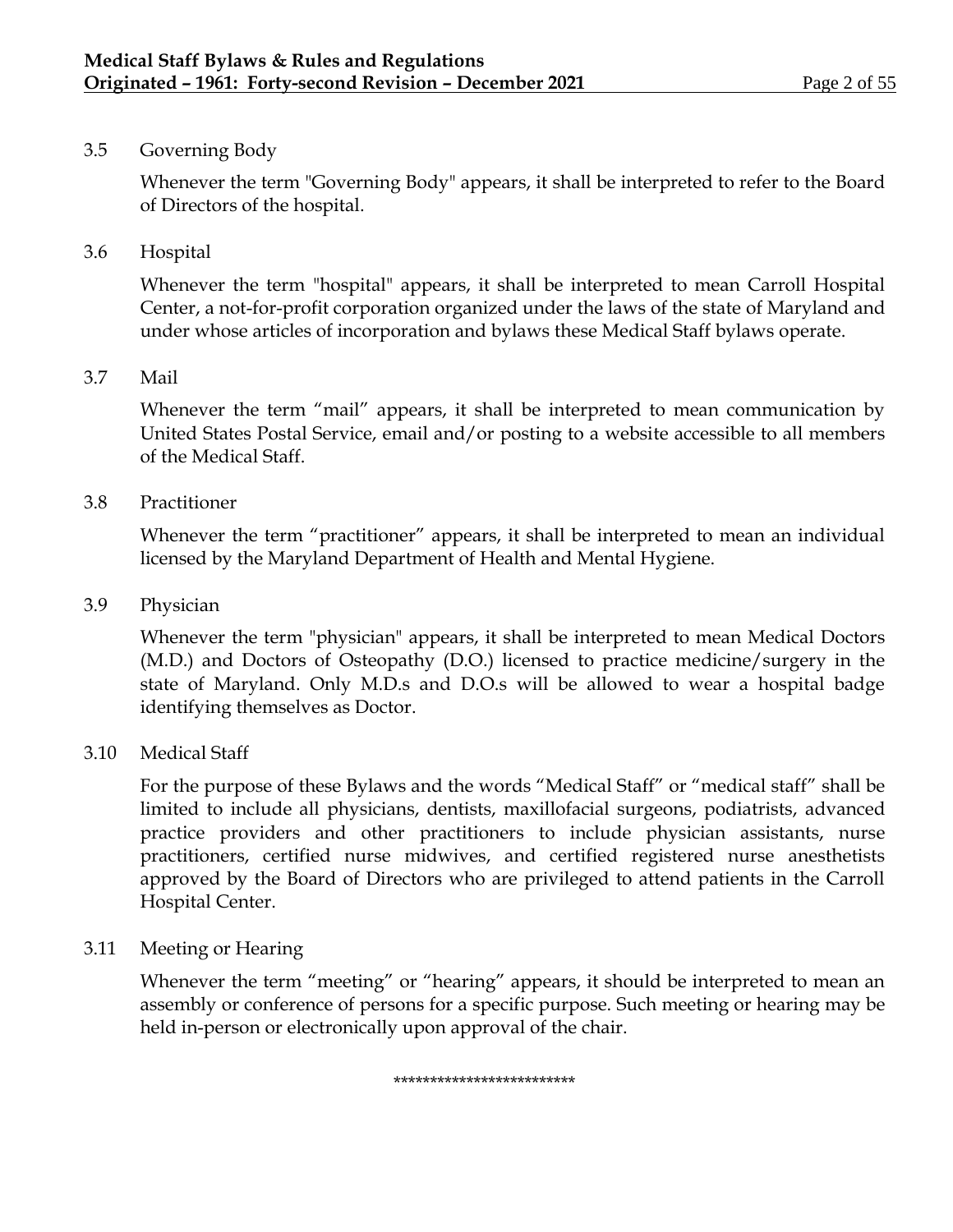# **SECTION 4 - ETHICS AND ETHICAL RELATIONSHIPS**

The Principles of Medical Ethics adopted by the American Medical Association, the Principles of Medical Ethics adopted by the American Osteopathic Association, the ethical standards adopted by the Council on Dental Education of the American Dental Association, the Code of Ethics of the American Podiatric Medical Association, the ethical standards adopted by other disciplines, wherever applicable, the ethical standards adopted by the various licensing boards of the state of Maryland, as applicable, Code of Conduct for Carroll Hospital Center and Affiliates, Medical Staff Code of Conduct Policy and C.H.C. Compliance Program will govern the professional conduct of Members and others with clinical privileges.

#### \*\*\*\*\*\*\*\*\*\*\*\*\*\*\*\*\*\*\*\*\*\*\*\*\*

# **SECTION 5 – RIGHTS, RESPONSIBILITIES AND CATEGORIES OF MEMBERSHIP**

This Section delineates the rights and responsibilities of membership on the Medical Staff of Carroll Hospital Center.

The Medical Staff is comprised of Practitioners (as defined in Section 3.8) in good standing, appointed by the Board of Directors, limited to the following: Physicians (M.D. or D.O.), Oral and Maxillofacial Surgeons, Dentists, Podiatrists, and Advanced Practice Providers to include physician assistants, nurse practitioners, certified nurse midwives and certified registered nurse anesthetists.

Membership on the Medical Staff shall not be denied or granted on the basis of race, creed, religion, color, age, sex, national origin, ancestry, economic status, marital status, disability, or sexual orientation.

- 5.1 All Medical Staff Members must:
	- 5.1.1 Be licensed through the applicable Maryland State Licensing Board;
	- 5.1.2 Have Medical Malpractice Insurance coverage (subject to the exception set forth under Emeritus Staff) in the amounts specified in the Medical Staff Rules and Regulations;
	- 5.1.3 Maintain current federal and state Controlled Dangerous Substance registration except for pathologists or Certified Registered Nurse Anesthetists;
	- 5.1.4 Not be excluded from participation in any federal or state funded health care program (e.g. Medicare or Medicaid);
	- 5.1.5 Not be convicted of a felony
	- 5.1.6 Advise Administration, within thirty (30) days, of any civil judgements or criminal convictions, pleas of guilt or nolo contendere;
	- 5.1.7 Abide by the Bylaws, Rules and Regulations, Policies, Procedures and/or Standards of Carroll Hospital Center, its Medical Staff and its Clinical Departments;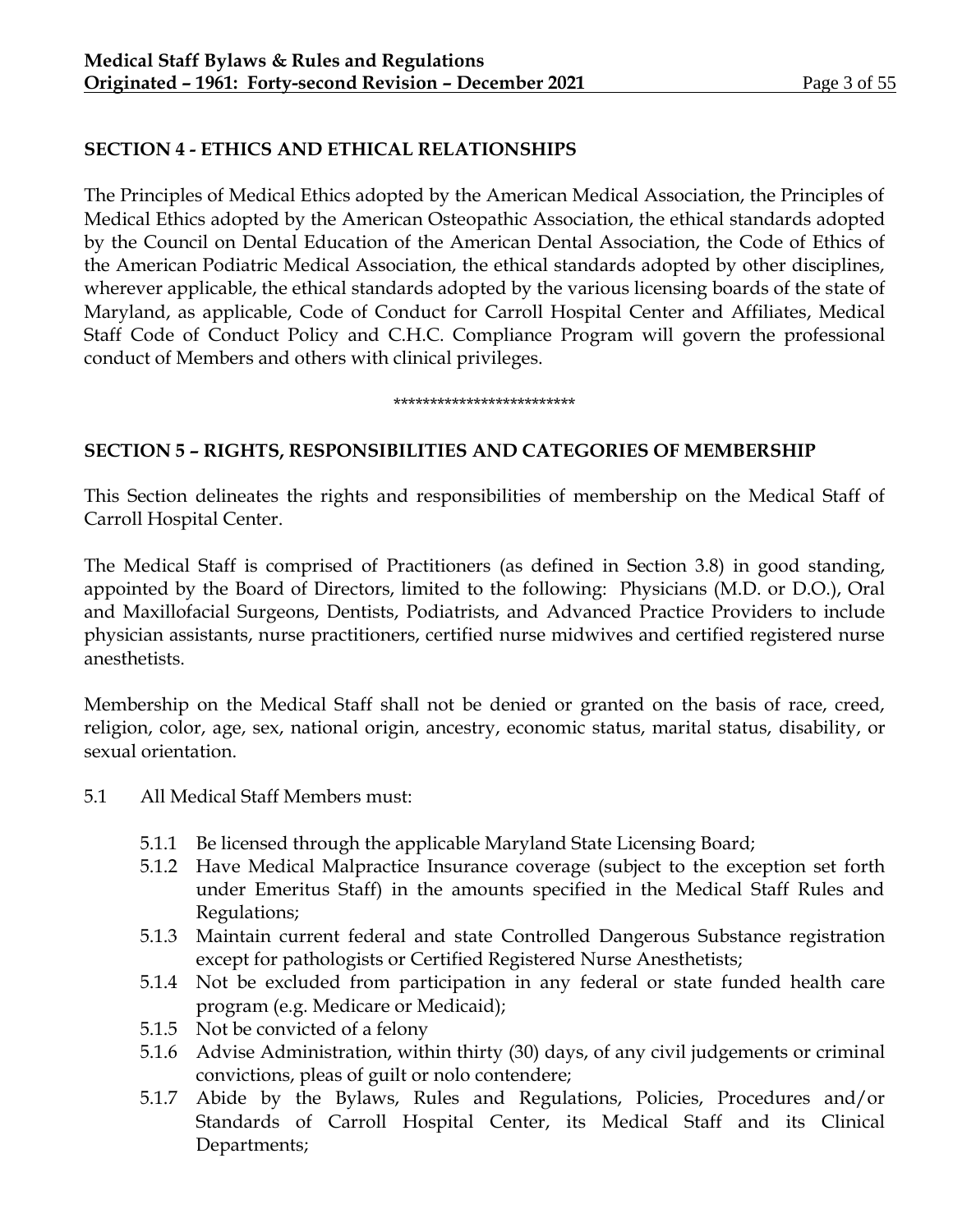- 5.1.8 Go through the reappointment process every two years;
- 5.1.9 Advise Administration, within thirty (30) days, of any changes in qualifications or representations related to professional liability claims or actions by any licensing or certification entities which occur between appointment periods;
- 5.1.10 Advise Administration, within thirty (30) days, of any changes or restrictions of privileges in any other hospital or health care organization;
- 5.1.11 Be assigned to an appropriate Clinical Department; and
- 5.1.12 Pay dues as established by resolution of the Medical Staff as defined in the tables below.
- 5.2. Categories: The Medical Staff shall consist of the following categories: Active, Affiliate, Emeritus, Telemedicine, and Advanced Practice Provider.

Active and Affiliate categories shall have delineated prerogatives for Physicians (M.D. or D.O.), Oral and Maxillofacial Surgeons, Dentists, Podiatrists and Advanced Practice Providers to include physician assistants, nurse practitioners, certified nurse midwives and certified registered nurse anesthetists.

5.3 Qualifications Generally

Each practitioner who seeks or enjoys staff appointment must continuously satisfy the basic qualifications for membership set forth in the Bylaws and Rules, except those that are specifically waived for a particular category, and the additional qualifications that attach to the staff category to which he or she is assigned.

- 5.4 Prerogatives and Responsibilities
	- 5.4.1 The prerogatives available to a Medical Staff member depending upon staff category enjoyed are:
		- 5.4.1.1 Admit patients consistent with approved privileges.
		- 5.4.1.2 Eligible for Clinical Privileges: Exercise those clinical privileges that have been approved.
		- 5.4.1.3 Vote on any Medical Staff matter including, officer selection and other matters presented at department meetings.
		- 5.4.1.4 Hold Office: Hold office in the Medical Staff and in the department to which he or she assigned.
		- 5.4.1.5 Service on Committee: Serve on committees and vote on committee matters.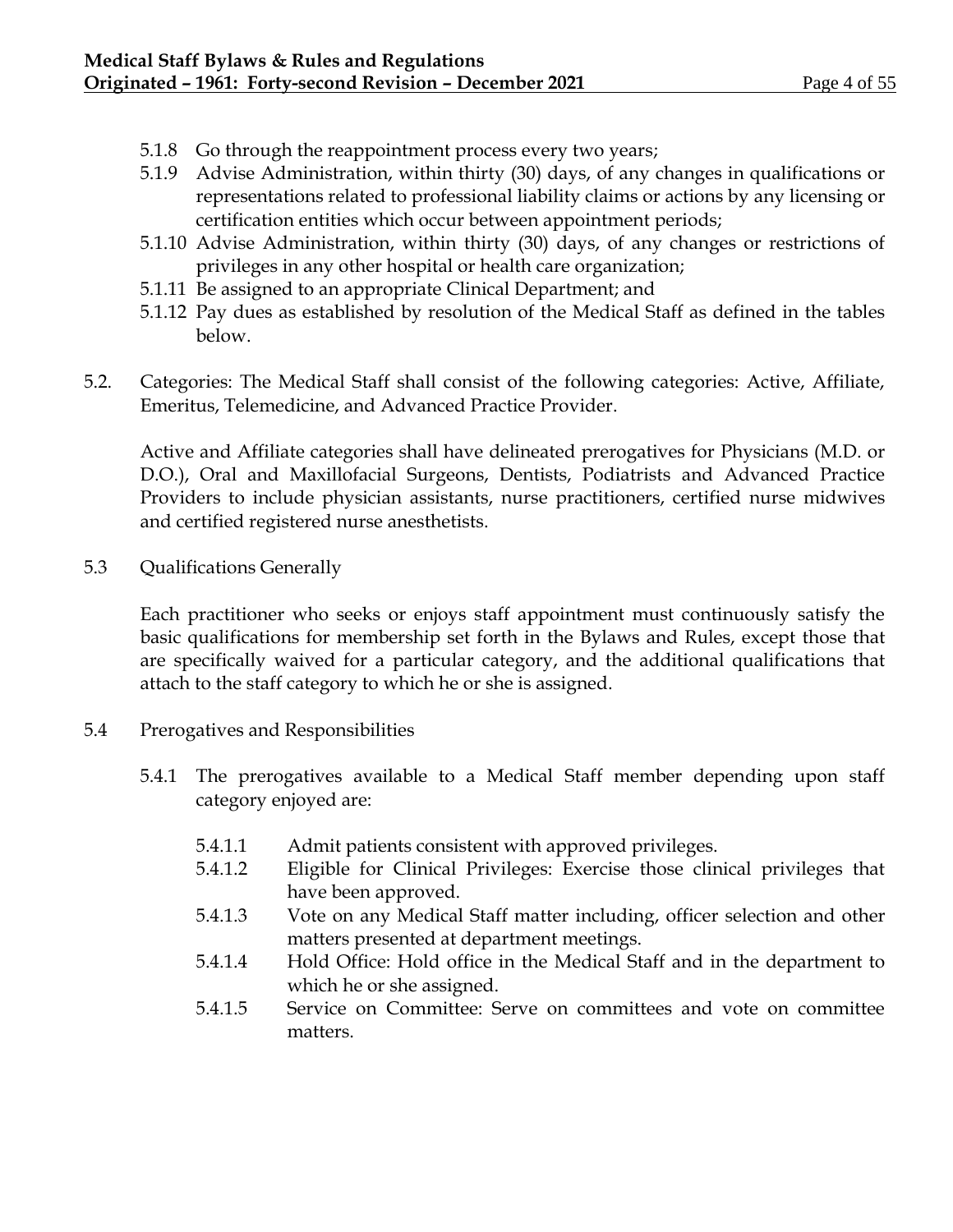- 5.5 Basic Responsibilities of Medical Staff Membership, are to:
	- 5.5.1 Medical Staff Functions: Contribute to and participate equitably in staff function, at the request of a Department Chief or staff officer, including: contributing to the organizational and administrative activities of the Medical Staff, such as quality improvement, risk management and utilization management: serving in Medical Staff and department offices and on hospital and Medical Staff committees; participating in and assisting with the hospital's medical education programs; proctoring of other practitioners; and fulfilling such other staff functions as may reasonably be required.
	- 5.5.2 Consulting with other staff members consistent with his or her delineated privileges.
	- 5.5.3 Pay Fees/Dues: Pay staff application fees, dues and assessments in the amounts specified in the rules.
- 5.6 Obligations of Staff Categories: The prerogatives and obligations of each staff category are described in the tables below.
- 5.7 Assignment and Transfer in Staff Category

Medical Staff members shall be assigned to the category of staff membership based upon the qualifications identified below. Active staff members who fail to achieve the minimum activity for two consecutive years shall be automatically transferred to the appropriate category. Action shall be initiated to evaluate the privileges and membership of any staff member who has failed to have any activity. An Affiliate Member who has exceeded the maximum activity permitted for two consecutive years shall be deemed to have requested transfer to the appropriate category. The Medical Executive Committee shall approve these assignments and transfers, which shall then be evaluated in accordance with the bylaws and these rules. The transfers shall be done at the time of reappointment.

5.8 Active Staff

The Active Staff shall consist of the members who:

- 5.8.1 Are regularly involved in caring for patients. Regular involvement in patient care shall mean treating, admitting, referring, or consulting on at least 25 inpatient or hospital-based outpatient cases each Medical Staff year. Members of the departments of Diagnostic Imaging and Emergency Medicine have the option of Affiliate Staff regardless of the number of encounters.
- 5.8.2 Summary of Applicable Prerogatives, Responsibilities, etc., and additional particular qualifications of the Active Staff: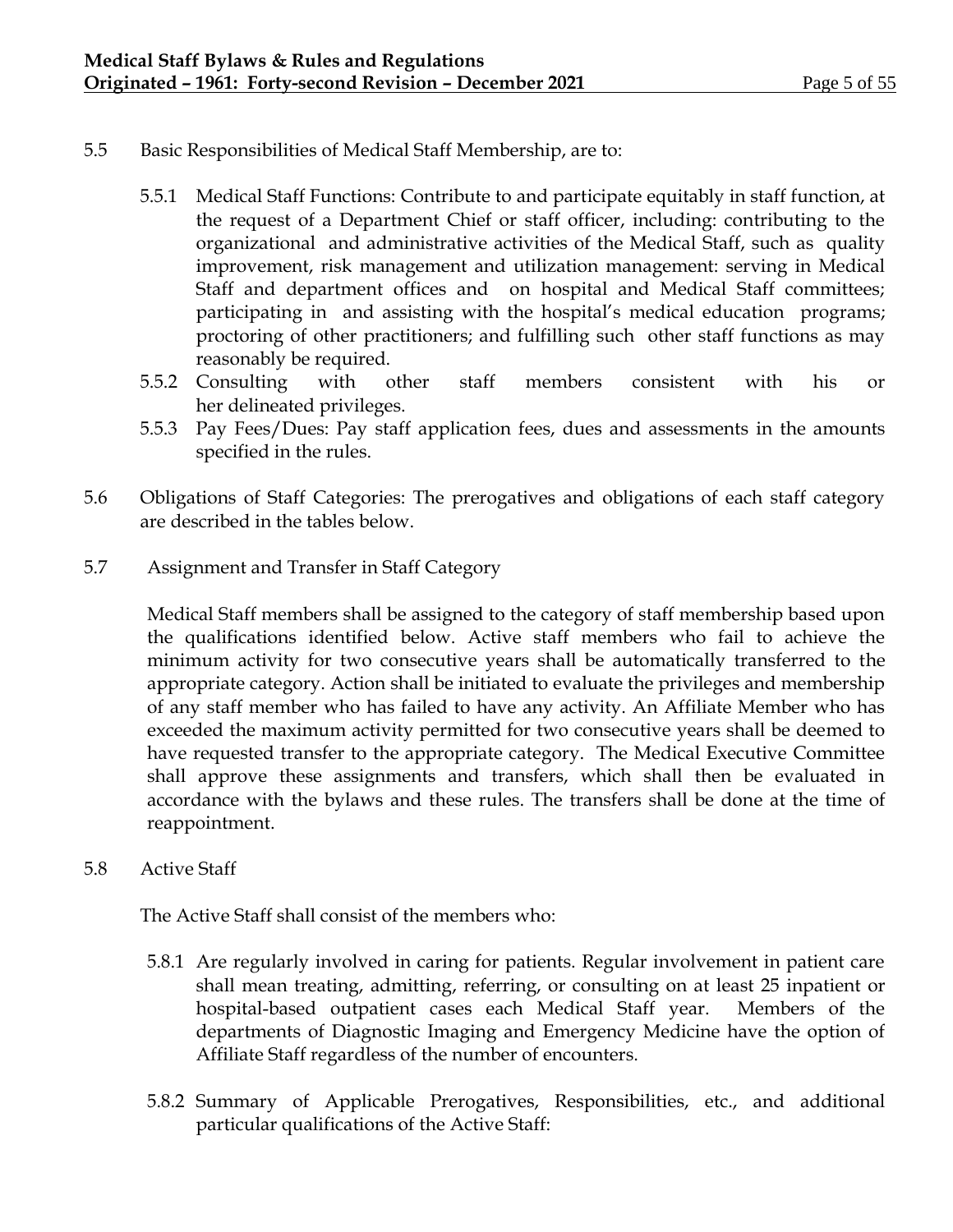| Prerogatives                                                                                         |                                                                        |                                                                                                                                                                            |
|------------------------------------------------------------------------------------------------------|------------------------------------------------------------------------|----------------------------------------------------------------------------------------------------------------------------------------------------------------------------|
|                                                                                                      | Physicians, Dentists,<br>Maxillofacial<br><b>Surgeons, Podiatrists</b> | <b>Advanced Practice Providers:</b><br><b>Nurse Practitioners, Nurse</b><br>Midwives,<br>Physician Assistants,<br><b>Certified Registered</b><br><b>Nurse Anesthetists</b> |
| Admits, consults and refers patients                                                                 | Yes                                                                    | Yes (In accordance with                                                                                                                                                    |
| (inpatients and outpatients)                                                                         |                                                                        | 5.4.1.1)                                                                                                                                                                   |
| Eligible for clinical privileges                                                                     | Yes                                                                    | Yes                                                                                                                                                                        |
| Vote at medical staff elections                                                                      | Yes                                                                    | Yes                                                                                                                                                                        |
| Vote for Bylaws changes                                                                              | Yes                                                                    | Yes                                                                                                                                                                        |
| Hold office as MEC Member at large                                                                   | Yes                                                                    | Yes                                                                                                                                                                        |
|                                                                                                      | (once successfully<br>completed initial<br>FPPE)                       | (once successfully completed<br>initial FPPE)                                                                                                                              |
| Hold office as President or Vice President                                                           | Yes<br>(once successfully<br>completed initial<br>FPPE)                | N <sub>o</sub>                                                                                                                                                             |
| Hold office as Secretary/Treasurer                                                                   | Yes<br>(once successfully<br>completed initial<br>FPPE)                | Yes<br>(once successfully completed<br>initial FPPE)                                                                                                                       |
| Serve as a Committee Chair                                                                           | Yes                                                                    | Yes                                                                                                                                                                        |
| Serve as Department Chief                                                                            | Yes                                                                    | No                                                                                                                                                                         |
| Serve on Committee                                                                                   | Yes                                                                    | Yes                                                                                                                                                                        |
| Responsibilities                                                                                     |                                                                        |                                                                                                                                                                            |
| Consulting                                                                                           | Yes                                                                    | Yes                                                                                                                                                                        |
| Emergency room call (in accordance with Departmental<br>Rules and Regulations)                       | Yes                                                                    | Yes                                                                                                                                                                        |
| Pay application fee                                                                                  | Yes                                                                    | Yes                                                                                                                                                                        |
| Pay dues (members with 25 years of continuous service on<br>Active Staff are exempt for paying dues) | Yes                                                                    | Yes                                                                                                                                                                        |
| <b>Additional Particular Qualifications</b>                                                          |                                                                        |                                                                                                                                                                            |
| Must successfully complete initial FPPE                                                              | Yes                                                                    | Yes                                                                                                                                                                        |
| Malpractice insurance                                                                                | Yes                                                                    | Yes                                                                                                                                                                        |
| File application and apply for reappointment                                                         | Yes                                                                    | Yes                                                                                                                                                                        |
| Need Immunizations (e.g.) Flu shot and PPD as required                                               | Yes                                                                    | Yes                                                                                                                                                                        |

5.8.3.1 Active Staff members shall not be allowed to vote in general medical staff elections, be elected to medical staff office, or be appointed as a committee chair if, and as long as they have been determined to be delinquent in medical staff dues or have been suspended from the medical staff for a total of at least 30 days in the previous 12 months.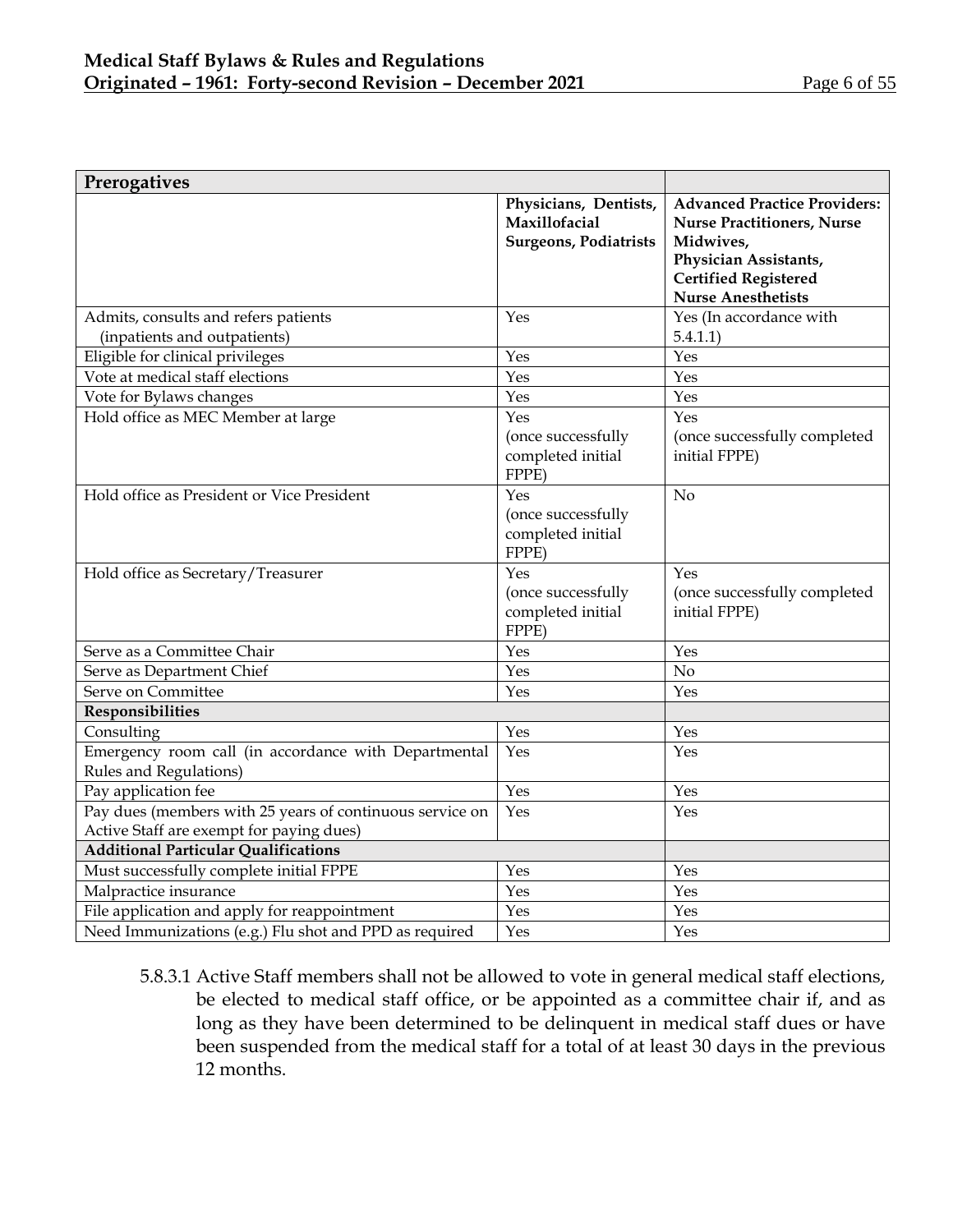# 5.9 Affiliate Staff

The Affiliate Medical Staff shall consist of the members who:

- 5.9.1 Admit, treat, refer or otherwise provide services for no more than 25 patient encounters during each Medical Staff year, except for the departments of Diagnostic Imaging and Emergency Medicine, where members may see 25 or more patients per year as designated as Affiliate Staff at the discretion of the Chiefs of Diagnostic Imaging and Emergency Medicine.
- 5.9.2 Prior to reappointment, provide evidence of current clinical performance at the hospital where they practice in such form as the member's department or the Medical Executive Committee may require in order to evaluate their current ability to exercise the requested clinical privileges.
- 5.9.3 Affiliate Staff will be automatically transferred to the Active Staff if they complete 25 patient encounters per year. Exceptions for Diagnostic Imaging and Emergency Medicine as defined above.
- 5.9.4 Summary of Applicable Prerogatives, Responsibilities, etc., and additional particular qualifications:

| Prerogatives                                |                              |                                           |
|---------------------------------------------|------------------------------|-------------------------------------------|
|                                             | Physicians, Dentists,        | <b>Advanced Practice Providers: Nurse</b> |
|                                             | Maxillofacial Surgeons,      | Practitioners, Nurse Midwives,            |
|                                             | Podiatrists                  | Physician Assistants, Certified           |
|                                             |                              | Registered Nurse Anesthetists             |
| Admits, consults and refers patients        |                              |                                           |
| (inpatients and outpatients)                | Yes                          | Yes (In accordance with 5.4.1.1)          |
| Eligible for clinical privileges            | Yes                          | Yes                                       |
| Vote at Medical Staff elections or for      | N <sub>o</sub>               | No                                        |
| <b>Bylaws Changes</b>                       |                              |                                           |
| Hold office as President, Vice President,   | N <sub>o</sub>               | No                                        |
| Secretary/Treasurer or Member at Large      |                              |                                           |
| Serve as Committee Chair                    | No                           | No                                        |
| Serve as Department Chief                   | No (unless previously Active | No                                        |
|                                             | Staff in good standing, and  |                                           |
|                                             | waiver granted by Board of   |                                           |
|                                             | Directors                    |                                           |
| Responsibilities                            |                              |                                           |
| Consulting                                  | Yes                          | Yes                                       |
| <b>Emergency Room call</b>                  | N <sub>o</sub>               | No                                        |
| Pay application and reappointment fees      | Yes                          | Yes                                       |
| Pay dues                                    | N <sub>o</sub>               | N <sub>o</sub>                            |
| <b>Additional Particular Qualifications</b> |                              |                                           |
| Must successfully complete initial FPPE     | Yes                          | Yes                                       |
| Malpractice insurance                       | Yes                          | Yes                                       |
| File application and apply for              | Yes                          | Yes                                       |
| reappointment                               |                              |                                           |
| Need immunizations (e.g. Flu shot and       | Yes                          | Yes                                       |
| PPD as required)                            |                              |                                           |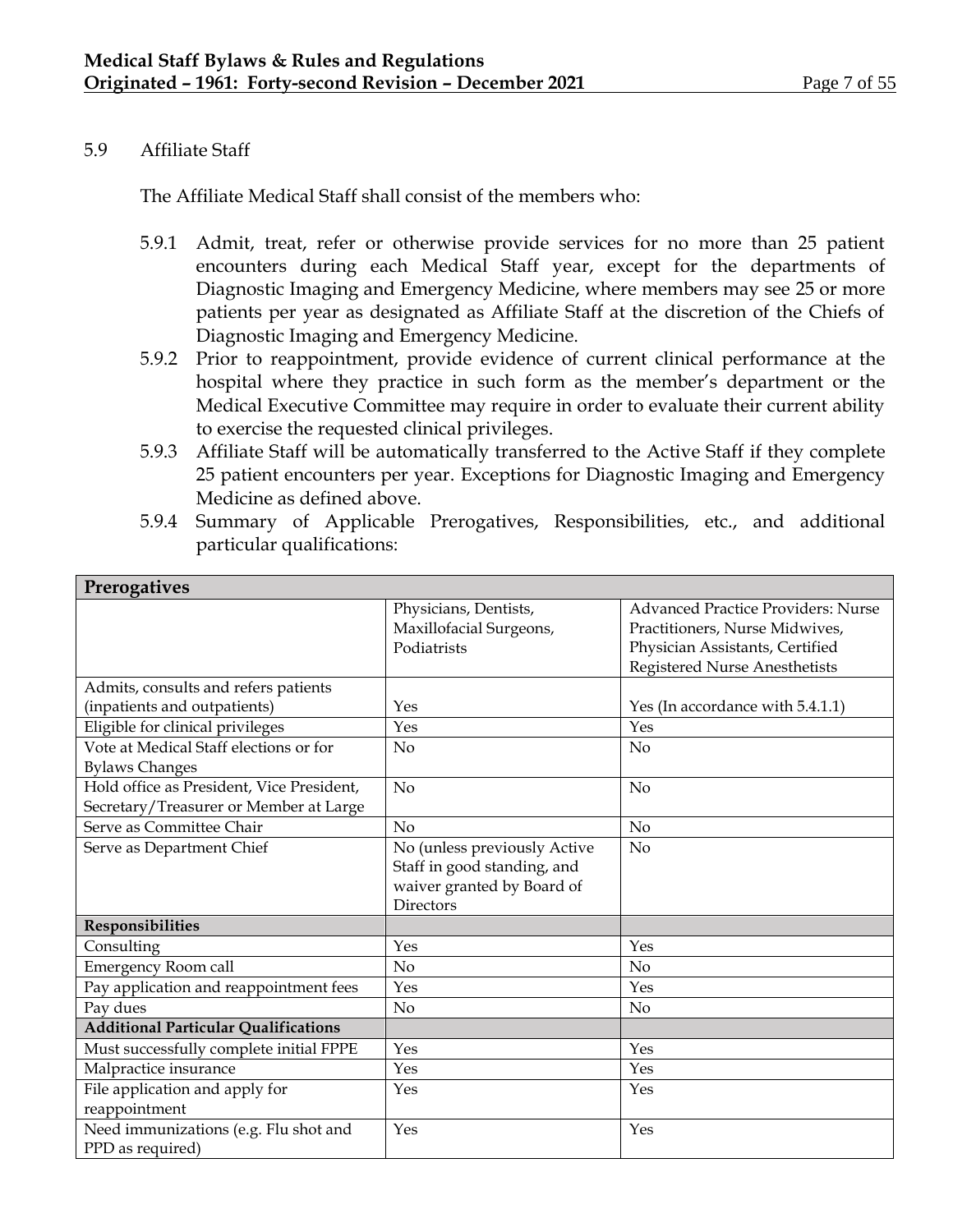# 5.10 Emeritus Staff

The Emeritus Staff shall consist of practitioners who are deemed deserving of membership by virtue of their outstanding reputations, noteworthy contributions to the health and medical sciences, or their previous long-standing service to the hospital, and members who were in good standing when they retired. Emeritus Staff, unlike the other categories, do not have an OPPE since they have no clinical activity. Emeritus Staff may become Chiefs of Departments with Board of Directors approval. They must have served at least two years active staff in good standing. If serving as a chief of a department, they may vote in departmental, committee, and MEC meetings as specified.

## 5.11 Telemedicine Staff

Telemedicine is defined as the use of medical information exchanged from one site to another via electronic communications to improve patients' health status. A Telemedicine provider is responsible for the care, treatment and services of the patient via a telemedicine link. The Telemedicine provider is generally a physician, but other licensed independent practitioners may also be involved as Telemedicine providers. The Telemedicine Provider would generally contract with (or in the case of non-physicians, be employed by) the entity that serves as the Distant Site. There are two main modalities of telemedicine- clinical video telemedicine (real time two-way audiovisual communication) and store and forward telemedicine (sending images or videos to be read asynchronously).

- 5.11.1 Practitioners who are responsible for a patient's care, treatment and services via telemedicine link will be credentialed and privileged at this Hospital (the originating site) upon review and approval of the credentialing decision of the distant Joint Commission-accredited site upon verification of the following:
	- 5.11.1.1 The practitioner is licensed by the state of Maryland;
	- 5.11.1.2 The practitioner is privileged at the distant site for those services to be provided at this Hospital;
	- 5.11.1.3 Current list of the practitioner's privileges at the distant site; and,
	- 5.11.1.4 An internal review of the practitioner's performance of these privileges at the distant site.
- 5.11.2 A practitioner who holds privileges to provide care, treatment and services via telemedicine link shall cooperate fully with, and provide such materials which, the Administration requires under the Carroll Hospital Center Medical Staff Quality Policy for the performance of an Ongoing Professional Practice Evaluation which shall be sent to the distant site for use in privileging and performance improvement.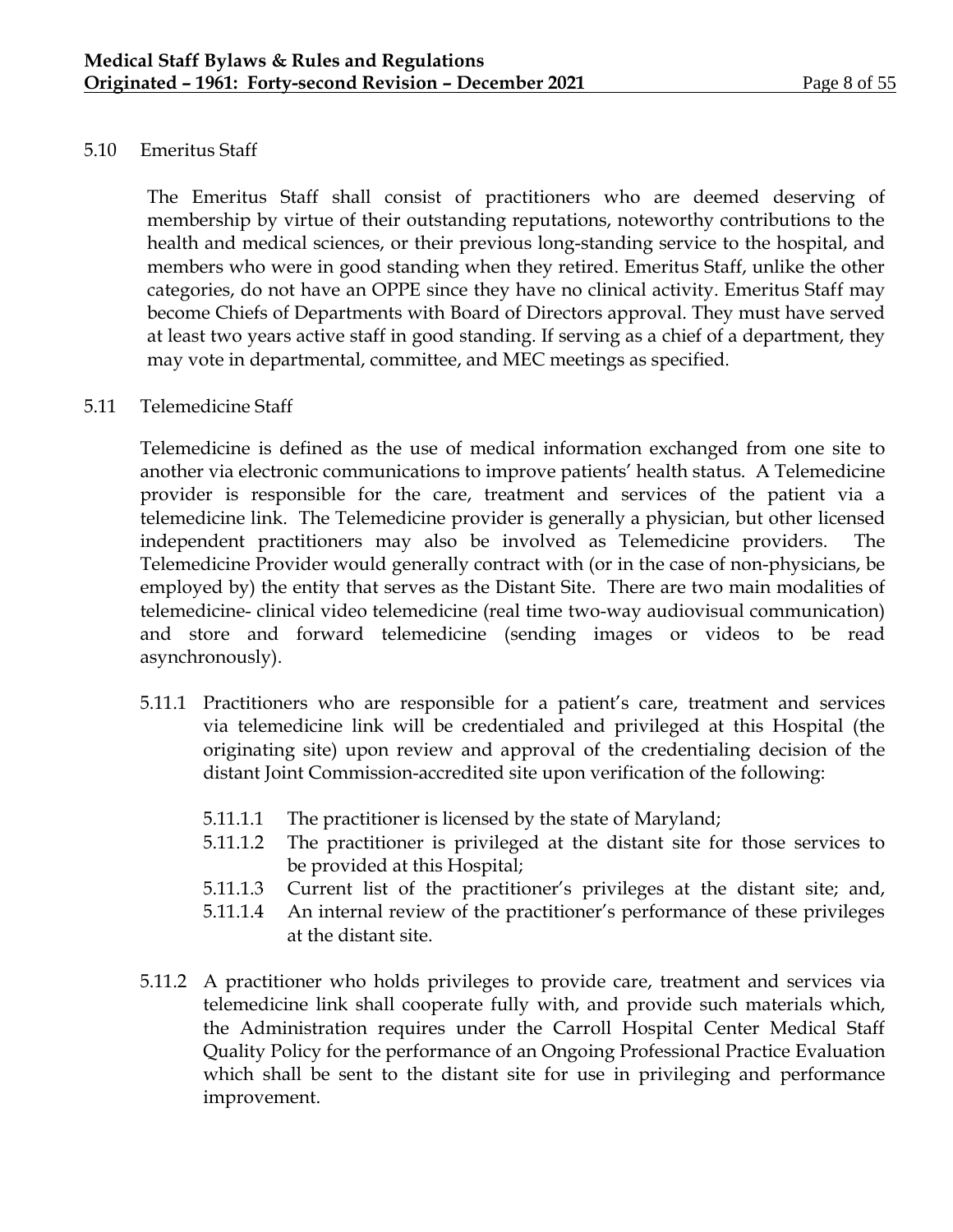5.11.3 Summary of Applicable Prerogatives, Responsibilities, etc., and additional particular qualification**:**

| Prerogatives                                              |                       |  |
|-----------------------------------------------------------|-----------------------|--|
| Consult and refers patients (in patients and outpatients) | Yes, with limitations |  |
| Eligible for clinical privileges                          | Yes, with limitations |  |
| Vote                                                      | $\rm No$              |  |
| Hold office                                               | N <sub>o</sub>        |  |
| Serve as Committee Chair                                  | N <sub>o</sub>        |  |
| Serve on Committee                                        | No                    |  |
| Responsibilities                                          |                       |  |
| Consulting                                                | Yes                   |  |
| Emergency room call                                       | No                    |  |
| Attend meetings                                           | N <sub>o</sub>        |  |
| Pay application and reappointment fees                    | N <sub>o</sub>        |  |
| Need Immunizations (e.g. Flu shot) and PPD as required    | No                    |  |
| Pay dues                                                  | No                    |  |
| <b>Additional Particular Qualifications</b>               |                       |  |
| Subject to focused professional practice evaluation       | Yes                   |  |
| Malpractice insurance                                     | Yes                   |  |
| File application and apply for reappointment              | N <sub>o</sub>        |  |
| Complete a drug screening                                 | N <sub>o</sub>        |  |

\*\*\*\*\*\*\*\*\*\*\*\*\*\*\*\*\*\*\*\*\*\*\*\*\*

# **SECTION 6 - MEMBERSHIP AND CLINICAL PRIVILEGES**

## 6.1 General Provisions

Unless otherwise specified in these Bylaws, appointment and reappointment of Medical Staff Membership and granting of Clinical Privileges are governed by the same provisions and shall be collectively referred to as "appointment."

The General Provisions apply to:

- Initial applications for appointment; and
- Applications for reappointment.

The General Provisions do not apply to:

- Temporary Privileges; and
- Telemedicine

# 6.1.1 Duration

Appointment to the Medical Staff shall be made by the Board of Directors of the Hospital and shall be for a period not to exceed two years.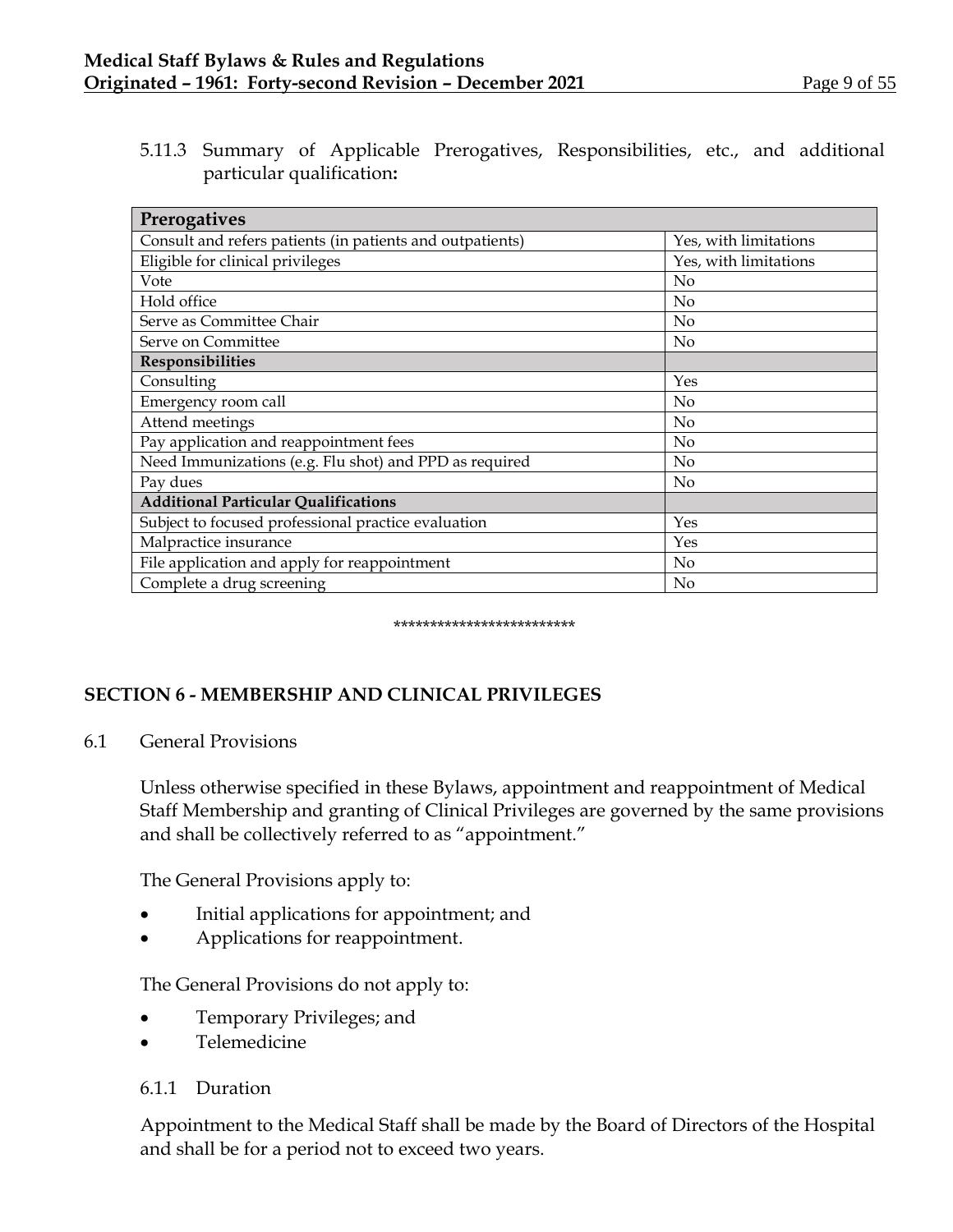# 6.1.2 Qualifications

All applicants shall:

- 6.1.2.1 Have a current, unrestricted license through the applicable Maryland State Licensing Board;
- 6.1.2.2 Have Medical Malpractice Insurance coverage (subject to the exception set forth under Emeritus Medical Staff) in the amounts specified in the Medical Staff Rules and Regulations;
- 6.1.2.3 Maintain current federal and state Controlled Dangerous Substance registration;
- 6.1.2.4 Not be excluded from participation in any federal or state funded health care program (e.g. Medicare or Medicaid); and
- 6.1.2.5 Not be convicted of a felony.

Each applicant shall include in his application identification of the category of membership to which he desires appointment and a request for the specific clinical privileges he seeks and comply with any additional requirements for that membership category.

6.2 Active or Affiliate Medical Staff

In addition to the general requirements for all applicants for membership, each applicant for membership on the Active or Affiliate Medial Staff and for privileges to practice as a Physician, Dentist, Oral and Maxillofacial Surgeon or Podiatrist at Carroll Hospital Center, shall:

- 6.2.1 Be a graduate of:
	- 6.2.1.1 A medical, osteopathic, dental or podiatric school which has been approved by the American Medical Association, American Osteopathic Association, American Dental Association, or American Podiatric Association, respectively; or
	- 6.2.1.2 A foreign medical school and have successfully completed the E.C.F.M.G. (Educational Commission for Foreign Medical Graduates) certification; and
	- 6.2.1.3 Subject to any Departmental Rules and Regulations for Board Certification, all new applicants shall, at a minimum:
		- 6.2.1.3.1 Be a graduate of a training program approved by the supervisory board for that specialty in the United States; and
		- 6.2.1.3.2 Be Board Certified [Board Certification shall be through one of the constituent boards of ABMS (American Board of Medical Specialties) or AOAB (American Osteopathic Association Board), ABOMS (American Board of Oral &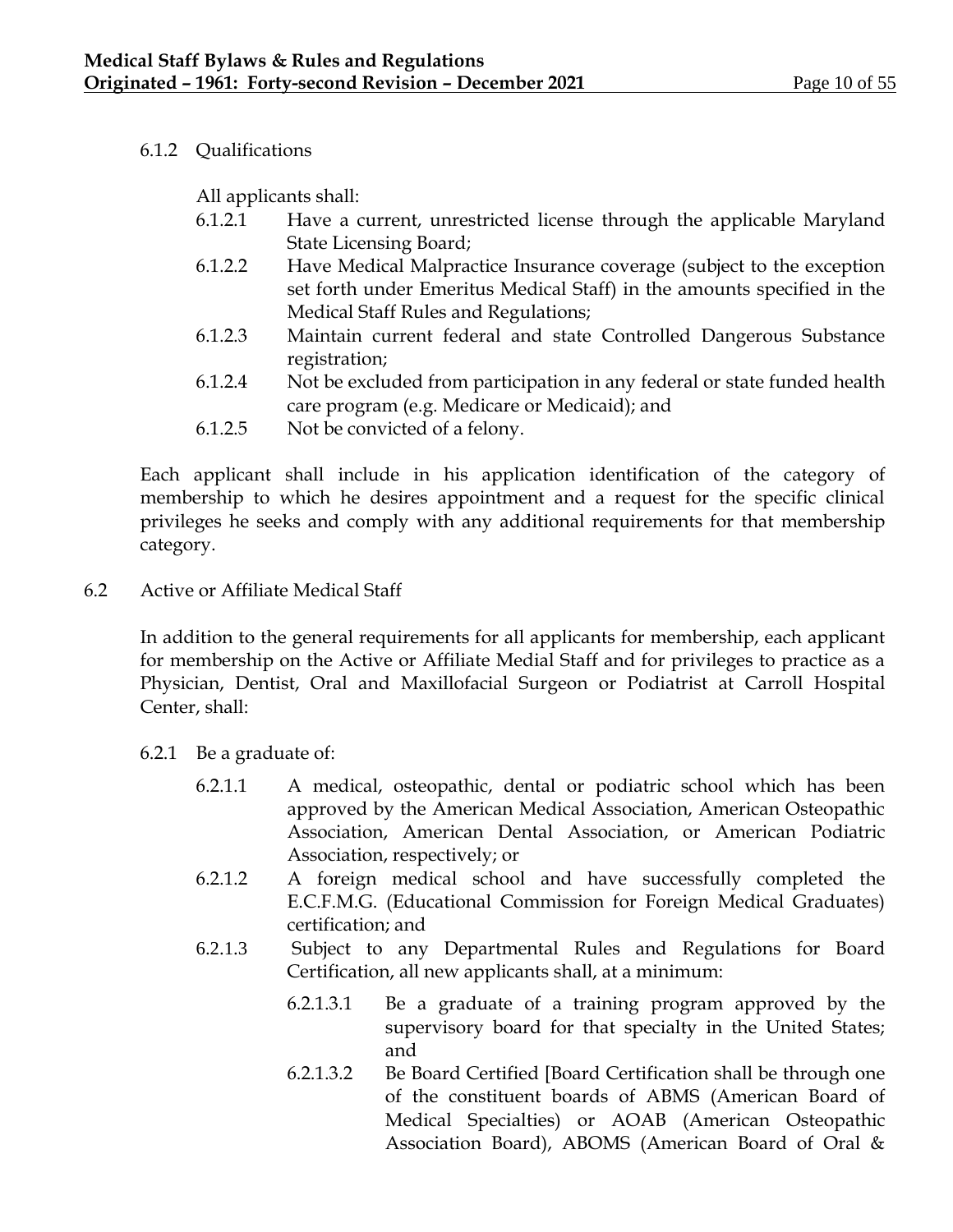Maxillofacial Surgery), ABPS (American Board of Podiatric Surgery) or equivalent Advanced Practice Provider Professional board] in the specialty of medicine, dentistry or podiatry for which application is made or become Board Certified in that specialty within the board eligible period of time that may elapse between a provider's completion of training and achievement of initial certification as specified by the applicable constituent boards as noted above;

- 6.2.1.3.3 Maintain Board Certification once attained. Board recertification shall be through the constituent boards as in 6.2.1.3.2
- 6.2.1.3.4 Waiver of Board Recertification. Insofar as is consistent with applicable law, rule or regulation, the Board of Directors, upon recommendation of the Medical Executive Committee, has discretion to waive the requirement of maintenance of board certification set forth in the subtitle, upon such terms and conditions as it deems advisable and in the best interests to patients and of the Hospital. The Board is not obligated to grant such a waiver under any circumstances and initial Board Certification may not be waived.
- 6.3 Advanced Practice Provider Staff

In addition to the general requirements for all applicants for membership, each applicant for membership on the Advanced Practice Provider Staff and for privileges as an Advanced Practice Provider shall:

6.3.1 Be certified by the appropriate certifying body.

- 6.4 Application
	- 6.4.1 Form

Each applicant shall submit an application which shall conform to the requirements of policies duly adopted by Carroll Hospital Center. Each submitted application shall be processed by the Medical Affairs Office of Carroll Hospital Center and, once complete, will be presented for review, recommendation and determination as provided by policies duly adopted by Carroll Hospital Center.

All applications to the Medical Staff shall be in writing, shall be signed by the applicant and shall be submitted on a prescribed form to the President of the Hospital.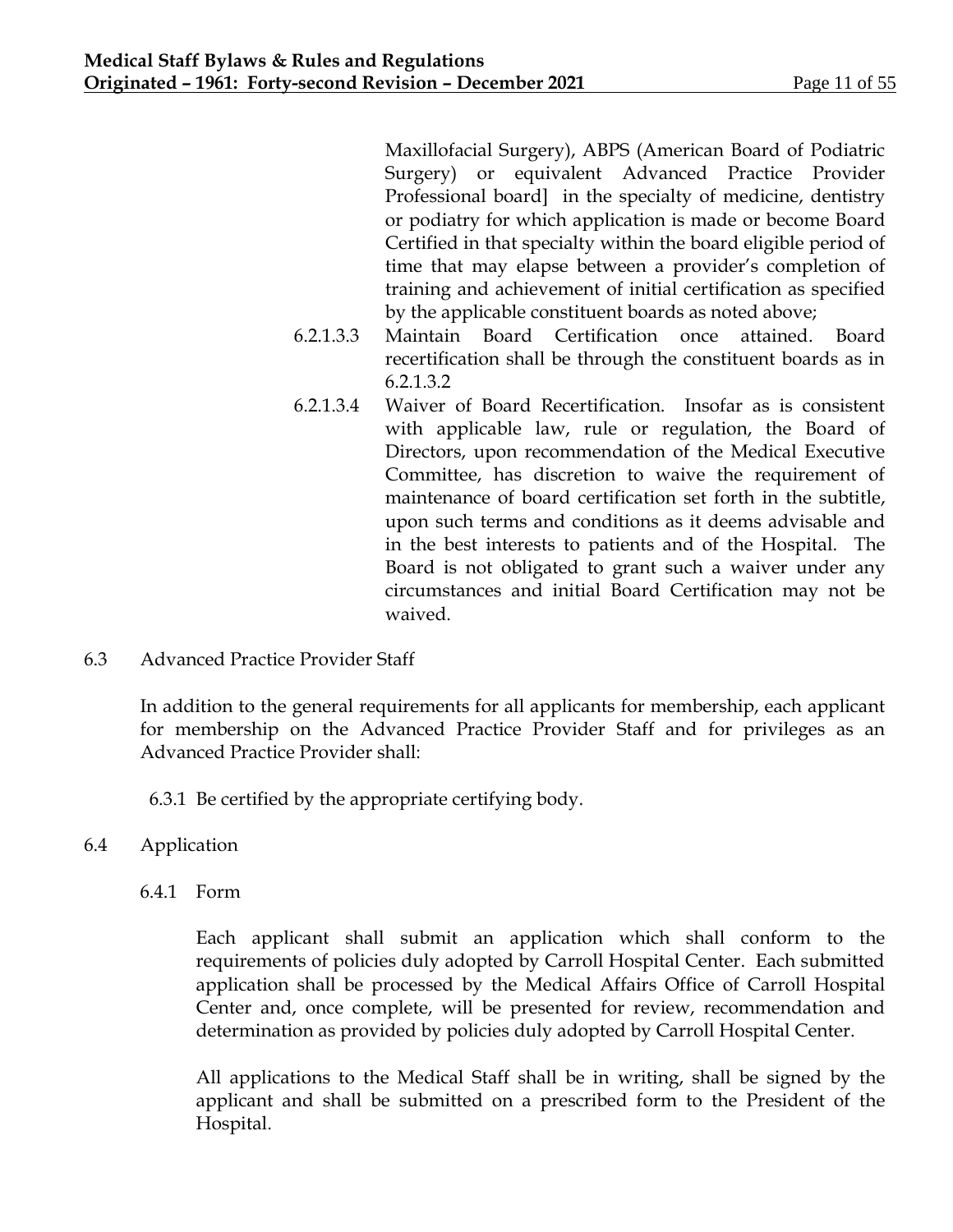The information provided shall include but not be limited to that appearing in the Maryland Uniform Credentialing Application, the CHC Supplement form and the Credentialing Procedures for Applicants to the Medical Staff of Carroll Hospital Center.

# 6.4.2 Substance

The applicant shall have the burden of producing adequate information for a proper evaluation of his competence, character, ethics and other qualifications and for resolution of any doubts about such qualifications.

By applying for Medical Staff membership and privileges, the applicant authorizes the Medical Staff to consult with members of the Medical Staffs of other Hospitals with which the applicant has been associated and with others who may have information bearing on competence, character and ethical qualifications. The applicant further consents to the Hospital's inspection of all records and documents that may contain material pertinent to an evaluation of his professional qualifications as well as his character.

Each applicant consents to appear for interviews regarding the application if requested.

# 6.4.3 Cooperation

An applicant for initial appointment shall cooperate fully with, and provide such materials which, the Administration requires under the Carroll Hospital Center Medical Staff Quality Policy for the performance of a Focused Professional Practice Evaluation.

An applicant for re-appointment shall cooperate fully with, and provide such materials which, the Administration requires under the Carroll Hospital Center Medical Staff Quality Policy for the performance of an Ongoing Professional Practice Evaluation.

By applying for appointment or reappointment to the Medical Staff, the applicant agrees to provide, upon request, copies of the practitioner's office charts and records relating to the treatment of patients who have received treatment at the Hospital if deemed necessary for the review of the practitioner's professional activities and current competence.

If such information is not provided or is deemed insufficient as provided by the applicant, the application or reappointment will be deemed incomplete and will not be processed.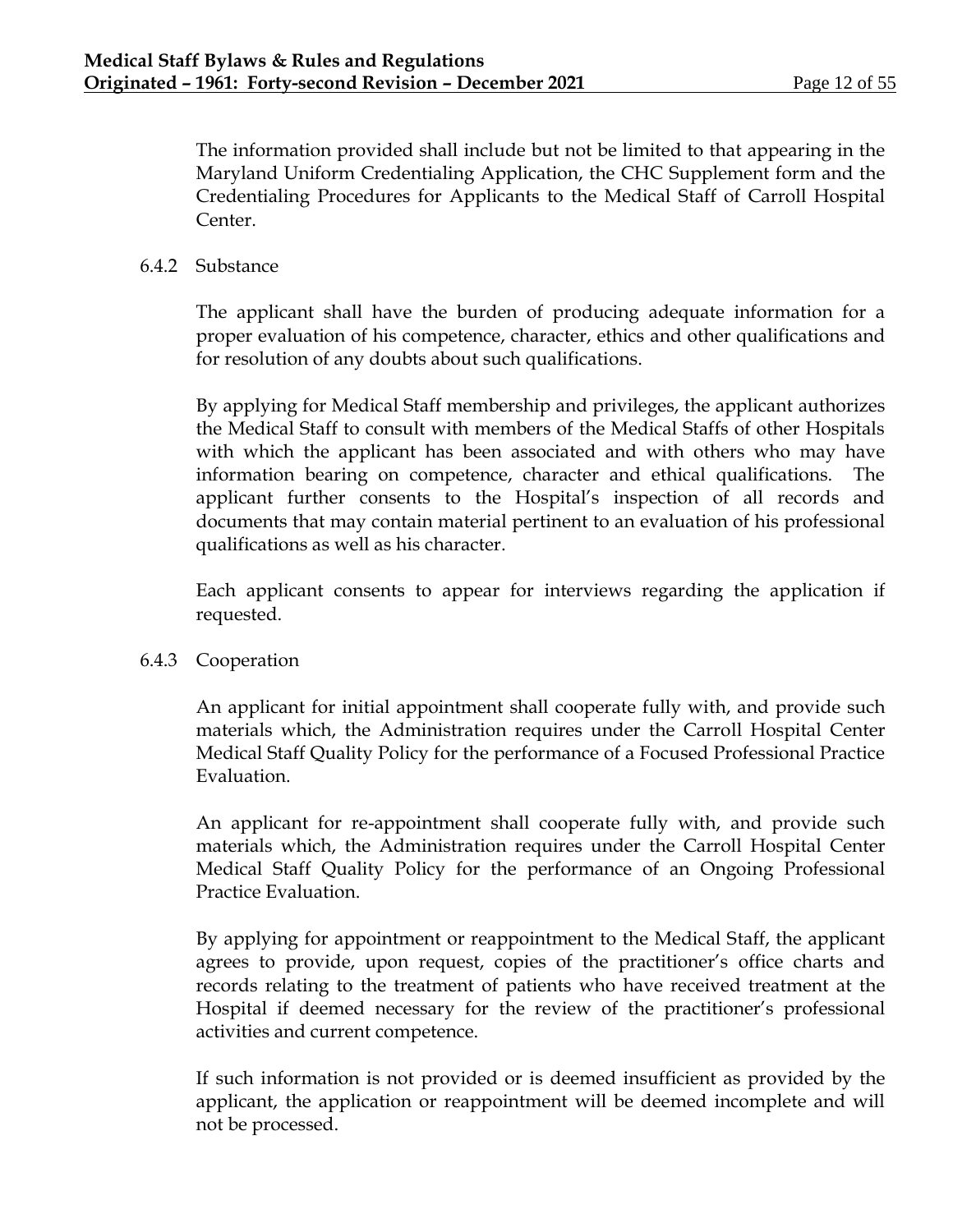# 6.4.4 Immunity

The following shall be express conditions to any practitioner's application for, or exercise of, clinical privileges at this Hospital:

- 6.4.4.1 That any act, communication, report, recommendation or disclosure with respect to any such practitioner performed or made in good faith and without malice and at the request of an authorized representative of this or any other health care facility for the purpose of achieving and maintaining quality patient care in this or any other health care facility shall be privileged to the fullest extent permitted by law.
- 6.4.4.2 That such privilege shall extend to members of the Hospital's Administration, Medical Staff and Board of Directors, its other practitioners, and to third parties who supply information to any of the forgoing authorized to receive, release, or act upon the same. For the purpose of this section, the term "third parties" means both organizations and individuals from whom information has been requested by an authorized representative of the Board of Directors or of the Medical Staff.
- 6.4.4.3 That there shall be, to the fullest extent permitted by law, absolute immunity from civil liability arising from any such act, communication, report, recommendation or disclosure even when the information involved would otherwise be deemed privileged.
- 6.4.4.4 That such immunity shall apply to all acts, communications, reports, recommendations or disclosures performed or made in connection with this or any other health care institutions' activities related, but not limited to:
	- 6.4.4.4.1 Applications for appointment or clinical privileges; periodic appraisals for re-appointment, advancement or clinical privileges;
	- 6.4.4.4.2 Corrective action including summary suspension;
	- 6.4.4.4.3 Hearings and appellate reviews;
	- 6.4.4.4.4 Medical care evaluations;
	- 6.4.4.4.5 Utilizations reviews, and;
	- 6.4.4.4.6 Other Hospital departmental service or committee activities related to quality patient care and professional conduct.
- 6.4.4.5 That the acts, communications, reports, recommendations and disclosures referred to in this section may relate to a practitioner's professional qualifications, clinical competency, character, mental or emotional stability, physical condition, ethics or any other matter that might directly or indirectly have an effect on patient care.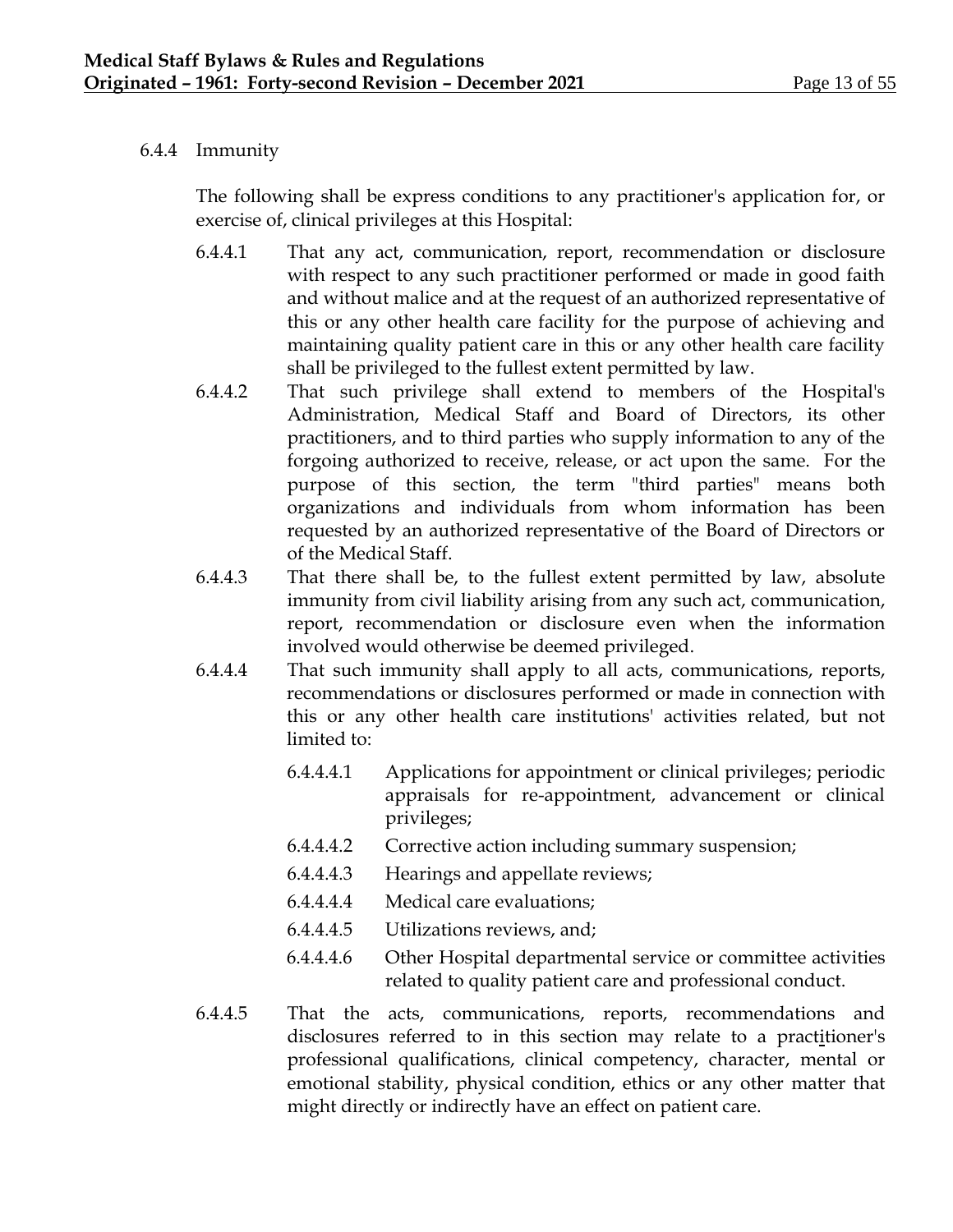- 6.4.4.6 That in furtherance of the foregoing, each practitioner shall, upon request of the Hospital, execute releases in accordance with the tenor and import of this section in favor of the individuals and organizations entitled to immunity under these Bylaws and applicable provisions of state and federal law subject to the requirements of state and federal laws including those of good faith, absence of malice and the exercise of reasonable effort to ascertain truthfulness.
- 6.4.4.7 That the consents, authorizations, releases, rights, privileges, and immunities provided by these Bylaws for the protection of this Hospital's practitioners, other appropriate Hospital officials and personnel and third parties, in connection with applications for initial appointment shall also be fully applicable to reappointment, advancement and all activities and procedures covered by this section.
- 6.4.5 Review and Consideration
	- 6.4.5.1 The completed application shall be submitted to Administration.
	- 6.4.5.2 The National Practitioner Data Bank shall be queried.
	- 6.4.5.3 After collecting the references and other materials deemed pertinent, Administration shall transmit the application and all supporting materials to the Chief of the clinical department in which privileges are being sought for departmental review.
	- 6.4.5.4 Within 30 days of receipt of the completed application, the Chief or his designee shall review the application, may interview the applicant, and shall submit specific written recommendation to the Credentials Committee. The written recommendation shall include a documented peer recommendation, a delineation of clinical privileges and an assignment of Medical Staff category of membership.
	- 6.4.5.5 In the event that the Chief fails to act within 30 days, the President of the Medical Staff shall assign another member of the department to review the application and to submit written recommendation within 15 days.
	- 6.4.5.6 Within 90 days of receipt of the recommendation, the Credentials Committee shall review the recommendation, the completed application, and may interview the applicant. The Credentials Committee shall transmit its recommendation, including a delineation of clinical privileges and an assignment of Medical Staff category of membership, to the Medical Executive Committee. A recommendation to deny membership, limit or reduce privileges or to defer or reject the application shall state the reasons for the recommendation.
	- 6.4.5.7 Following receipt of the recommendation of the Credentials Committee and at its next regular meeting, the Medical Executive Committee shall consider the application and determine its recommendation whether to approve, with or without modifications, or to reject the application. The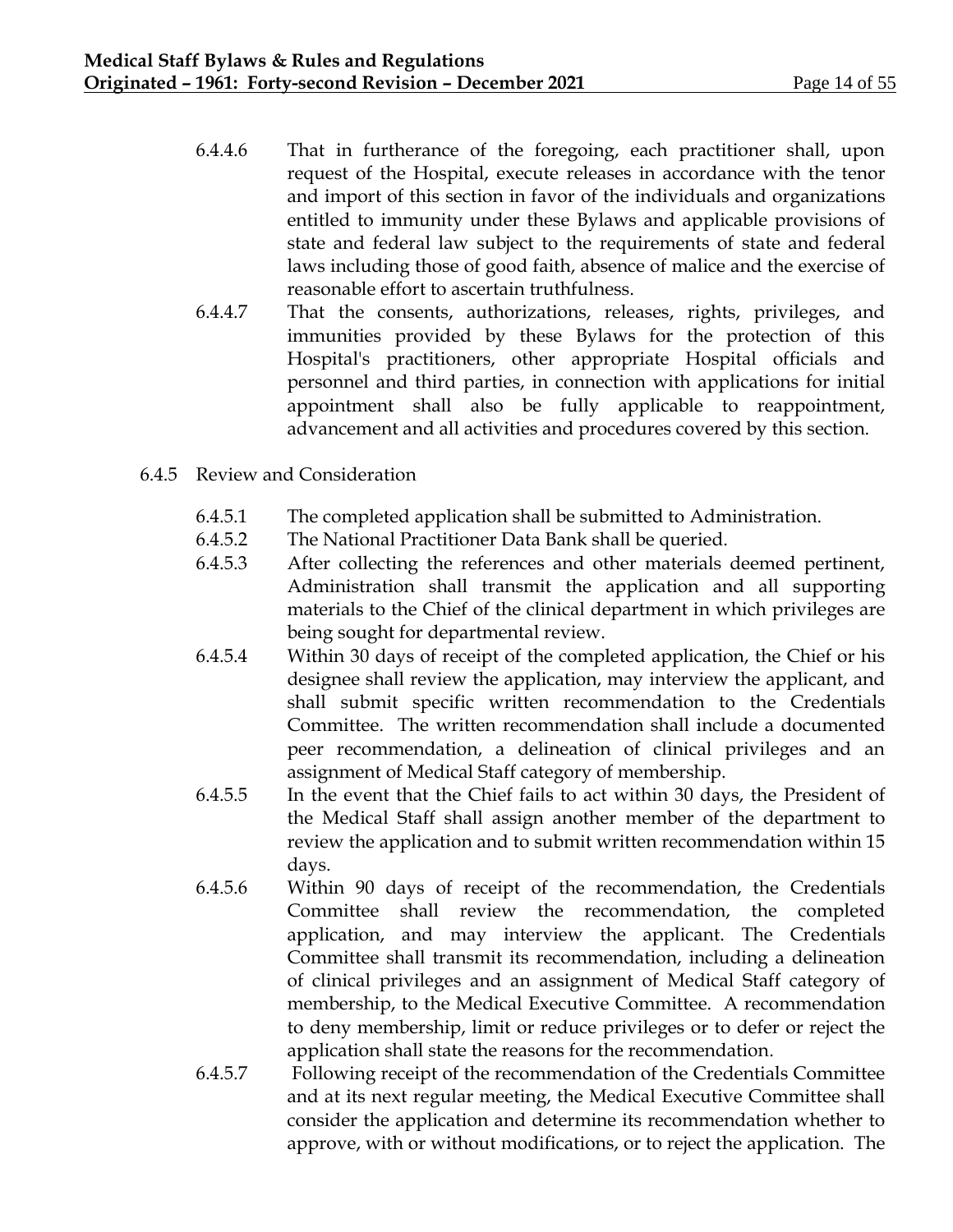Medical Executive Committee may defer the application for further consideration but at its next regular meeting shall determine its recommendation.

- 6.4.5.8 A determination to recommend approval of the application, in whole or in part, shall be transmitted to the Board of Directors for final decision.
- 6.4.5.9 A determination to recommend denial of membership and/or to limit or reduce privileges shall entitle the applicant to due process as provided in these Bylaws and he shall be so notified by certified mail, return receipt requested. At its next regular meeting after receipt of the Medical Executive Committee's recommendation to approve an application for appointment or reappointment, the Board of Directors shall consider the application and determine whether to grant membership and/or clinical privileges. The Board of Directors may defer the application for further consideration but its next regular meeting shall reach its decision.
- 6.4.5.10 A determination to grant membership and clinical privileges, in whole or in part, shall be final and the applicant shall be notified by Administration.
- 6.4.5.11 A determination to deny membership and/or to limit or reduce privileges shall entitle the applicant to due process as provided in these Bylaws and he shall be so notified by certified mail, return receipt requested. The applicant will not have the right to have counsel present until those such conditions exist which entitle the right of due process.
- 6.4.5.12 Following an adverse recommendation by the Medical Executive Committee and/or an adverse decision of the Board of Directors and the exhaustion or waiver of all due process rights as provided in these Bylaws, the Board of Directors shall reach a final decision on the application which shall be conclusive.
- 6.4.5.13 The Board of Director's final decision shall be sent to Administration, to the President of the Medical Staff, and Chief of the clinical department and to the practitioner within 14 days of the decision.
- 6.4.5.14 The privileges of a medical staff member will not expire for any reason if the member is under investigation or suspension. if such member fails to take action to renew privileges, the member's privileges will be automatically renewed, in a state of suspension, for a period until termination of the suspension or investigation or until the completion of "due process" or until the member resigns. A suspension greater than 30 days and/or resignation while under suspension or investigation are reported to the Maryland Board of Physicians and National Practitioner Data Bank (NPDB). If a member under investigation or suspension chooses not to respond or participate in the due process, then after 60 days the MEC may recommend to the Board of Directors that the member's privileges be revoked.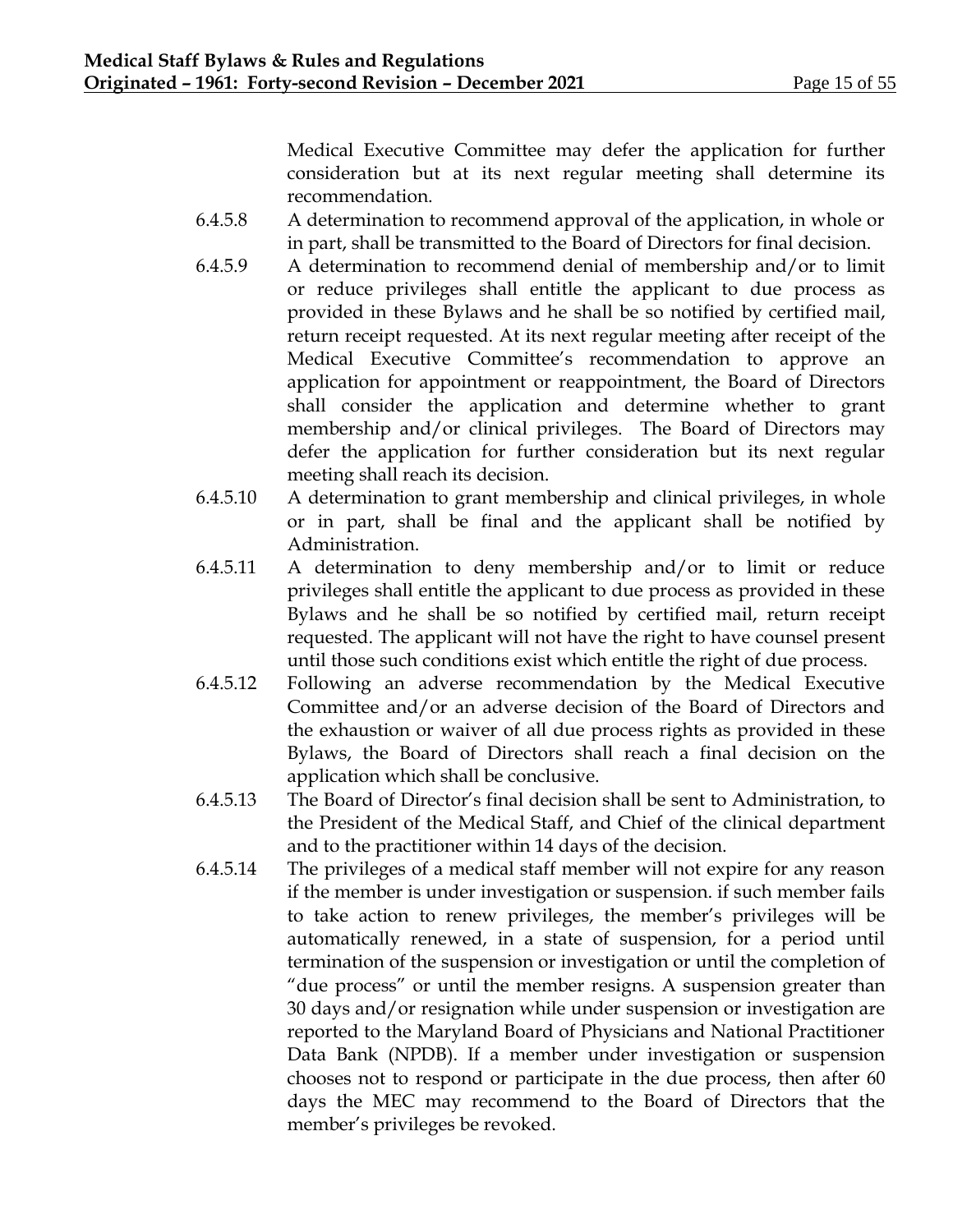# 6.4.6 Additional Clinical Privileges

Additional clinical privileges will be reviewed in the same manner as an application for appointment as provided by the Carroll Hospital Center Medical Staff Quality Policy and the Carroll Hospital Center Protocol for Additional Privileges and New Procedures.

6.4.7 Temporary Privileges

Temporary Privileges may be granted under the following circumstances:

- When a new applicant with a complete application that raises no concerns is awaiting review and approval of the Medical Staff Executive Committee and the Board of Directors; or
	- To fulfill an important patient care, treatment or service need.

All temporary privileges are granted by the CEO or designee following recommendation of the President of the Medical Staff or his designee and may be terminated at any time by the CEO after conferring with the Chief of Department and the President of the Medical Staff.

There are no rights to appeal a decision not to approve, not to extend or to terminate Temporary Privileges.

Health Care Providers who are granted Temporary Privileges are subject to the authority of the respective Chief of Department.

The granting of Temporary Privileges does not confer membership on the Medical Staff.

6.4.7.1 New Applicant

Temporary privileges may be granted to allow an applicant whose application is otherwise complete and has been reviewed and approved by the Chief of Department and the Credentials Committee to start practicing while his application is being further reviewed by the Medical Executive Committee and the Board of Directors upon verification of the following:

- 6.4.7.1.1 A complete application;
- 6.4.7.1.2 Current licensure through the applicable Maryland State Licensing Board;
- 6.4.7.1.3 No current or previously successful challenge to licensure;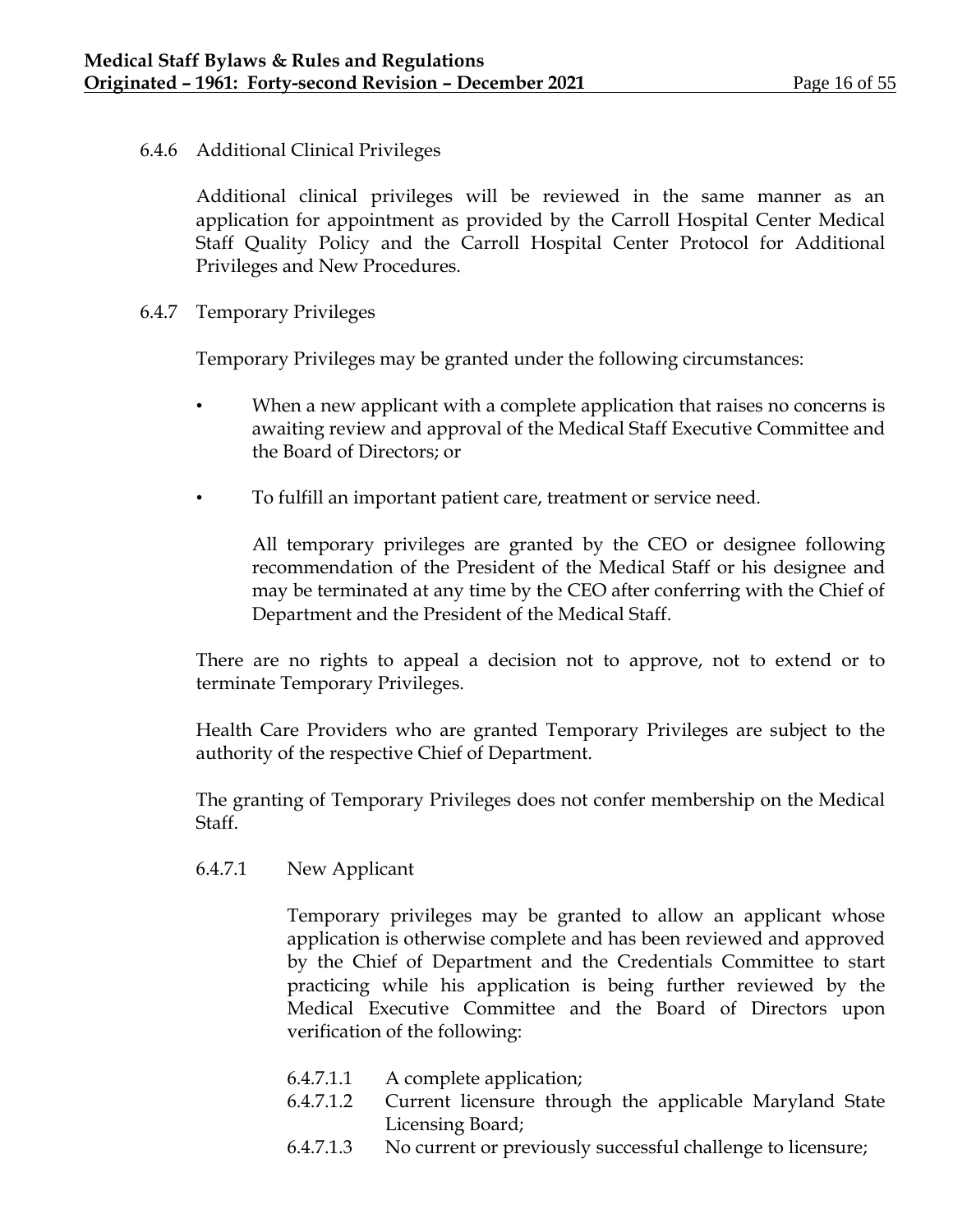- 6.4.7.1.4 Relevant training or experience;
- 6.4.7.1.5 Current competence and ability to perform the privileges requested;
- 6.4.7.1.6 No subjection to involuntary limitation, reduction, denial or loss of clinical privileges;
- 6.4.7.1.7 No subjection to involuntary termination of Medical Staff membership at another organization;
- 6.4.7.1.8 A query and evaluation of the National Practitioner Data Bank information;
- 6.4.7.1.9 Malpractice insurance at a level of coverage not less than the amount specified in the Rules and Regulations of the Medical Staff of Carroll Hospital Center;
- 6.4.7.1.10 Current federal and state Controlled Dangerous Substance registration;
- 6.4.7.1.11 No exclusion from participation in any federal or state funded health care program (e.g. Medicare or Medicaid); and
- 6.4.7.1.12 No conviction of a felony.

Temporary Privileges may be granted to a new applicant for no more than 120 days but shall automatically terminate in the event the application is rejected by either the Medical Executive Committee or the Board of Directors.

6.4.7.2 Important Patient Care, Treatment or Service Need

Upon verification of current licensure and current competence, temporary privileges may be granted to a Health Care Provider who is not on the Medical Staff at Carroll Hospital Center to meet an important patient care need for the following purposes only:

- 6.4.7.2.1 For care, treatment or service for a single patient; or
- 6.4.7.2.2 In the event that an emergency situation arises wherein a critical Medial Staff function cannot be provided by available members of the Medical Staff; or
- 6.4.7.2.3 To teach, supervise, perform or assist in the performance of a procedure so that a member of the Medical Staff may gain Clinical Privileges to perform a procedure not presently in his delineation of privileges; or
- 6.4.7.2.4 To monitor, mentor, precept, counsel or supervise a Member of the Medical Staff in connection with Corrective Action taken by the Board of Directors.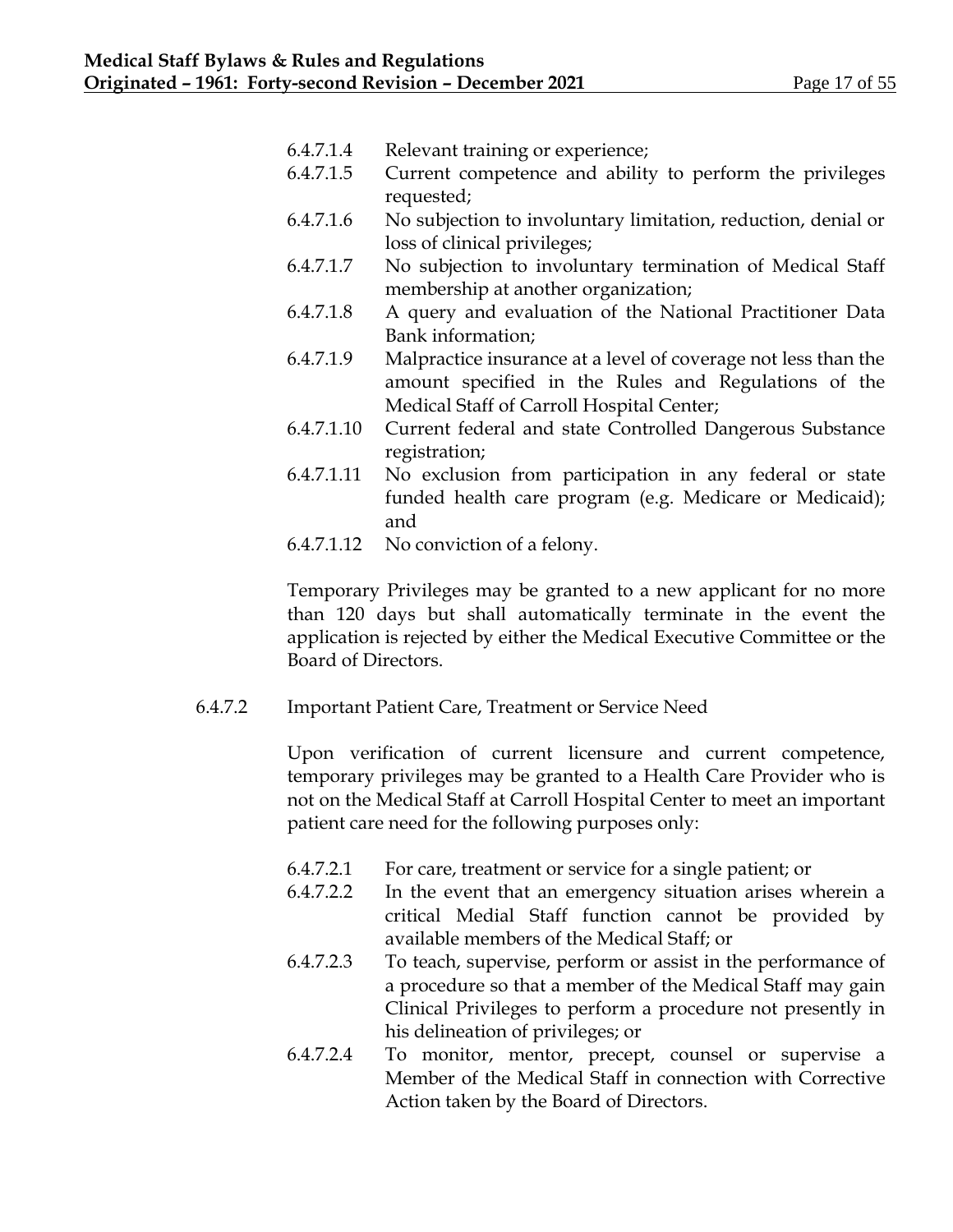Temporary Privileges to provide care, treatment or service to a single patient shall expire upon discharge of the patient from Carroll Hospital Center.

Temporary Privileges granted because a critical Medical Staff function cannot be provided by available members of the Medical Staff shall expire when a member of the Medical Staff is able to assume responsibility for the function in question.

All other Temporary Privileges granted for an important patient care, treatment or service need may be granted for a period of time up to 120 days and may be extended for additional time periods at the request of the Chief of Department and/or President of the Medical Staff and upon approval by the CEO.

# 6.4.7.3 Locum Tenens

Temporary privileges may be granted to a practitioner in a Locum Tenens position who is either employed directly by an absent Member or by an outside agency following submission of an application which has been reviewed and approved by the Chief of the involved Department, the Chairman of the Credentials Committee and the Medical Staff President with a recommendation to the CEO.

Temporary Privileges granted to a practitioner to serve in a Locum Tenens position will expire upon the earlier of the return of the practitioner being replaced or 120 days from the time the privileges were granted. Such privileges may be extended for additional time periods at the request of the Chief of Department and/or President of the Medical Staff and upon approval by the CEO.

6.4.7.4 Privileges in Event of Disaster

In the event of any governmentally declared emergency, the CEO, CMO, or Medical Staff President or their designee shall have the authority to grant temporary privileges to a Health Care Provider who is not a Member of the Medical Staff in accordance with the "Credentialing Licensed Independent Practitioners (LIP) in the Event of Disaster" Policy of the Carroll Hospital Center, which is incorporated into these Bylaws by this reference.

## 6.4.8 Provision of Coverage

6.4.8.1 Each member of the Medical Staff shall be responsible for providing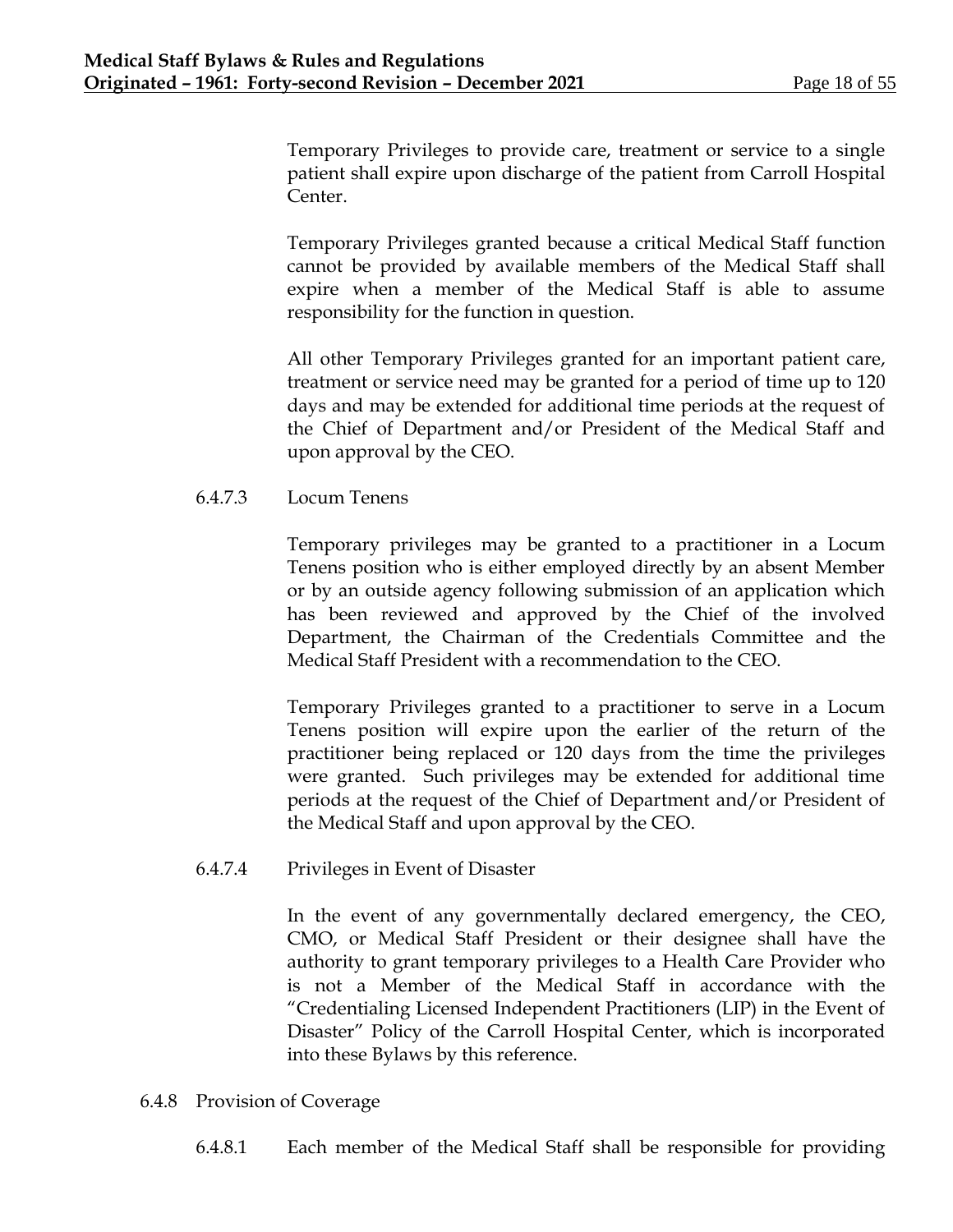appropriate coverage for patients admitted to his inpatient or outpatient service when he is not available or not on call. The member, or his coverage who must also be a member of this Medical Staff, shall be responsible for responding to the needs of his patients in an appropriate and timely fashion.

- 6.4.8.2 Coverage of the Emergency Department and Inpatient Consultation Service
	- 6.4.8.2.1 The Medical Staff, through each clinical department, shall maintain an on-call system to serve as a medical resource to the Emergency Department of Carroll Hospital Center and to the inpatient service, in accordance with the Medical Staff Bylaws and departmental Rules and Regulations, and to comply with federal statutes. The Hospital bears the responsibility to ensure adequate resources for specialty coverage for the ED and in-house patients and the service and department chiefs are thus empowered to make necessary arrangements.
		- 6.4.8.2.2 Medical Staff members on-call must come into the Hospital if requested to do so by the Emergency Department physician or inpatient attending when the requesting physician deems it to be clinically indicated. When called, the on-call doctor must respond to the Hospital within 30 minutes with a verbal response, and if the situation warrants, one hour for physical response.
		- 6.4.8.2.3 For consultations requested by the Emergency Department, the on-call physician is obligated for a follow-up outpatient visit or appropriate disposition for the current episode that required Emergency Department care, if requested by the Emergency Department physician.
- 6.4.8.3 Failure or Refusal to Provide Coverage

If an on-call member fails or refuses to come to the Hospital, such failure or refusal may result in corrective action against the member as set forth in these Bylaws.

## 6.4.9 Leave of Absence

6.4.9.1 A member who anticipates being unable or unavailable to discharge the member's scope of privileges for a period of time exceeding 30 days shall notify the Credentials Committee and the relevant Department Chief for a determination whether a leave of absence will be required. A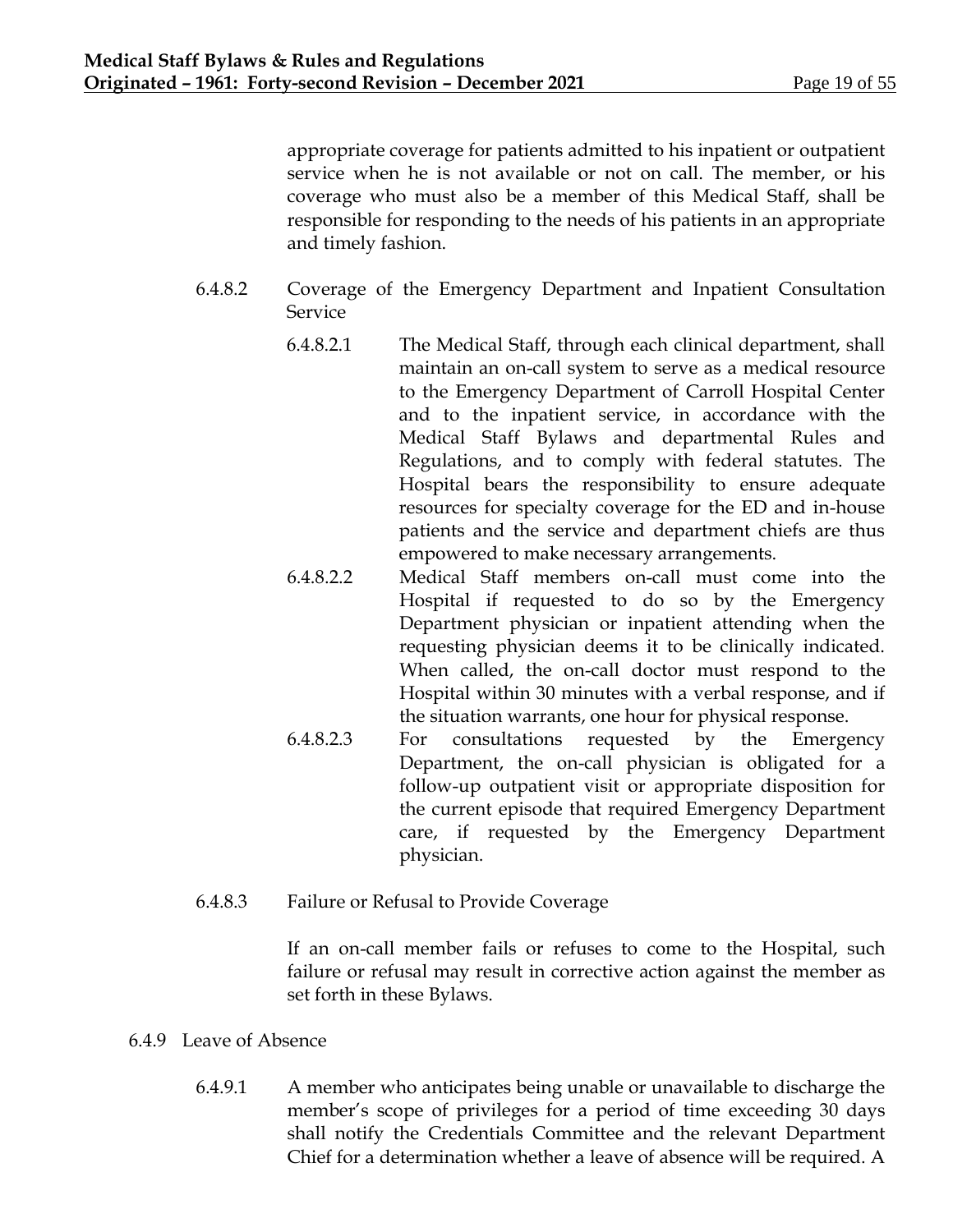leave of absence can be for personal, educational, medical, psychological, behavioral or legal reasons.

A member who is so unable or unavailable for a period of less than 30 days and has any physical or mental condition (including drug or alcohol abuse) that will limit or adversely affect their ability to fully participate in the care of their patients, shall notify the Credentials Committee and the relevant Department Chief for a determination whether a leave of absence will be required. The provisions of this paragraph shall not apply to maternity leave.

- 6.4.9.2 A leave of absence shall not exceed two years.
- 6.4.9.3 The leave of absence should be requested in writing, stating the reasons, to the Credentials Committee through the department chief. The member or department chief must take necessary steps to cover the member's in-patients, call schedule obligations and other patient-care responsibilities involving Carroll Hospital Center. The Administration must be notified of any member on leave of absence status.
- 6.4.9.4 While on a leave of absence, the member cannot admit, attend or consult on patients in the hospital. The member's obligations to attend meetings and serve on committees is waived during the leave of absence.
- 6.4.9.5 A request to return from leave of absence to prior status shall be made in writing at least 10 days before the anticipated return to the Credentials Committee through the department chief. Such a request shall include certification that the member is in compliance with the conditions of the application for reappointment which relate to licensure, qualifications and fitness to practice medicine. If pertinent, the request to return must include separate documentary evidence that proper rehabilitation has occurred. When the leave of absence is due to illness or temporary physical disability, the request to return must include a letter from the member's attending/treating physician authorizing the member to return to his hospital duties and must include any restrictions or limitations caused by the illness or physical disability. A current Maryland medical license and evidence of continuing medical education must be submitted with the member's request to return to prior status. If such information is not provided or is deemed insufficient as provided by the member, the request for return from leave of absence will be deemed incomplete and will not be processed.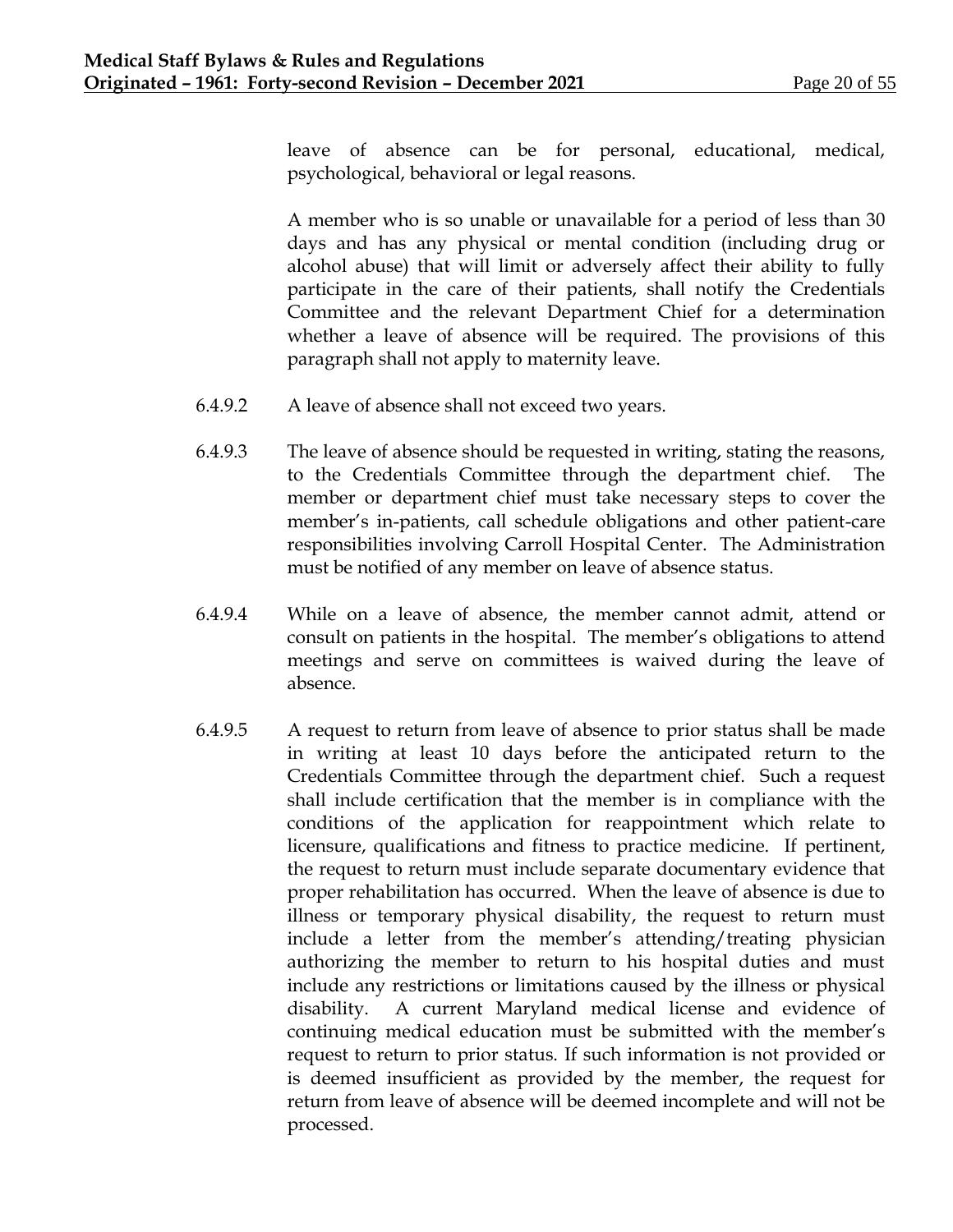If the duration of the leave of absence extends beyond the member's reappointment date, reinstatement without the requirement to reapply is subject to the review and approval of the appropriate Chief and the Chairman of the Credentials Committee.

- 6.4.9.6 The Credentials Committee, with the advice of the department chief, may grant or deny a request to return from leave of absence to prior status. If granted, the Administration must be notified, in writing, of the date of return and any medical restrictions or limitations. If the request to return to prior status is denied, it shall be treated as though reappointment was not recommended under these by-laws at the applicable level, with all rights under these by-laws applying.
- 6.4.9.7 Failure to request to return from leave of absence to prior status after 2 years shall be considered a voluntary resignation of privileges.
- 6.4.9.8 Nothing in this section shall be construed to prevent, delay or reverse any corrective action, summary suspension or automatic suspension instituted, or to be instituted, under these Bylaws.
- 6.4.10 Resignation

Letters of resignation shall be in writing and presented to the President and CEO of the Hospital, or his designee, who shall acknowledge receipt of the resignation and advice the Chief of Department, Credentials Committee, Medical Executive Committee and Board of Directors of the resignation.

6.4.11 Medical Records Documentation

A medical history and physical (H&P) examination shall be completed and documented in the medical record for each patient no more than thirty (30) days before registration, or within twenty-four (24) hours after admission, but prior to any procedure requiring anesthesia services or any surgery. The medical history and physical examination must be completed and documented by a physician, dentist, maxillofacial surgeon, podiatrist or other qualified licensed individual in accordance with the laws of the state of Maryland and Hospital policy.

When the medical history and physical examination is conducted within thirty (30) days before admission or registration, an update must be completed and documented by a licensed practitioner who is credentialed and privileged by the hospital's medical staff. If, upon examination, the practitioner finds no change in the patient's condition since the prior medical history and physical examination was conducted, he may indicate in the patient's medical record that the prior medical history and physical examination was reviewed, the patient was examined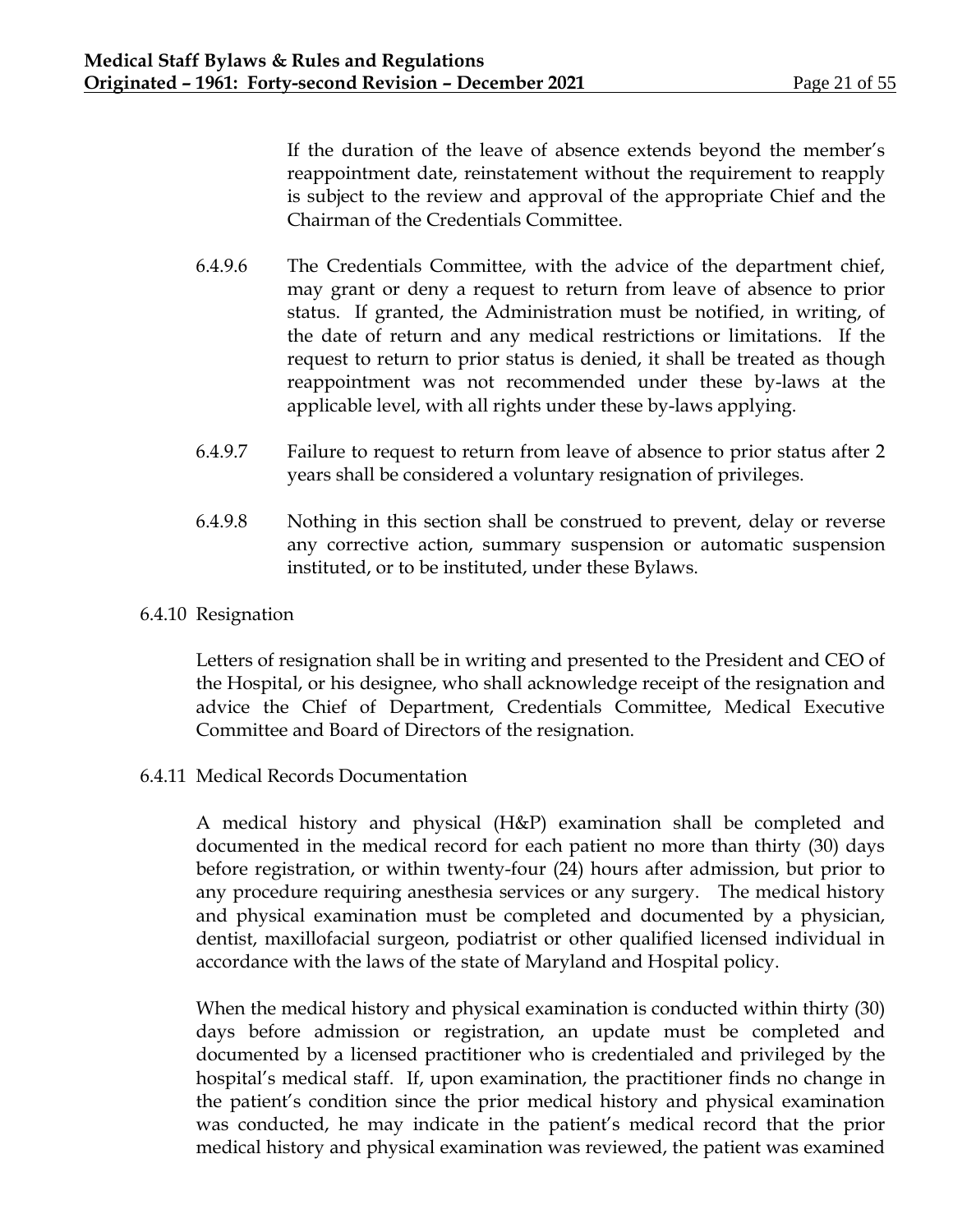and that "no change" has occurred, however, any changes in the patient's condition must be documented in the update note and placed in the patient's medical record within twenty-four (24) hours of admission or registration but prior to any procedure requiring anesthesia services or any surgery.

Required elements of a complete H&P are: chief complaint, details of present illness, relevant past history appropriate to the patient's age, drugs, allergies, assessment of body system (including heart and lungs), conclusion/impression, and plan of care. (If drug and allergy documentation is provided elsewhere in the medical record, they do not need to be documented in the H&P.)

\*\*\*\*\*\*\*\*\*\*\*\*\*\*\*\*\*\*\*\*\*\*\*\*\*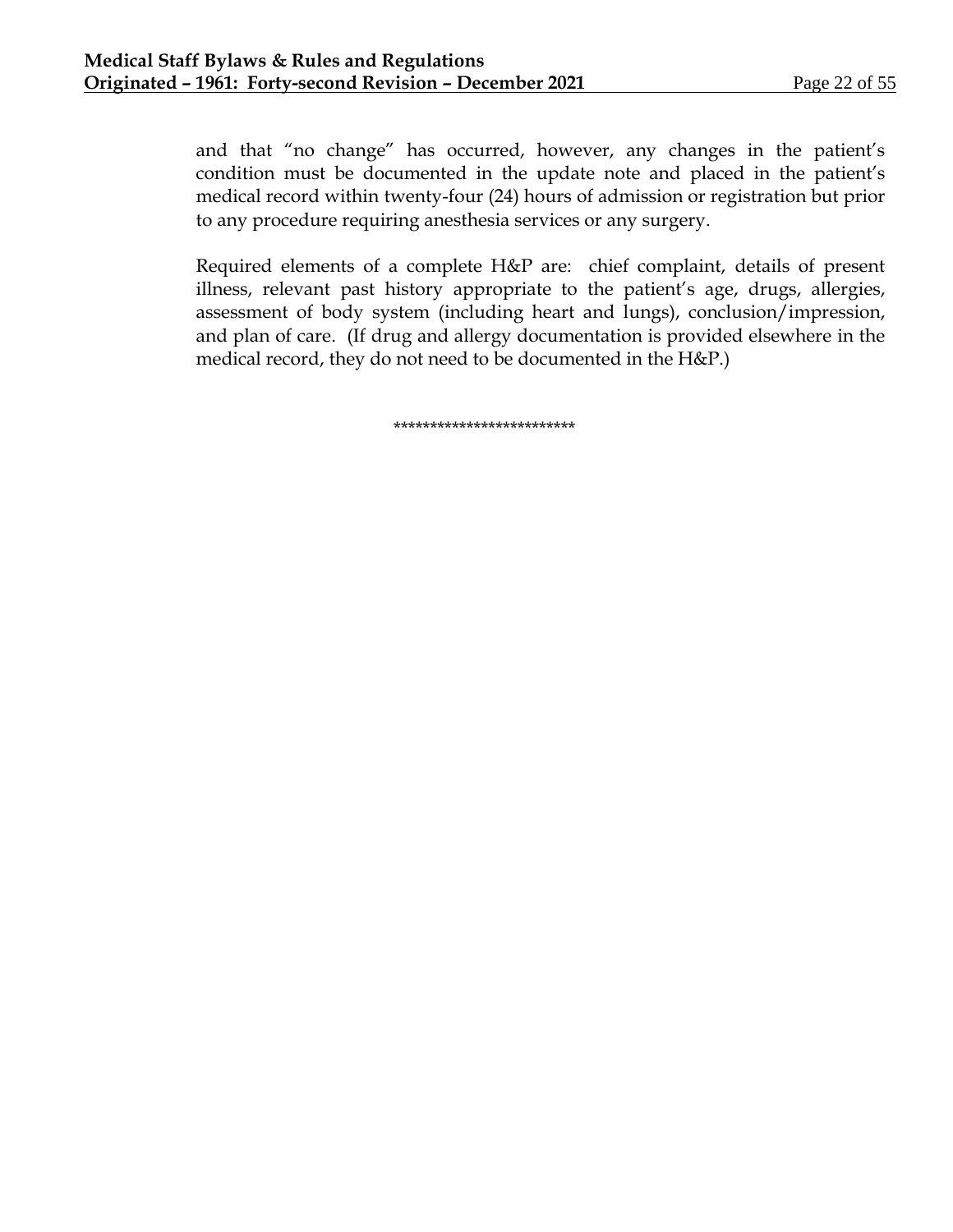# **SECTION 7 - CLINICAL DEPARTMENTS**

- 7.1 The clinical departments and divisions thereof shall include, but not be limited to:
	- 7.1.1 Anesthesiology
	- 7.1.2 Diagnostic Imaging: Computed Axial Tomography Diagnostic Nuclear Medicine Radiation Therapy Sonography
	- 7.1.3 Emergency Medical Services: Emergency Medicine Pediatric Emergency Medicine
	- 7.1.4 Medicine: Allergy **Cardiology** Critical Care Dermatology Family Practice Gastroenterology Gerontology Hematology Infectious Disease Internal Medicine Medical/Surgical House Officers Nephrology Neurology **Oncology** Physical Medicine/Rehabilitation Pulmonary Medicine Rheumatology Sleep Medicine
	- 7.1.5 Obstetrics & Gynecology: Gynecology Gynecologic Oncology **Obstetrics** Maternal Fetal Medicine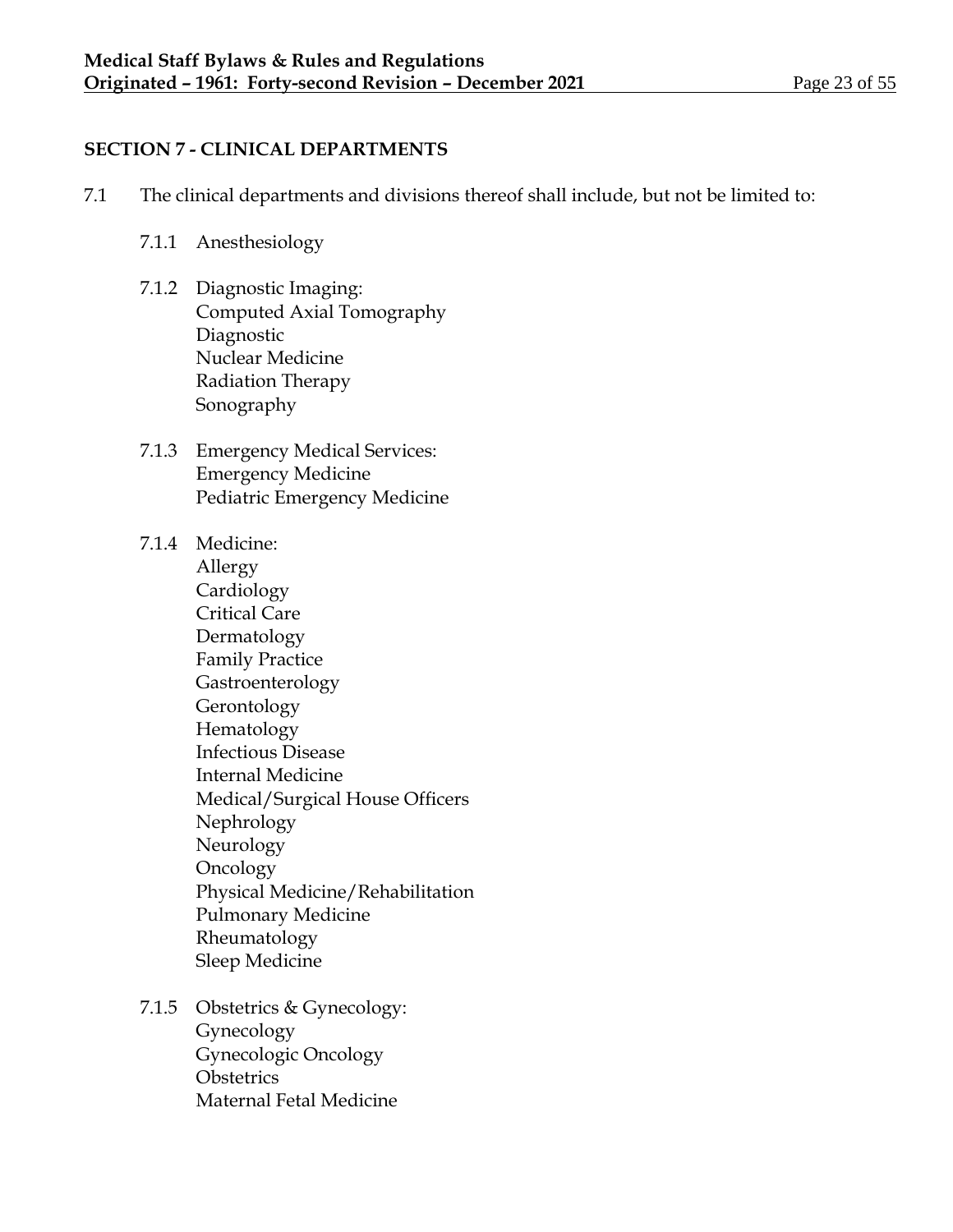- 7.1.6 Department of Pathology: Anatomic Pathology Clinical Pathology
- 7.1.7 Department of Pediatrics: Cardiology Infectious Disease **Pediatrics** Neonatology Nephrology
- 7.1.8 Psychiatry
- 7.1.9 Department of Surgery: Colorectal Surgery Dental and Maxillo-Facial Surgery General Surgery Neurosurgery Ophthalmology Orthopedic Surgery Otolaryngology Plastic and Reconstructive Surgery Podiatry Thoracic Surgery Urologic Surgery Vascular Surgery
- 7.2 Organization of Departments
	- 7.2.1 Department Chief

Each department shall have a departmental chief who shall be responsible to the President of the Medical Staff and the Medical Executive Committee for the functioning of the work falling within the department.

The chief of each department shall be a member of the department who is Board certified by the American Board of Medical Specialties, or American Osteopathic Association Boards of Certification, or American Board of Oral and Maxillofacial Surgery, or American Board of Podiatric Surgery in a medical specialty, that falls within that department's area of practice.

Each department chief shall be elected by members of the department except for the Departments of Anesthesiology, Emergency Medicine, Pathology, Pediatrics, Psychiatry and Diagnostic Imaging in which the department chief is specified by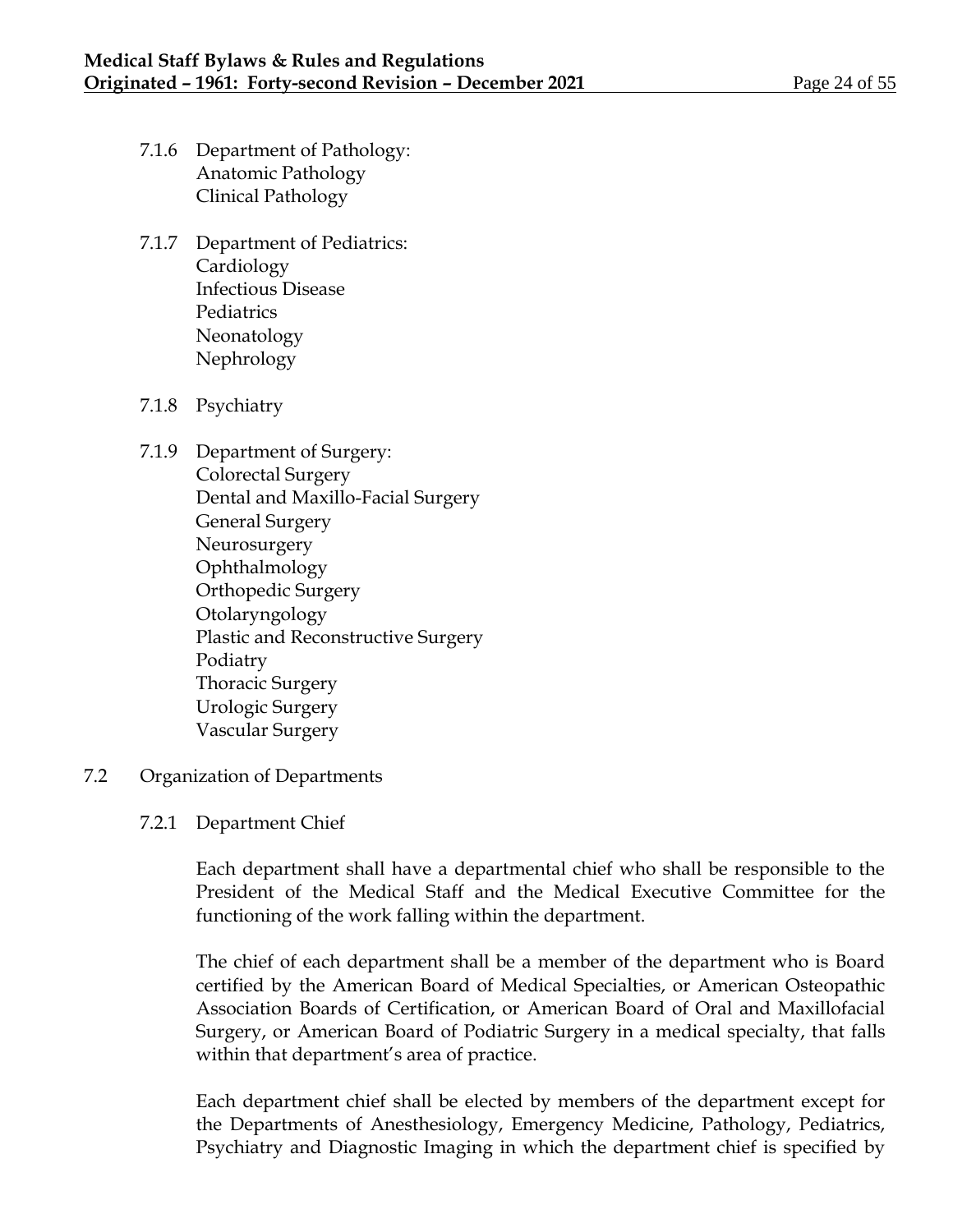contract with the hospital. However, the Medical Executive Committee shall appoint the chief of any department having three or less members, unless the department chief is specified by contract as above.

The responsibilities of a department chief shall include, but not be limited to, the following:

- 7.2.1.1 Performing oversight on all clinically related departmental activities;
- 7.2.1.2 Performing oversight on all administratively related departmental activities, unless otherwise provided for by the hospital;
- 7.2.1.3 Making recommendations to the President of the hospital regarding administrative matters concerning patient care;
- 7.2.1.4 Performing continuing surveillance of the professional performance of all individuals in the department who have delineated clinical privileges;
- 7.2.1.5 Recommending to the medical staff the criteria for clinical privileges that are relevant to the care provided in the department;
- 7.2.1.6 Recommending clinical privileges for each member of the department;
- 7.2.1.7 Assessing and recommending to the relevant hospital authority, offsite sources for needed patient care, treatment and services not provided by the department or hospital;
- 7.2.1.8 Integrating the department or its services into the primary functions of the hospital;
- 7.2.1.9 Coordinating and integrating interdepartmental and intradepartmental services;
- 7.2.1.10 Developing and implementing policies and procedures that guide and support the provision of care, treatment and services;
- 7.2.1.11 Recommending the number of qualified and competent persons sufficient to provide care, treatment and services;
- 7.2.1.12 Determining the qualifications and competence of department or service personnel who provide patient care, treatment and services and are not licensed independent practitioners;
- 7.2.1.13 Assessing and improving, on a continuing basis, the quality of care, treatment and services provided;
- 7.2.1.14 Maintaining quality control programs, as appropriate;
- 7.2.1.15 Providing for the orientation and continuing education of all persons in the department;
- 7.2.1.16 Recommending space and other resources needed by the department;
- 7.2.1.17 Fostering a spirit of good collegial relations within the department and hospital in general.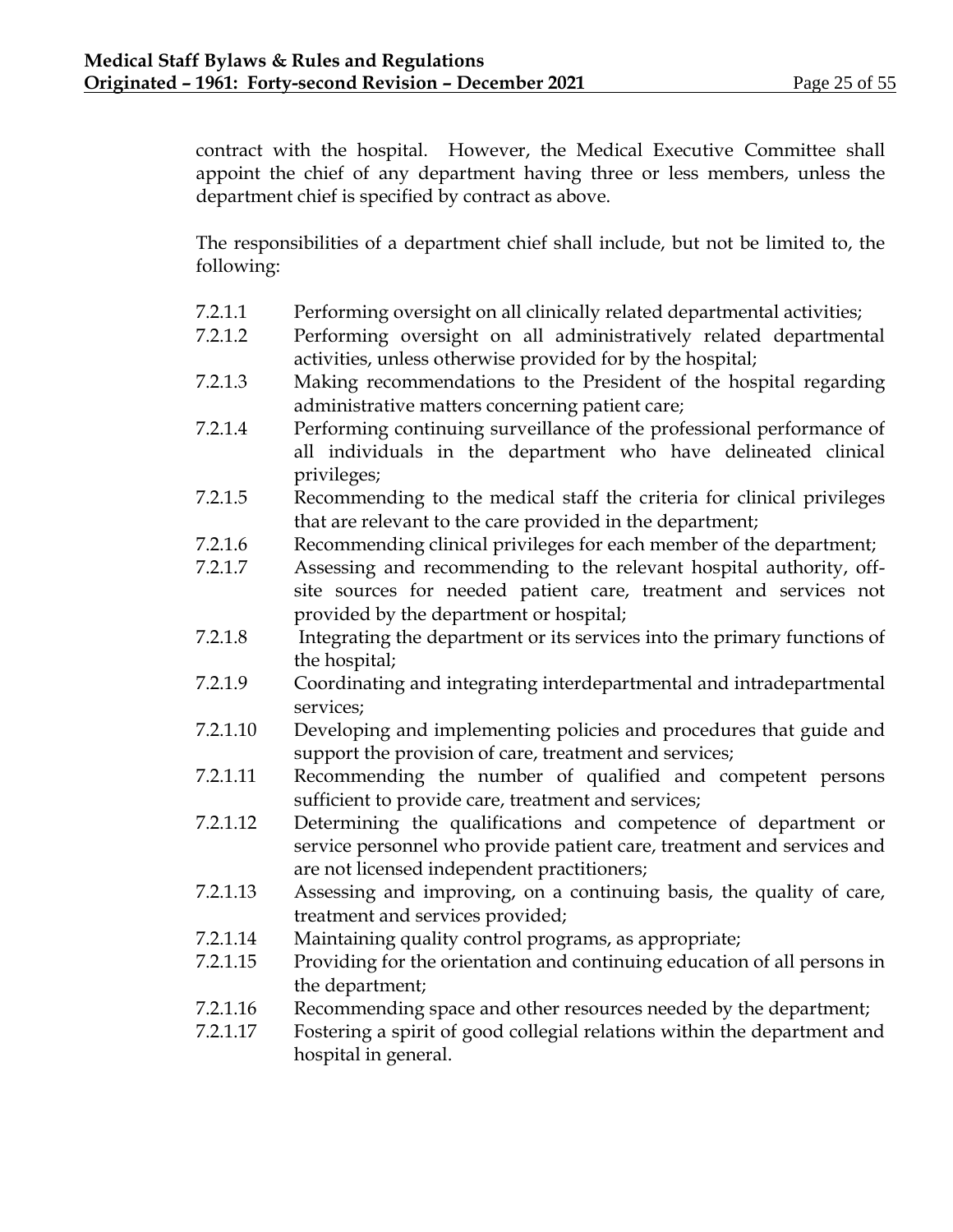7.3 Departmental Subdivisions

A department may provide for additional departmental subdivisions directed by other individuals who are responsible to the chief of the department and to whom specific responsibilities of the chief may be delegated as provided by the departmental Rules and Regulations.

7.4 Rules and Regulations

Each department shall meet in accordance with its rules and regulations.

Each department shall submit a copy of its departmental rules/regulations under which the department functions to the Medical Executive Committee for approval, with a copy to the Bylaws Committee. These shall be appended to the Bylaws of the Medical Staff. Each chief shall be responsible for keeping the departmental rules and regulations current. The chief shall report the status of the rules and regulations including any changes to the Medical Executive Committee with a copy to the Bylaws annually by its February meeting.

#### \*\*\*\*\*\*\*\*\*\*\*\*\*\*\*\*\*\*\*\*\*\*\*\*\*

# **SECTION 8 - OFFICERS AND COMMITTEES**

- 8.1 Officers
	- 8.1.1 The officers of the Medical Staff shall be the President, Vice President, and the Secretary/Treasurer. These shall be elected at the annual meeting of the Medical Staff in the even number years and shall hold office until July 1 of the next biannual election year, or removal from office by the process described in Section 8.4, of these bylaws, or until a successor is elected.
	- 8.1.2 The President of the Medical Staff shall call and preside at the Quarterly Medical Staff meetings and the Medical Executive Committee meetings and shall be a member ex-officio of all committees.
	- 8.1.3 The Vice-President of the staff, in the absence of the President of the Medical Staff, shall assume all his duties and have all his authority. He shall also be expected to perform such duties of supervision as may be assigned to him by the President.
	- 8.1.4 The Secretary/Treasurer shall supervise the keeping of accurate and complete minutes of all medical staff meetings, calling meetings on order of the President, attending to all correspondence and performing such other duties as ordinarily pertain to his office. He shall act as Treasurer for the Medical Staff.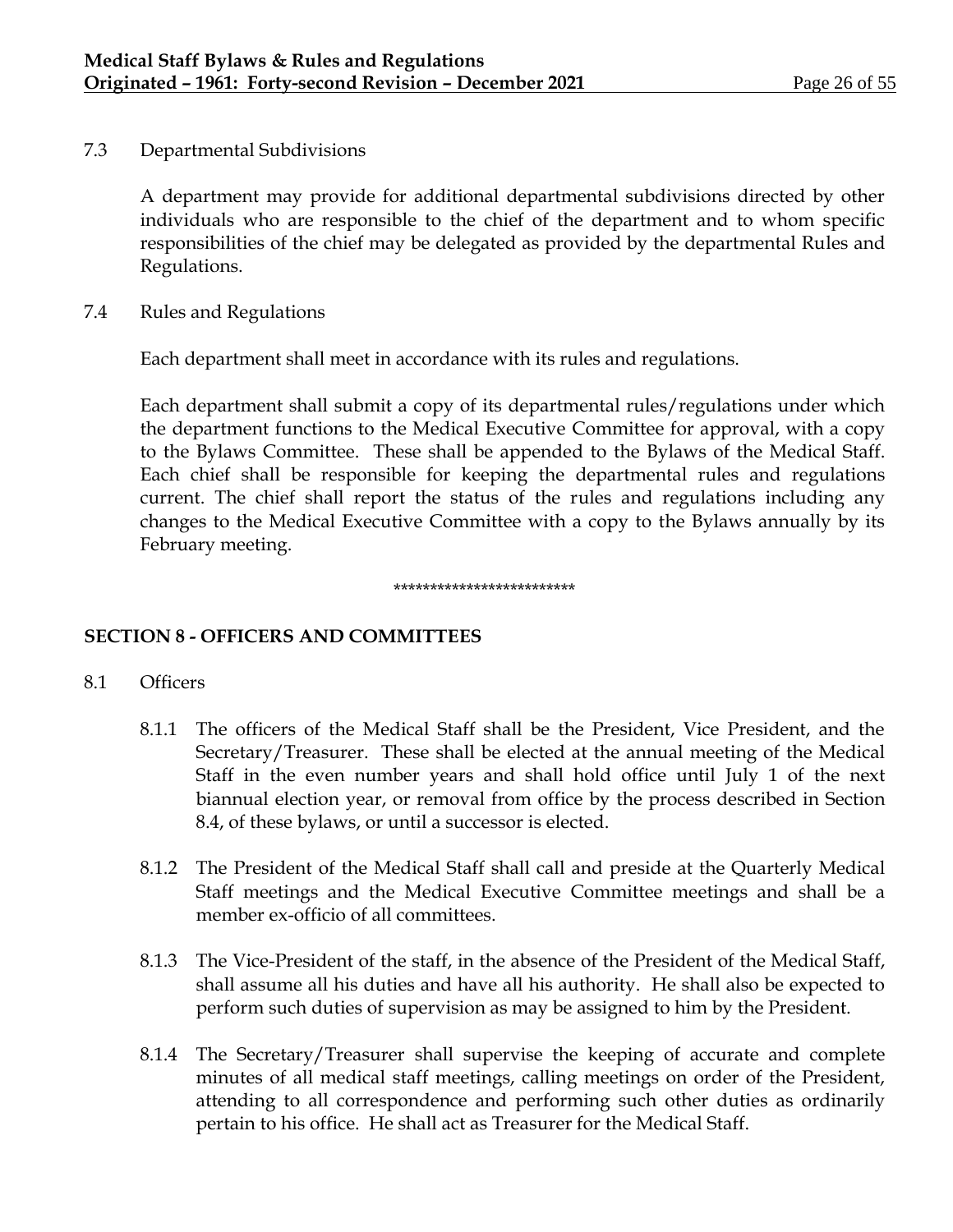- 8.1.5 The officers of the Medical Staff may succeed themselves by election.
- 8.2 Chief Medical Officer (CMO)

The CMO shall be a physician appointed by the President of the Hospital, following consultation with a committee appointed by the President of the Hospital, such committee to include but not be limited to members of the Medical Staff, Administration and the Board of Directors. The committee will identify individuals who possess the abilities and interests required to discharge successfully the responsibilities of this office. Suitable candidates will be those who have demonstrated outstanding clinical skills, exceptional administrative performance, and an ability to work successfully with members of the Medical Staff, Board of Directors and administrators.

# 8.2.1 Reporting:

- 8.2.1.1 The CMO reports to the President of the Hospital and has responsibility to report to the Board of Directors and Medical Staff regarding medical practice. The President of the Hospital will review the CMO's performance annually.
- 8.2.2 The CMO will be the Chief Administrative Officer of the Medical Staff and shall be an ex-officio voting member of all Medical Staff and Department committees.
- 8.2.3 Responsibilities include:
	- 8.2.3.1 To work with the President relative to all matters of mutual concern between the Medical Staff and the Hospital;
	- 8.2.3.2 To represent the views, policies, needs and grievances of the Medical Staff to the Board of Directors and the President;
	- 8.2.3.3 May serve as the public spokesperson for the Medical Staff;
	- 8.2.3.4 To report at the annual Medical Staff meeting regarding Medical Staff affairs;
	- 8.2.3.5 To enforce the Bylaws of the Medical Staff, the Rules and Regulations of the Medical Staff and related policies and manuals and implement and monitor sanctions or corrective action taken pursuant to these Bylaws;
	- 8.2.3.6 Supervising the physician operated hospital-based programs (adult hospitalist, pediatric hospitalist, intensivist, OB hospitalist and other future hospital-based programs), case management, medical library and CME; and informing others as to whether these programs are clinically sound, accomplishing stated objectives and enhancing patient care;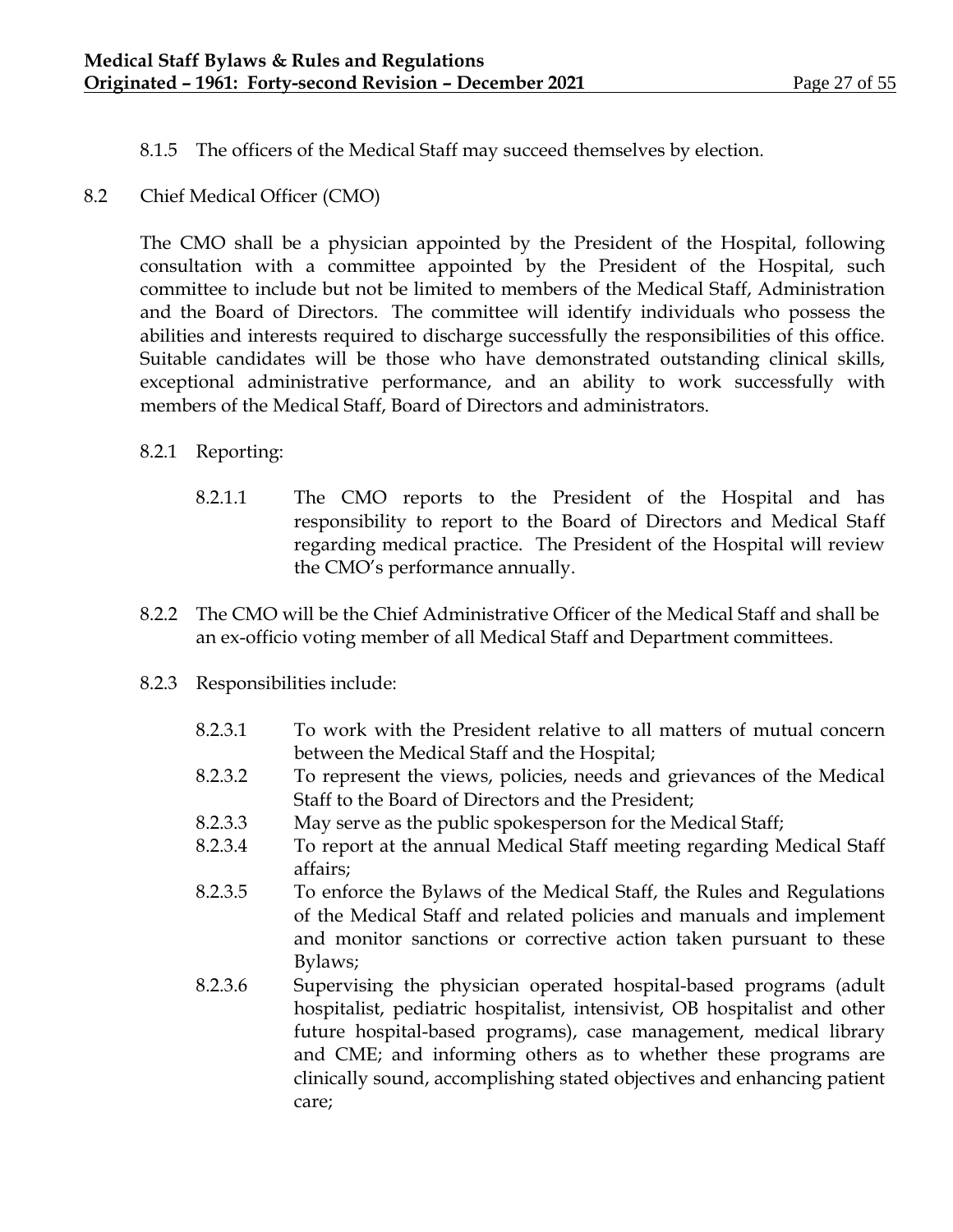| 8.2.3.7  | Assisting Medical Staff officers and Department Chiefs in establishing |
|----------|------------------------------------------------------------------------|
|          | and maintaining systems and processes designed to monitor and          |
|          | favorably impact quality, safety and clinical outcomes;                |
| 8.2.3.8  | Supporting Medical Staff officers and Department Chiefs with duties    |
|          | and responsibilities as related in these Bylaws and helping resolve    |
|          | problematic administrative issues;                                     |
| 8.2.3.9  | Assessing compliance issues relating to relevant Medical Staff Bylaws, |
|          | Rules & Regulations and policies as well as assuring that applicable   |
|          | accreditation standards and/or regulations are met; and                |
| 8.2.3.10 | Directing the Medical Affairs Office especially with regard to its     |

#### 8.3 Committees

Committees shall be either standing or special. Except as indicated, all committees and committee chairmen other than the Medical Executive Committee shall be appointed by the President of the Medical Staff with advice from the Chief Medical Officer. The term of office for each member is for two years. Any vacancy which arises shall be filled by appointment by the President of the medical staff. All committees mandated by the Joint Commission shall meet at least quarterly. All other standing committees shall meet as specified or at the call of the Chairman, but not less than once a year. All committees shall report to the Medical Executive Committee.

requisite credentialing and privileging function.

8.3.1 Standing committees shall be:

## 8.3.1.1 Medical Executive Committee (MEC)

Shall consist of members of the Medical Staff, as outlined below, the CMO, and up to three (3) representatives from the Board of Directors. The Medical Staff members of the Medical Executive Committee shall be physicians, dentists, maxillofacial surgeons and/or podiatrists and an advanced practice provider member at large shall include the immediate Past President, the three current officers of the Medical Staff, the chief of each of the nine (9) clinical departments, (or in the absence of the chief, the vice chief), and three members of the Medical Staff at - large elected on even years for a two year term, one and only one of whom must be an advanced practice provider (PA, NP, CRNA, or CNM).

The President of the hospital, chief hospitalist, Chief Nursing Officer and Quality Officer (senior chair of MSQC) shall be non-voting exofficio members.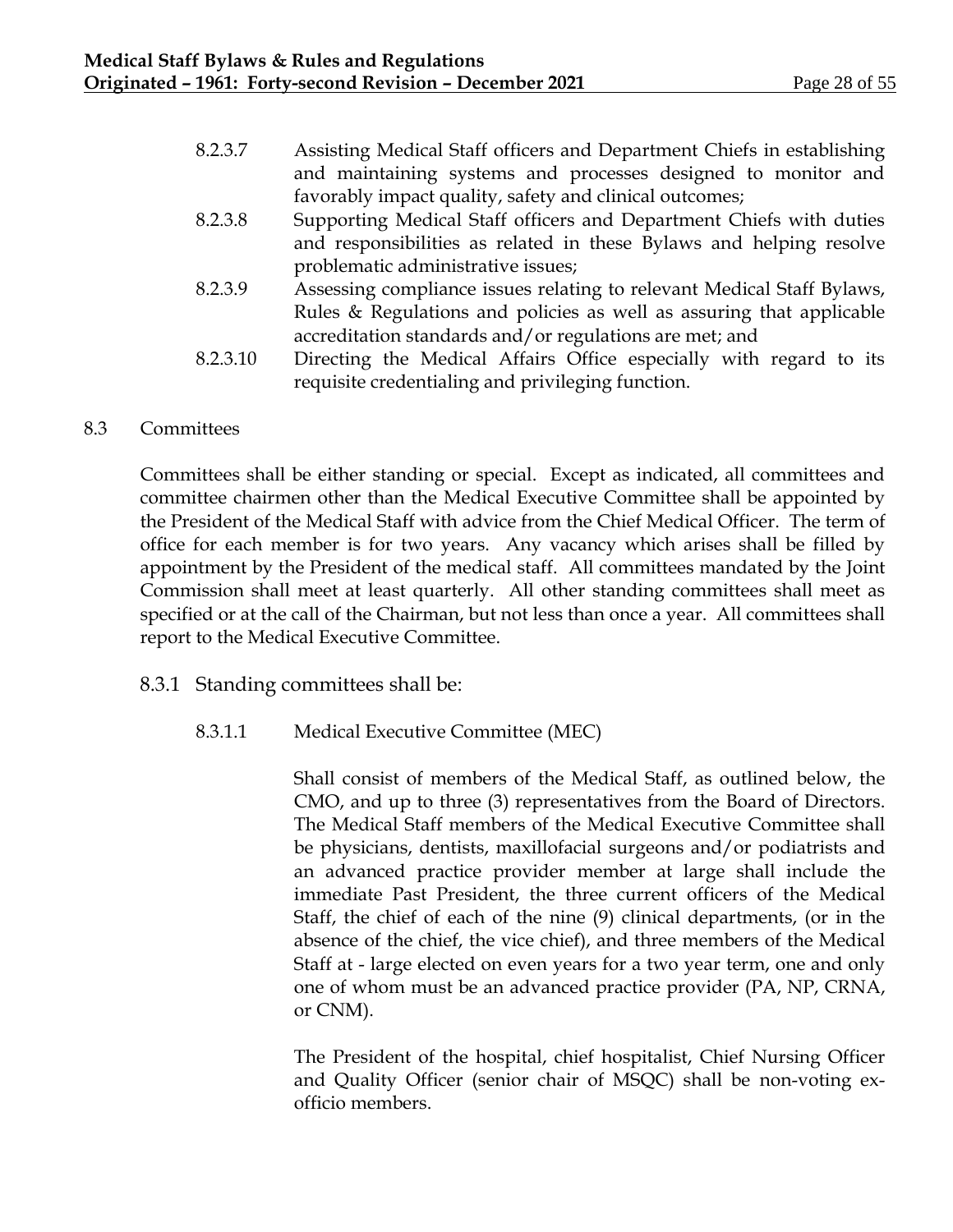| <b>Title</b>                             | How a member of               | Voting?         |
|------------------------------------------|-------------------------------|-----------------|
|                                          | <b>MEC</b>                    |                 |
| President of the Medical Staff           | Medical Staff election        | Yes, only<br>in |
|                                          |                               | the event of a  |
|                                          |                               | tie             |
| Vice President of the Medical Staff      | Medical Staff election        | Yes             |
| Secretary/Treasurer of the Medical Staff | Medical Staff election        | Yes             |
| Physician Member at Large                | Medical Staff election        | Yes             |
| Physician Member at Large                | Medical Staff election        | Yes             |
| <b>Advanced Practice Provider</b>        | <b>Medical Staff election</b> | Yes             |
| Member at Large                          |                               |                 |
| <b>Immediate Past President</b>          | Per Bylaws                    | Yes             |
| Member, Board of Directors               | Per Board Bylaws              | Yes             |
| Member, Board of Directors               | Per Board Bylaws              | Yes             |
| Member, Board of Directors               | Per Board Bylaws              | Yes             |
| <b>CMO</b>                               | Ex-officio                    | Yes             |
|                                          |                               |                 |
| Chief of Medicine                        | Per Department Rules          | Yes             |
|                                          | and Regulations               |                 |
| Chief of Surgery                         | Per Department Rules          | Yes             |
|                                          | and Regulations               |                 |
| Chief of OB/Gyn                          | Per Department Rules          | Yes             |
|                                          | and Regulations               |                 |
| <b>Chief of Pediatrics</b>               | Per Department Rules          | Yes             |
|                                          | and Regulations               |                 |
| Chief of Psychiatry                      | Per Department Rules          | Yes             |
|                                          | and Regulations               |                 |
| <b>Chief of Anesthesiology</b>           | Per Department Rules          | Yes             |
|                                          | and Regulations               |                 |
| Chief of Diagnostic Imaging              | Per Department Rules          | Yes             |
|                                          | and Regulations               |                 |
| Chief of Pathology                       | Per Department Rules          | Yes             |
|                                          | and Regulations               |                 |
| Chief of Emergency Medicine              | Per Department Rules          | Yes             |
|                                          | and Regulations               |                 |
| <b>Hospital President</b>                | Ex-officio                    | No              |
| <b>Chief Nursing Officer</b>             | Ex-officio                    | No              |
| <b>Quality Officer</b>                   | Ex-officio                    | N <sub>o</sub>  |
| <b>Chief Adult Hospitalist</b>           | Ex-officio                    | No              |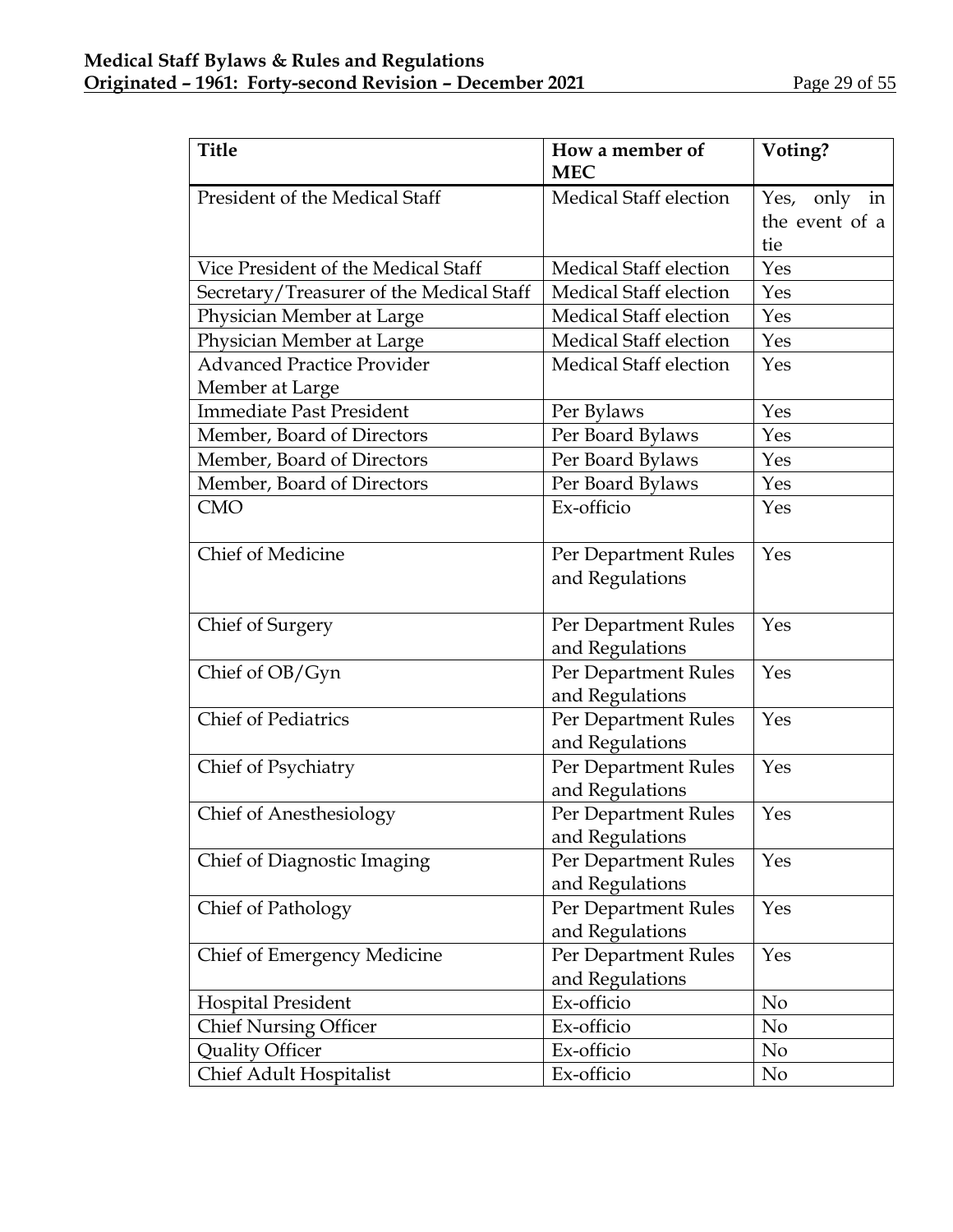Nothing shall prohibit an immediate past president, Vice President, Secretary/Treasurer or MEC or member at large from assuming the office of chief of a department per the rules and regulations of that department. However, no person shall have more than one vote at the MEC meeting.

If the President of the Medical Staff is also a Chief of a Department, the Department which the President is from, will lose a vote since each member of the MEC gets only one vote and the President only votes if there is a tie. To regain the lost vote, the Department which has lost this vote due to their Chief being appointed President may elect a new Chief and the current Chief will have to resign.

Shall meet at least once a month, unless cancelled by the Chair of the MEC and agreed upon by a majority of the members and maintain a permanent record of its proceedings and actions. It shall report at each general staff meeting with the exception of confidential, privileged and/or peer review information. The President of the Medical Staff shall serve as its chairman. The Chair may close all or part of a meeting for the discussion of matters recognized by law to be confidential, privileged, and/or peer review information.

Subject to a vote of the majority of the members of the Medical Staff at the Annual Meeting or any special meeting of the Medical Staff, the Medical Staff delegates to the Medical Executive Committee the authority to act on its behalf as follows:

- 8.3.1.1.1 Coordinate the activities and general policies of the various departments;
- 8.3.1.1.2 Act on behalf of the medical staff between meetings of the medical staff;
- 8.3.1.1.3 Receive and act upon the reports of all medical staff committees and the clinical departments;
- 8.3.1.1.4 Initiate and implement Medical Staff policies and procedures consistent with these Bylaws which carry out the provisions, effectuate the purposes, and further define the processes described in these Bylaws;
- 8.3.1.1.5 Be responsible to the Board of Directors for the quality of patient care;
- 8.3.1.1.6 Assist in the promotion and maintenance of quality care through the analysis, review and evaluation of clinical practices in accordance with the Organizational Performance Improvement Plan and the Medical Staff Quality Policy and Procedure.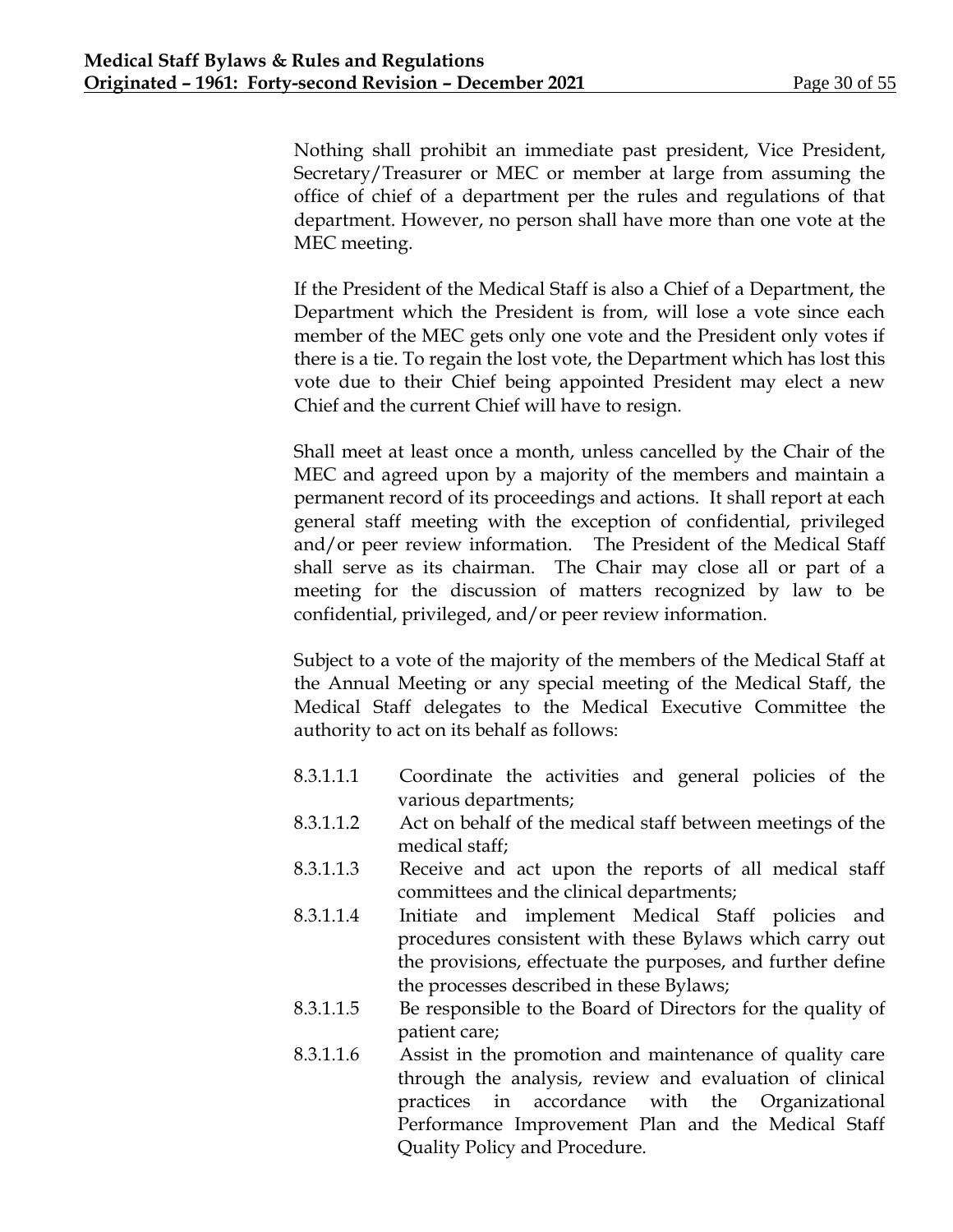- 8.3.1.1.7 To encourage effective and efficient utilization of hospital facilities and services.
- 8.3.1.1.8 Be responsible for medical staff compliance with accreditation standards.
- 8.3.1.1.9 Make recommendations to the Board of Directors concerning medical staff appointments and reappointments, department assignments, initial and renewed clinical privileges, and corrective action.
- 8.3.1.1.10 Represent the medical staff to the administration and to the Board of Directors.
- 8.3.1.1.11 Disburse Medical Staff funds on behalf of Medical Staff.

## 8.3.1.2 Credentials Committee

Shall consist of members of the Active, Affiliate and Advanced Practice Provider Staff so selected as to insure representation of the major specialties. A member of the Board of Directors, or their designee, may serve as a voting member. Its duties shall be to investigate the credentials of all applicants for membership and to make recommendations in conformity with Section 6.4.5 of these Bylaws; to evaluate the qualifications, competence, and performance of current or prospective members of the Medical Staff; to investigate any breach of ethics that may be referred to the committee as part of the process set forth in Section 10 of these Bylaws; to review all information available regarding the competence of staff members and as a result of such reviews to make recommendations for the granting of privileges, reappointments, and the assignment of members of the various divisions and departments as provided in Section 7 of the Bylaws; and investigate alleged incidents of failure to provide coverage as stated in Section 6.4.8 of these Bylaws.

The CEO, and/or his designee, as well as department chiefs, shall serve as agents of the Credentials Committee for purposes of its ongoing activities as herein specified in the Bylaws.

# 8.3.1.3 Infection Control Committee

Shall maintain an ongoing program of surveillance, prevention, investigation, education and control of infections. The membership shall include representatives from the Medical Staff, Administration, Nursing Staff, Operating Room, Lab, Infection Control Practitioner, Sterile Processing and Distribution, Central Supply, Pharmacy, General Environmental Services, Dietary and Facilities, and other departments and resources, as needed.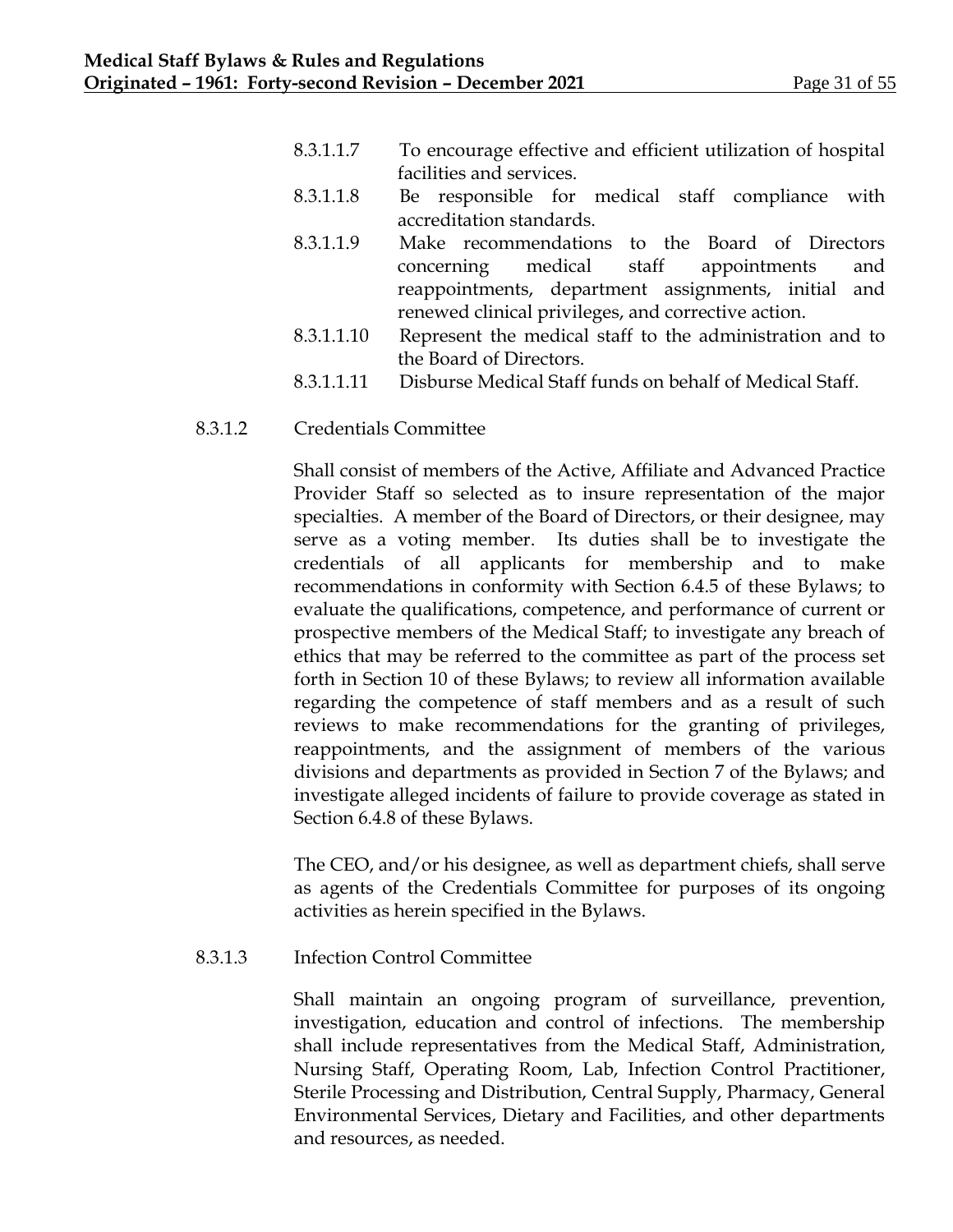# 8.3.1.4 Bylaws Committee

Shall plan, integrate and prepare changes to the medical staff bylaws and rules and regulations and present them, with recommendations, to the Medical Executive Committee. The Committee shall also evaluate changes to the Bylaws and Rules and Regulations proposed by any concerned party and report on the proposed changes, with recommendations, to the Medical Executive Committee. A member of the Board of Directors, or their designee, may serve as a voting member. At least every two years, or as necessary, it shall perform a complete review of the current Bylaws and Rules and Regulations and report to the Medical Executive Committee by its January meeting with a recommendation for any or no changes. The Committee shall also review each clinical department's rules and regulations to ensure that they do not conflict with the medical staff Bylaws and Rules and Regulations and report that evaluation to the Medical Executive Committee before the Medical Executive Committee forwards the departmental rules and regulations to the Board of Directors for approval.

# 8.3.1.5 Radiation Safety Committee

Shall consist of a radiologist, a radiation oncologist, a senior member of Administration, a registered nurse, the Director of Diagnostic Imaging Services, and other members as appropriate. A radiologist shall serve as its chairman. Its duties shall be to monitor and supervise the appropriate and safe use of radioisotopes and the associated equipment used in the hospital and to fulfill the requirements of statutory agencies regulating same. The committee shall meet at least quarterly.

# 8.3.1.6 Medical Staff Quality Committee (MSQC)

Shall consist of at least ten members of the Active Medical Staff, with membership generally representing the disciplines actively practicing at the hospital. Members will be appointed by the President of the Medical Staff, with advice from the Chief Medical Officer, for a twoyear term with no limit on succession. The hospital's Director of Quality Outcomes Management along with the Peer Review Coordinator will serve as staff support. Its duties shall be to advise and monitor each department on their Ongoing Professional Practice Evaluation (OPPE) and Focused Professional Practice Evaluation (FPPE) processes, monitor trends in individual provider and system-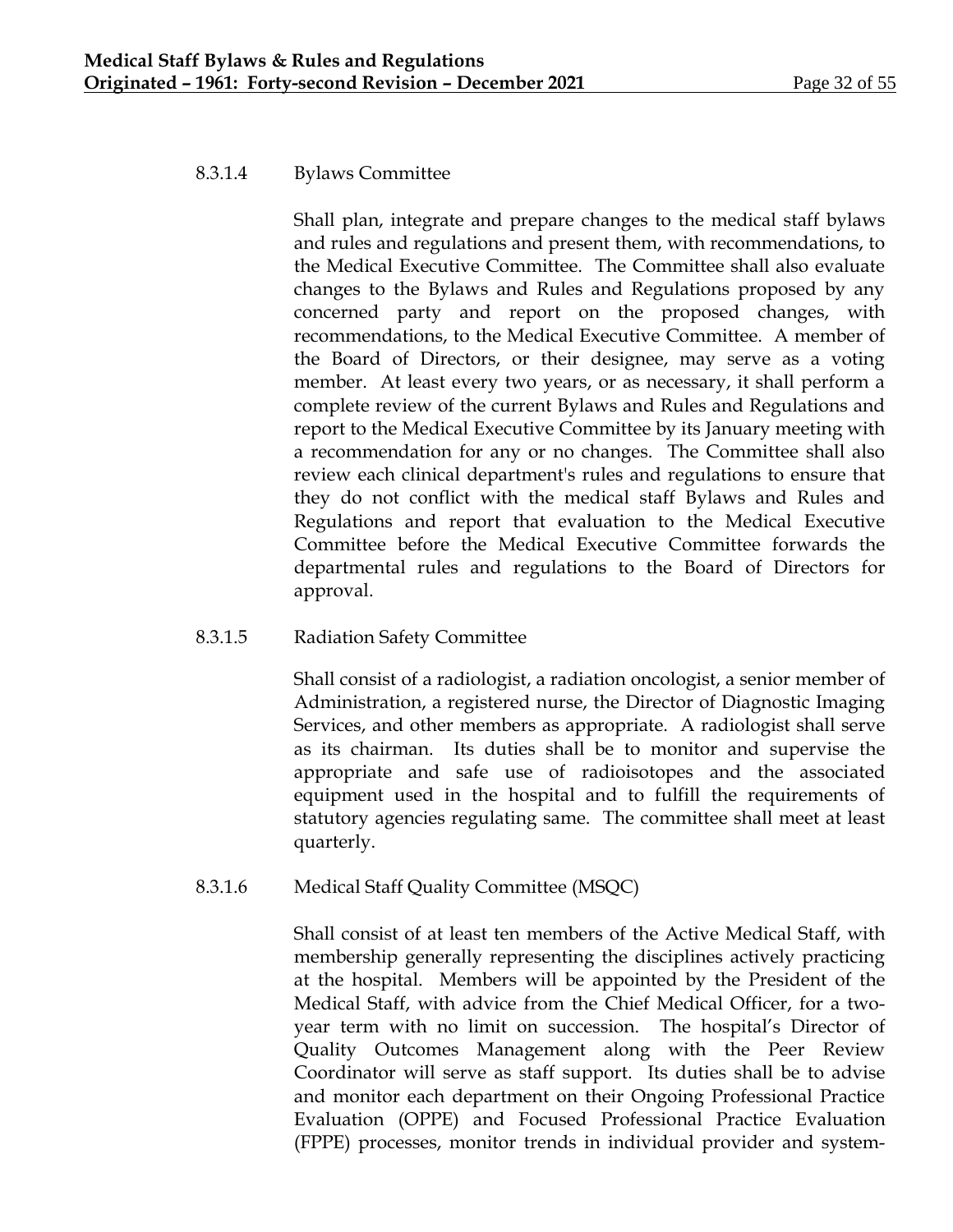derived care and perform peer review for all events identified by quality monitoring and review programs. Additional information is described in the Medical Staff Quality Policy. The Committee shall meet at least eight times yearly and report to the Medical Executive Committee.

8.3.1.7 Special Committees

Shall be appointed from time to time as may be required to carry out properly the duties of the Medical Staff. Such committees shall confine their work to the purpose for which they were appointed and shall report to the Medical Executive Committee. They shall not have power of action unless such is specifically granted by the motion which created the committee.

8.4 Removal of an Elected Officer or Member of the Medical Executive Committee

The reasons for which an elected officer of the medical staff or member-at-large of the Medical Executive Committee may be removed from office are:

- 8.4.1 Suspension of privileges;
- 8.4.2 Unethical or immoral behavior; or
- 8.4.3 Failure to fulfill the duties of his office.

On recommendation of the Medical Executive Committee or presentation of a petition signed by 33% of the voting members of the Medical Staff, any elected officer or memberat-large of the Medical Executive Committee may be removed from office at a special meeting of the medical staff called for the sole purpose of evaluating and acting upon the Medical Executive Committee's recommendation or the petition. At this special meeting there must be a quorum of voting members present and a majority vote is required to act. Proxy votes will not be accepted.

A chief of a clinical department serving on the Medical Executive Committee shall be removed from the Medical Executive Committee in accordance with the Department's Rules and Regulations or in accordance with a contract with the hospital.

A representative of the Board of Directors serving on the Medical Executive Committee shall be removed from the Medical Executive Committee upon a majority vote of the Board of Directors.

- 8.5 Vacancy of Office
	- 8.5.1 When the office of president becomes vacant, it shall be assumed by the Vice-President and a new vice-president elected at a special meeting of the medical staff called for that purpose.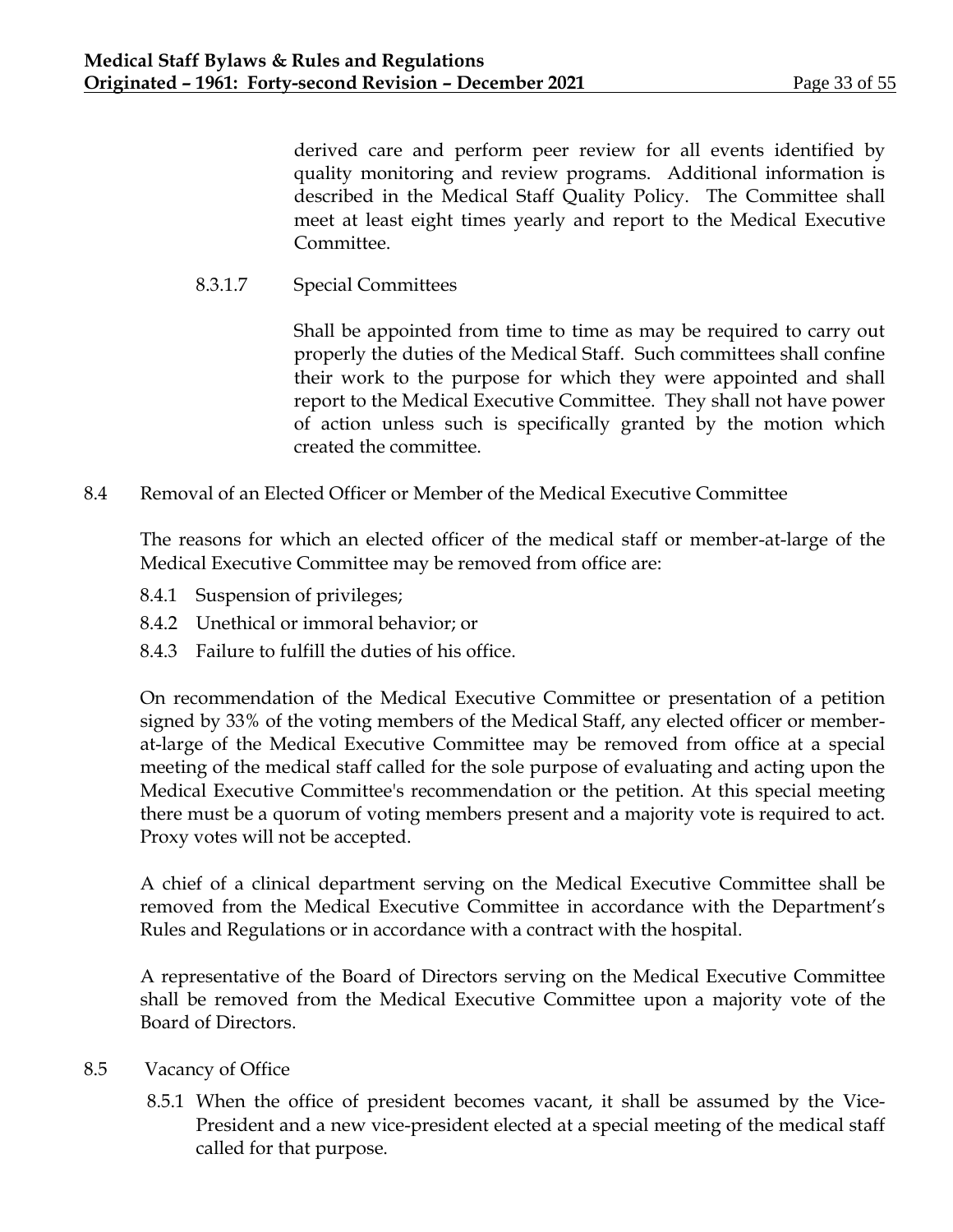- 8.5.2 When the office of vice-president becomes vacant, it shall be filled by election by the medical staff at a special meeting called for that purpose.
- 8.5.3 A vacancy in any other office shall be filled for the remainder of the original term by appointment by the President of the Medical Staff with the approval of the Medical Executive Committee.
- 8.5.4 Any election to fill a vacant office shall follow the normal election procedures described in these Bylaws.

\*\*\*\*\*\*\*\*\*\*\*\*\*\*\*\*\*\*\*\*\*\*\*\*

## **SECTION 9 - MEETINGS**

9.1 The Annual Meeting

The annual meeting of the staff shall be held on the second Tuesday in June. At this meeting the officers and committees shall make such reports as may be desirable.

The members of the Medical Staff who are present at the Annual Meeting shall constitute a quorum.

9.1.1. Officers of the Medical Staff and members-at-large of the MEC for the ensuing term shall be elected in even number years.

During an election year, the office of medical affairs will compose a roll of eligible voting members of the medical staff. The officers of the MEC shall review and certify this roll no less than 14 days before the annual meeting.

Candidates may nominate themselves or be nominated by another member of the medical staff. Nominations shall be sent to the incumbent president of the medical staff and to the office of medical affairs. The office of medical affairs will confirm that the nominee is eligible for the office they were nominated and are willing to stand for election. A list of nominees will be drawn up and disseminated to the voting members of the medical staff 14 days before the annual meeting. During the annual meeting, the incumbent president will present the list of nominees. Nominations may also be accepted up until the nominations are duly closed at the annual meeting. Any new names will be added to the ballot by the office of medical affairs.

When the nominations have been closed, unopposed nominees shall be deemed to have been elected by acclamation. For all contested offices, voting shall take place by electronic ballot. The voting will be open for 72 hours after the meeting.

Election of officers is by an affirmative vote of the majority of those casting ballots. In the case of no majority, there will be a 48-hour run-off election of the top two candidates by electronic ballot.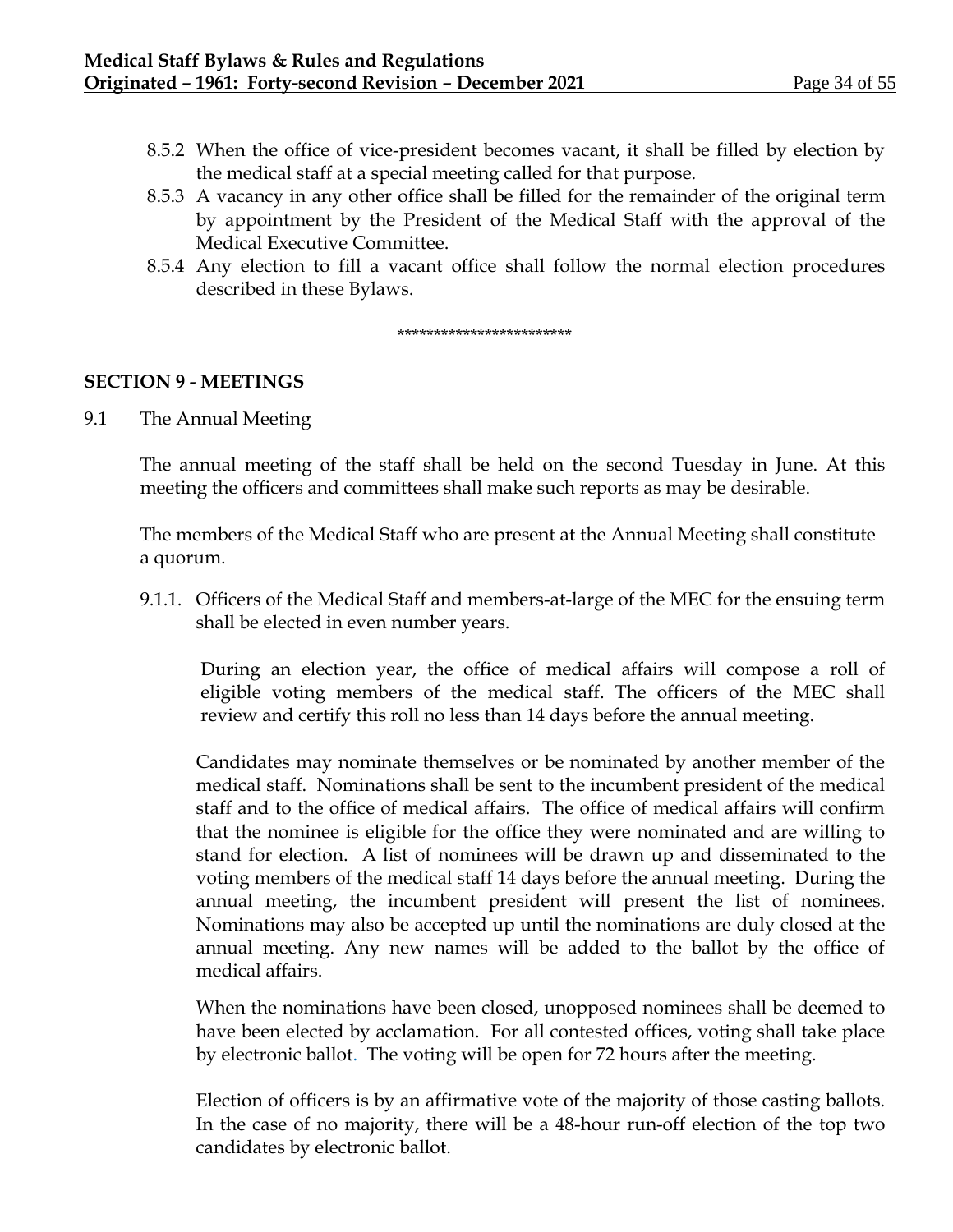In the event of a tie, for the election of an officer or a member-at-large, the President shall perform a coin flip.

Administrative powers of the staff officers shall be transferred to the newly elected as of July 1.

Proxy votes shall not be accepted in the elections of officers and MEC members at large.

9.2 Regular Meetings

The objective of staff meetings is to promote quality care of patients and disseminate information to the Medical Staff. Executive sessions of the staff may be conducted at the discretion of the President of the Medical Staff during which guests and non-voting categories of the staff may be excluded.

The President of the Medical Staff will conduct a business meeting at least two (2) times per year (one of which may be the Annual Meeting) and report on medical staff issues. Staff meetings may be held exclusively for the purpose of continuing medical education.

9.3 Special Meetings

Special meetings of the Medical Staff may be called at any time by the President and shall be called at the request of the Board of Directors, the Medical Executive Committee, or any five members of the active Medical Staff. At any special meeting no business shall be transacted except that stated in the notice of any meeting at least 48 hours prior to the meeting.

## 9.4 Quorum

The number of members eligible to vote excused from any particular meeting shall be used to reduce the total membership from which the quorum is calculated.

- 9.4.1 Regular and Special Meetings of the Medical Staff: No less than fifteen (15) members of the Active Medical Staff members in attendance at regular or special meetings shall constitute a quorum.
- 9.4.2 Departmental and Committee Meetings: One fifth (20%) of the Active and Affiliate Medical Staff members shall constitute a quorum.

# 9.5 Majority

At any meeting of the Medical Staff or at any Departmental or Committee meeting, over fifty percent of the members eligible to vote shall constitute a majority. In the case of a tie, the member presiding over the meeting shall cast the deciding vote.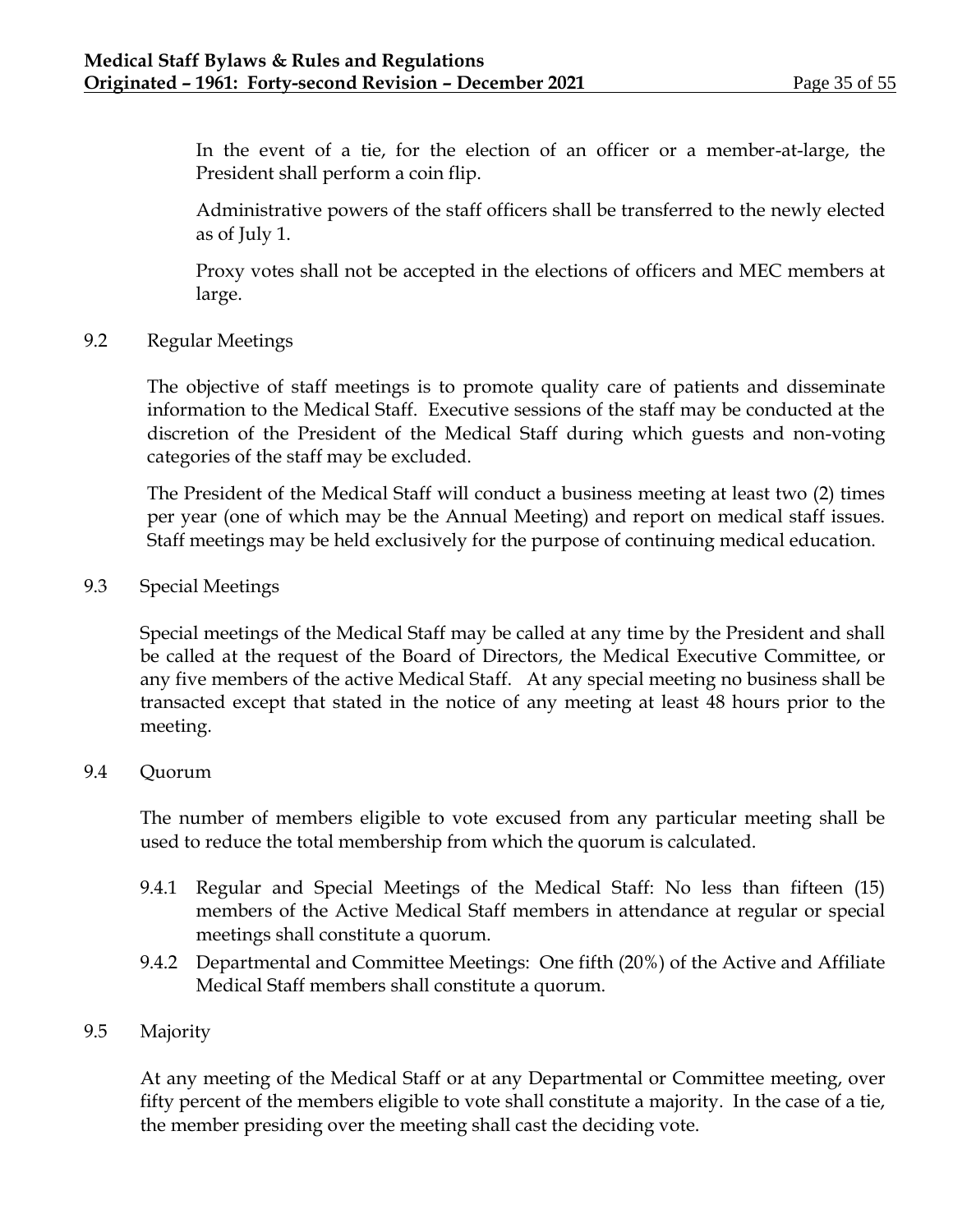# 9.6 Distribution of Minutes

A copy of the approved minutes of all staff meetings shall be made available at all times to the Board of Directors.

\*\*\*\*\*\*\*\*\*\*\*\*\*\*\*\*\*\*\*\*\*\*\*\*

# **SECTION 10 - CORRECTIVE ACTION**

Types of Corrective Action

- Automatic Suspension
- Summary Suspension
- Corrective Action for Sexual Harassment
- Ordinary Corrective Action

# 10.1 Automatic Suspension Categories

- **Temporary**
- Limited
- Complete

## 10.1.1 Temporary Automatic Suspension

# 10.1.1.1 Indications for Temporary Automatic Suspension A temporary automatic suspension will be imposed by the Health Information Management (HIM), Credentialing Office (CO), or the Medical Staff Office (MSO) for the failure(s) to maintain:

- 10.1.1.1.1 Malpractice insurance coverage in the amount specified in the Rules and Regulations of the Medical Staff.
- 10.1.1.1.2 Complete medical records.
- 10.1.1.1.3 Current license to practice in Maryland, state (CDC), and/or federal (DEA) Controlled Substance registration.
- 10.1.1.1.4. Board certification in accordance with the departmental rules and regulations unless granted a waiver of the maintenance of board certification.
- 10.1.1.1.5. Current influenza vaccination and/or verification of tuberculosis status according to the Hospital's Tuberculosis Control Program.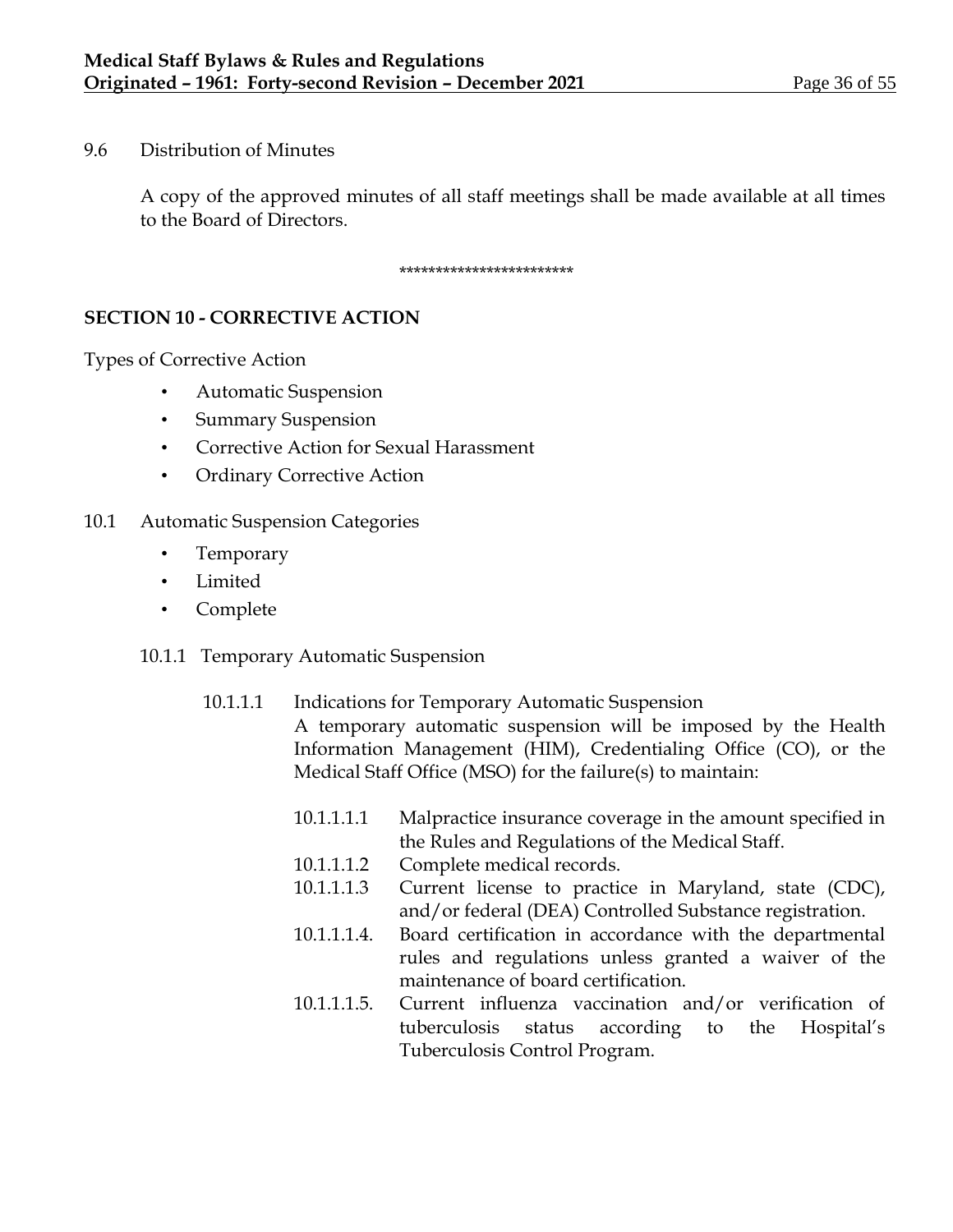10.1.1.2 Process for Termination of Temporary Automatic Suspension

Following imposition of a temporary automatic suspension, the suspension shall be automatically terminated upon receipt by the Medical Staff Office of proof of:

- 10.1.1.2.1 Required malpractice insurance and/or malpractice to cover the procedure.
- 10.1.1.2.2 Certification by the Director of HIM that the member has satisfactorily completed their medical records and corrected any medical record deficiencies.
- 10.1.1.2.3 Required Maryland state license, state (CDC) and/or federal (DEA) Controlled Substance registrations.
- 10.1.1.2.4 Current board certification in accordance with the departmental rules and regulations unless granted a waiver of the maintenance of board certification.
- 10.1.1.2.5 Current influenza vaccination or demonstration of medical or religious exemption from vaccination and/or verification of tuberculosis status.
- 10.1.2 Limited Automatic Suspension
	- 10.1.2.1 Indications for Limited Automatic Suspension
		- 10.1.2.1.1 Limitations or Restrictions of Licensure or Certification
			- License and/or other legal credentials are limited or restricted by licensing and/or credentialing committee
			- Duration of restriction will parallel that dictated by licensing and/or credentialing committee.
		- 10.1.2.1.2 Malpractice Insurance Coverage
			- Procedure performed is not covered by malpractice insurance coverage.
		- 10.1.2.1.3 Performance of Procedure Beyond Scope of Privileges
			- Procedure performed for which the operator does not have clinical privileges.
	- 10.1.2.2 Process of Termination of Limited Automatic Suspension
		- 10.1.2.2.1 Malpractice Insurance Coverage
			- Providing proof of malpractice coverage for the procedure
		- 10.1.2.2.2 Performance of Procedure Beyond the Scope of Privileges
			- Obtains privileges to perform the procedure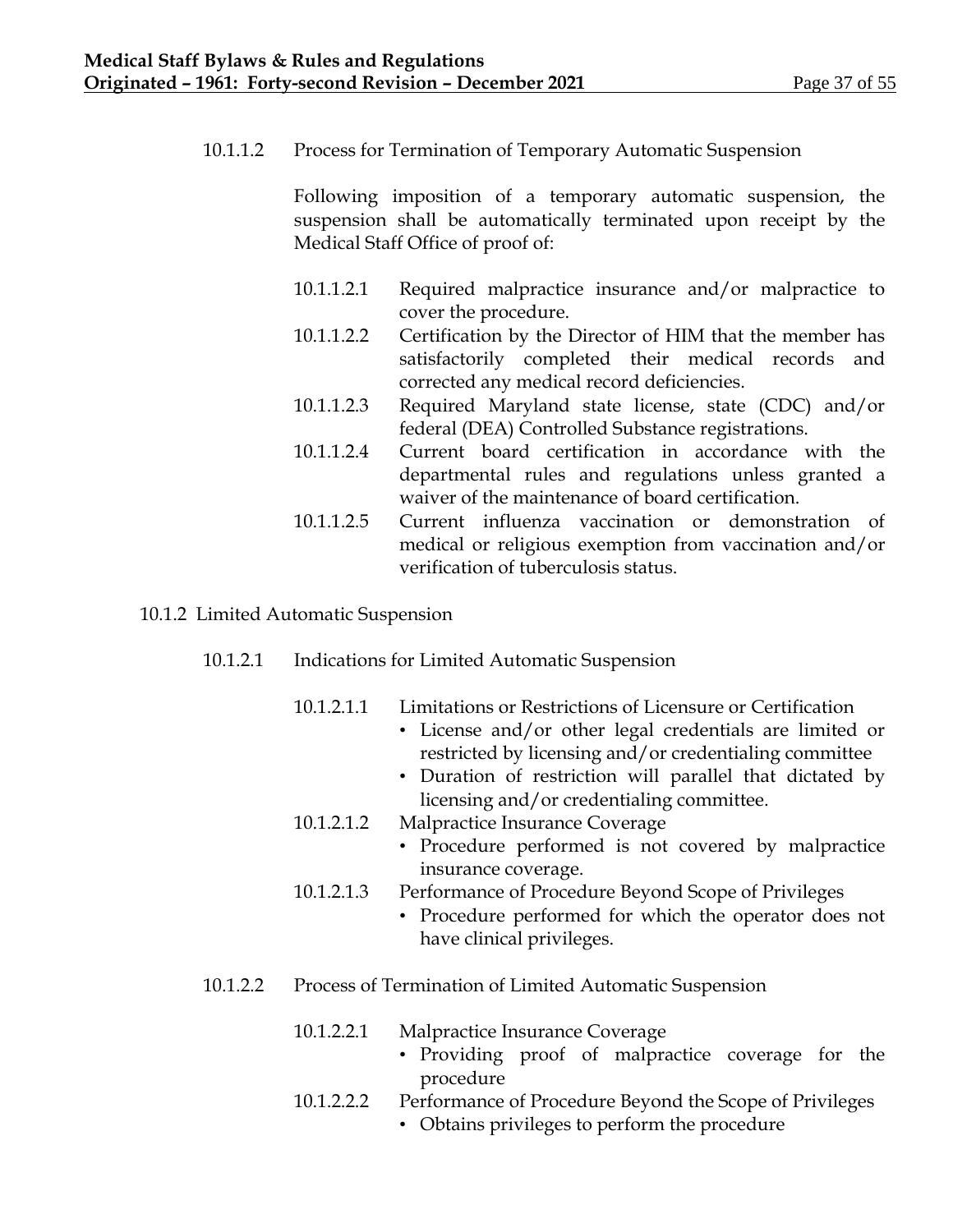- Complete counseling in accordance with the Medical Staff Code of Conduct Policy
- Compliance with other sanctions that may result according to the Bylaws.

# 10.2. Summary Suspension

- 10.2.1 Indications for Summary Suspension
	- 10.2.1.1 When the continuation of practice by the Member presents an immediate threat to a patient's health and wellbeing; or
	- 10.2.1.2 When the conduct or condition of the Member presents an immediate threat of danger to any patient, other practitioner, Hospital personnel or visitor or;
	- 10.2.1.3 When an on-call member refuses to provide on-call coverage as described in Section 6.4.8.3 of these Bylaws.
- 10.2.2 Initiation of Summary Suspension
	- 10.2.2.1 Summary Suspension can be imposed by:
		- Chief of the Department to which the member belongs, CEO or CMO
		- President of the Medical Staff after notificaton to the CEO or CMO or;
		- Medical Executive Committee
		- CEO or CMO
		- Chairman of the Board of Directors
		- Board of Directors
- 10.2.3 Process Following Summary Suspension
	- 10.2.3.1 Within four (4) business days: Review by Medical Executive Committee with recommendation of suspension as Continue, Modified or Terminated
	- 10.2.3.2 Continued or Modifed Summary suspension
		- Within four (4) business days: Suspended member notified in writing for their right to review by the Board of Directors
		- Notice may be handed in person or sent to the professional address of the suspended members maintained by the hospital via USPS by certified mail and return receipt requested. After three (3) business days following mailing, notice will be deemed received by the suspended member.
		- Within seven (7) business days: Notification to review by the Board of Directors must be submitted in writing to the CEO by the suspended member or right to review will be deemed to have been waived.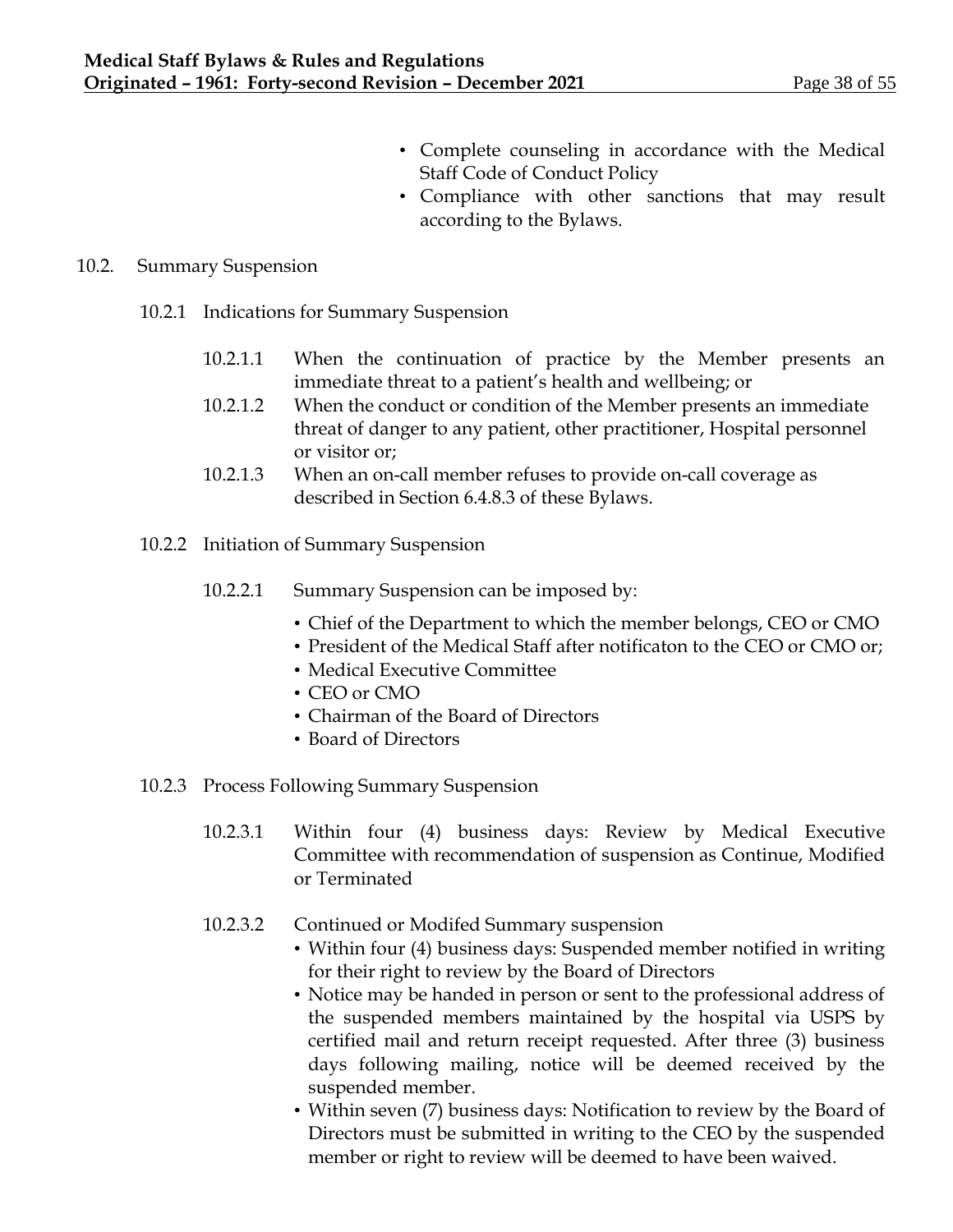- Waived right to review will default to indefinite suspension until the next regular appointment.
- At reappointment the Department Chief to which the suspended member belongs may recommend:
	- 1. Full reappointment
	- 2. Reappoinment with conditions
	- 3. Reappointment not recommended
- 10.2.2.3 Termination of Summary Suspension
	- Decision is made by MEC
	- Within four (4) business days after decision has been made: CEO will forward a report of the summary suspension and the deliberation of the MEC to Board of Directors.
	- Within four (4) business days after receipt of the report and deliberatons, the Board of Directors will decide if summary suspension shall be terminated or remain, pending results of the investigation and Fair Hearing pursuant to these Bylaws regarding the matter leading to suspension.
- 10.3 Corrective Action for Sexual Harassment
	- 10.3.1 Conduct Constituting Sexual Harassment
		- Unwelcomed sexual advances, requests for sexual favors, and other verbal or physicial conduct of sexual nature
		- Defined in the Medical Code of Conduct Policy
		- Submission to such conduct is made either explicitly or implicitly a term or condition of an individual's employment
		- Submission to or rejection of such conduct by an individual is used as the basis for employment decisions affecting such individuals
		- Such conduct has the purpose of effect of unreasonably interfering with an individual's work performance or creating an intimidating, hostile or offensive work environment
	- 10.3.2. When probable cause exists that conduct constituted sexual harassment and there has been no Administrative Resolution, the CEO shall:
		- Forward the Probable Cause Determination to the Medical Executive Committee with request for corrective action (Section G of Medical Code of Conduct Policy)
		- Impose summary suspension if conduct meets summary suspension criteria (Section 10.2.2 Bylaws) forward the summary suspension to the MEC for review, request for initiation of corrective action.
		- 10.3.2.1 Within four (4) business days: MEC shall review the request for corrective action and/or the summary suspension and decide to: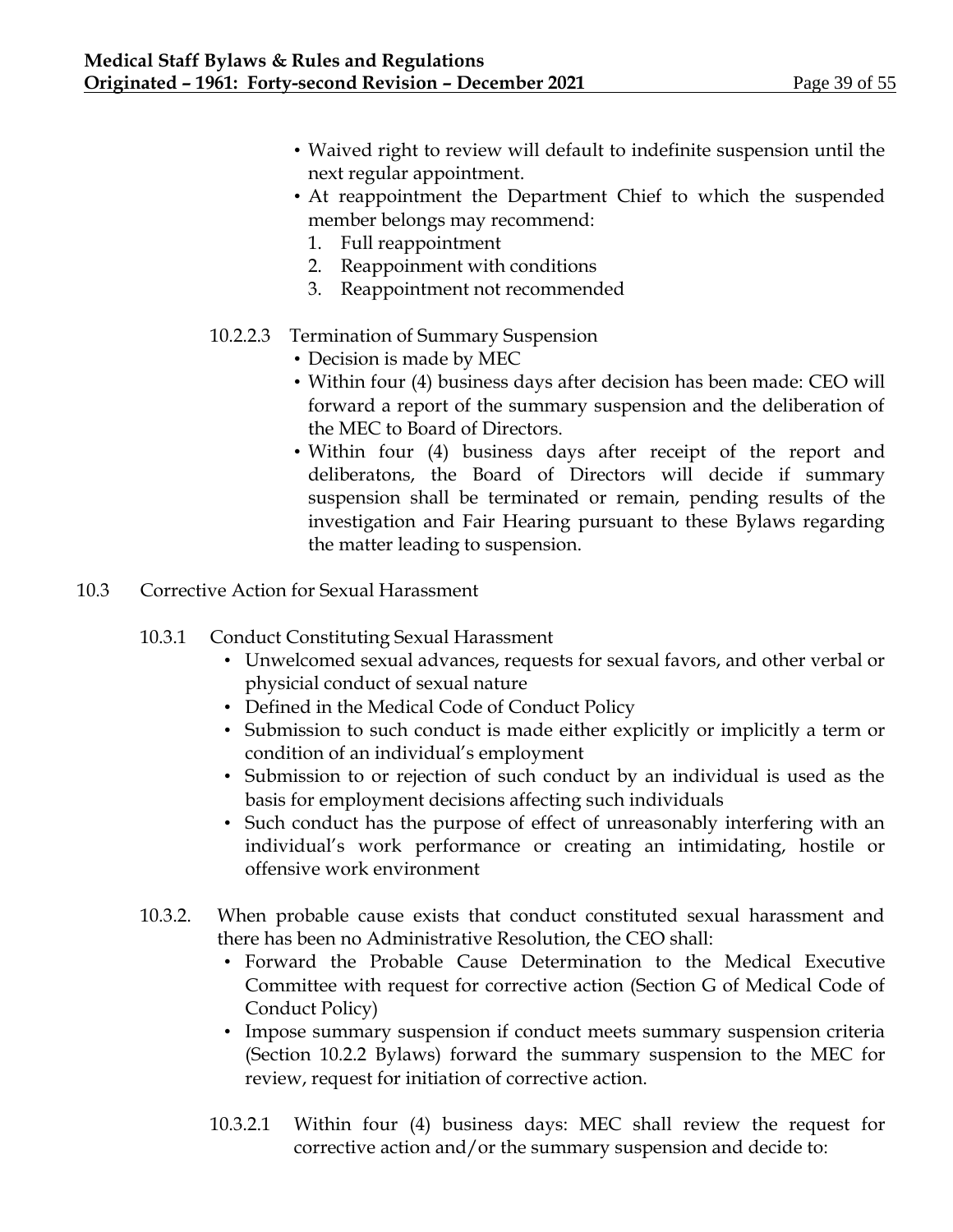- Approve CEO's action with notice of hearing right to the Member
- Request of corrective action approved, but the summary suspension terminated with notice of hearing rights provided to the CEO and Member
- Request of corrective action denied and the summary suspension terminated with notice of hearing rights provided to the CEO
- If a hearing is requested by either the CEO or the Member: proceed as a hearing on the merits with respect to the Probable Cause Determination
- 10.3.2.2 Following review by MEC
	- Notice of hearing on merits of corrective action and/or summary suspension shall be provided to the accused Member and CEO
- 10.3.2.3 Within one (1) business day: CEO will forward a notice of hearing to the President of the Medical Staff and the Board of Directors
- 10.3.2.4 Notice of hearing shall advise the accused Member of the opportunity to:
	- Be present at the hearing
	- Be represented by counsel
	- Testify and present witnesses
	- Confront witnesses against him
	- Examine witnesses under oath
	- Cross examine opposing witnesses
	- Impeach the credibility of any witness
	- Offer and refute any relevant evidence
	- Present oral and written arguments
- 10.3.3 Hearing on the Merits for Corrective Action and/or Summary Suspension for Sexual Harassment
	- 10.3.3.1 Within three (3) days after receiving notice of a hearing the President of the Medical Staff shall:
		- Appoint a Hearing Panel consisting of three (3) members of the Medical Staff
		- Designate one member of the Hearing Panel to be Panel Chairman
		- Schedule hearing to be held within fifteen (15) days
		- Provide accused member and CEO at least ten (10) days advanced notice
	- 10.3.3.2 Before five (5) days from the date of the scheduled hearing, the CEO and the accused Member shall notify the others in writing of the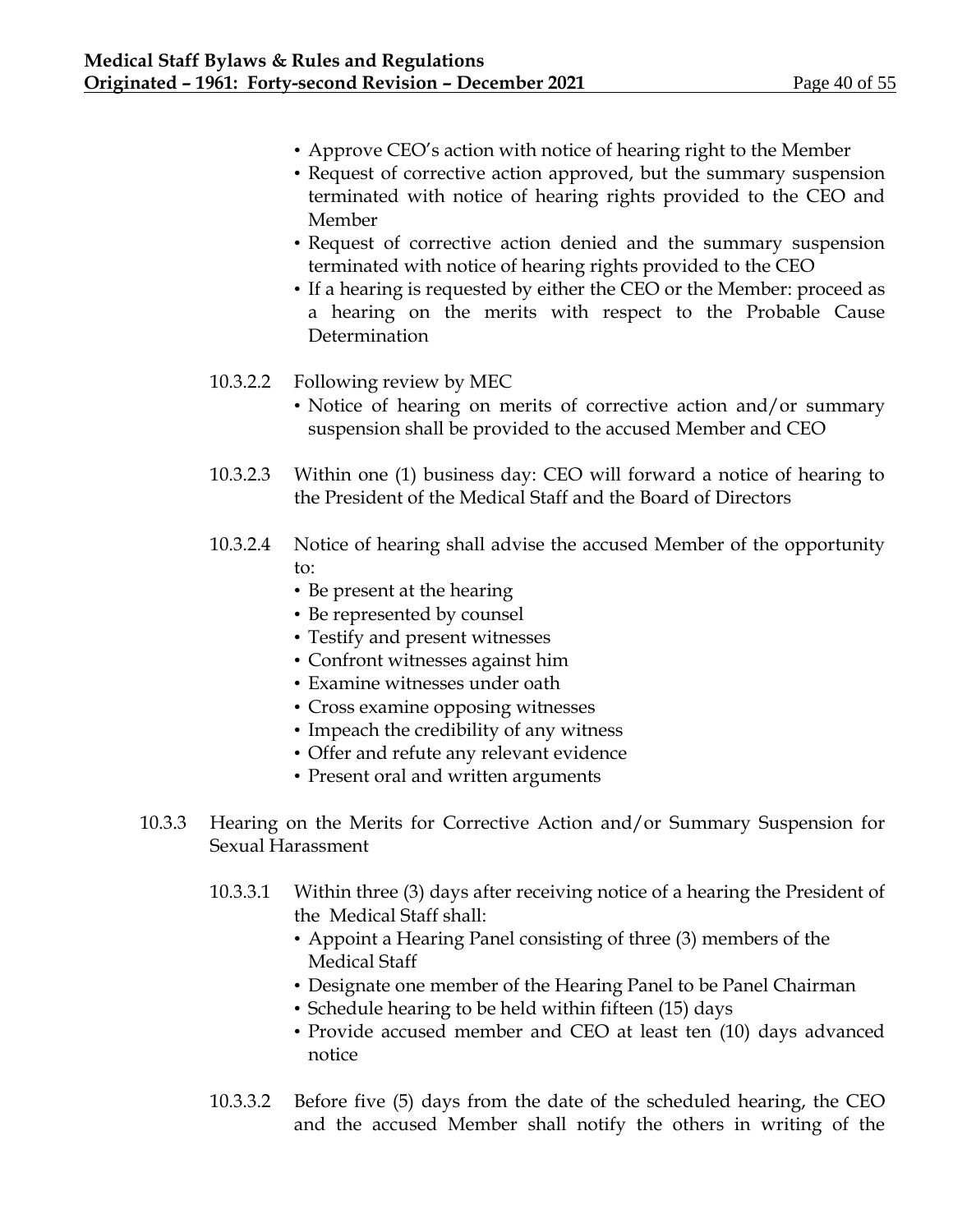witnesses they expect to testify at the hearing.

- 10.3.3.3 The Hearing Panel shall conduct the hearing according to the following:
	- The accused Member and the Hospital each have the opportunities as outlined in Section 10.3.2.5 of the Bylaws
	- Shall determine the admissibility of evidence and other procedural matter for which their decisions will be final
	- The proceedings will be recorded so there will be a written transcipt, the cost for which will be borne by the hospital and a copy of which will be supplied to the accused Member
	- The meeting shall be conducted in two (2) phases which may occur in one (1) day or two (2) separate days are outlined below:
	- 10.3.3.3.1 Phase I
		- Decide whether the accused Member engaged in sexual harassment as outlined in the Probable Cause Determination and was in violation of the Medical Staff Code of Conduct Policy and Medical Staff Bylaws
		- If allerged sexual harassment consisted of a single incident, then only evidence relating to that evidence will be permissible
		- If alleged sexual harassment consisted of a series of incidents, then only evidence relating to each of those incidents will be permissible
		- After the close of evidence, the Hearing Panel will decide if the accused Member was guilty of engaging in sexual harassment

# 10.3.3.3.2 Phase II

- Hearing panel will consider and recommend disciplinary action, including disposition of the summary suspension
- May consider any information deemed relevant to deterime the appropriateness of the discipline and may include: prior Code of Conduct investigations, informal resolutions, Early Resolution Agreements, remedial actions, or formal Corrective Action proceedings
- Evidence regarding prior complaints that were never investigated under the Code of Conduct Policy or investigated and deemed not to have merit will be dismissed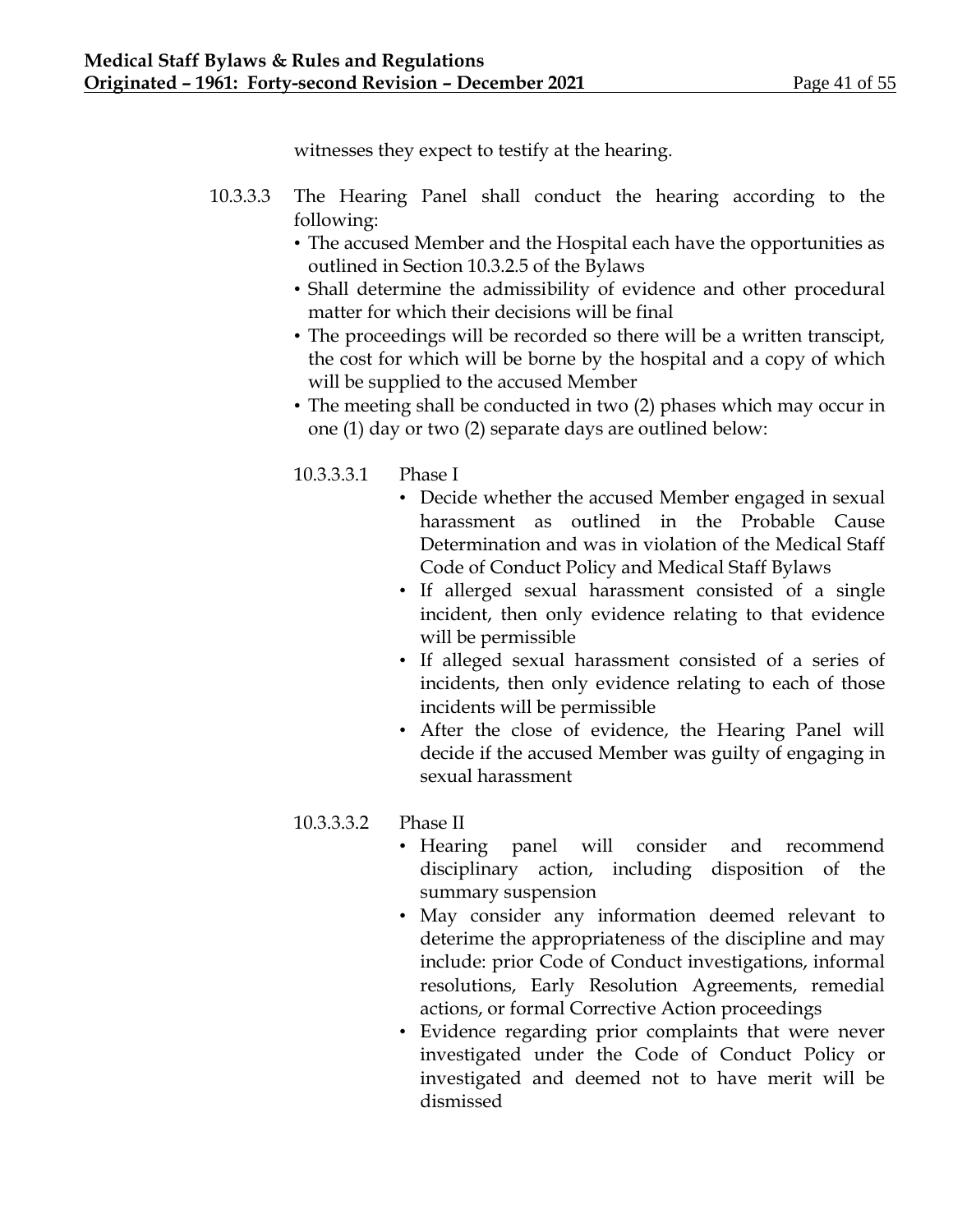- 10.3.4 Appeal of Decision of the Hearing Panel
	- 10.3.4.1 May be made to the Board of Directors by the accused Member or by the CEO by written notice of appeal within five (5) business days after receipt of the hearing decision.
	- 10.3.4.2 In the absence of a timely appeal the decision and recommendation of the Hearing Panel will be considered final.
	- 10.3.4.3 Upon receipt of a timely appeal
		- Board of Directors shall schedule and hold an oral argument within seven (7) business days
		- The accused member and CEO will be given five (5) days advance notice of the date of the oral argument
	- 10.3.4.4 Oral argument
		- Accused Member, CEO, and respective counsel shall appear and present arguments relevant to the issue(s).
		- Shall be limited to the arguments based upon the record of the hearing and the decision and recommendations of the Hearing Panel
		- Any other evidence presented will not be accepted by the Board of **Directors**
		- Either before or at the oral argument: written arguments may be submitted by the parties in support or in opposition to the whole or any part of the decision and recommendations of the Hearing Panel
	- 10.3.4.5 Within five (5) business days after the oral argument, the Board of Directors:
		- Will issue a written decision on the merits of the complaint, including findings of fact and determination of actions to be taken
		- Shall send copies of the decision to the accused Member, President of the Medical Staff and the CEO
		- The decision of the Board of Directors shall be FINAL.
- 10.4 Ordinary Corrective Action
	- 10.4.1 Indications for Ordinary Corrective Action
		- 10.4.1.1 Non-compliance with the Bylaws and Rules and Regulations of the Medical Staff which includes, but not limited to failure to:
			- Disclose information pertinent to and necessary in the evaluation of a Member's qualification for (re)appointment to the Medical Staff
			- Discharge responsibilities of membership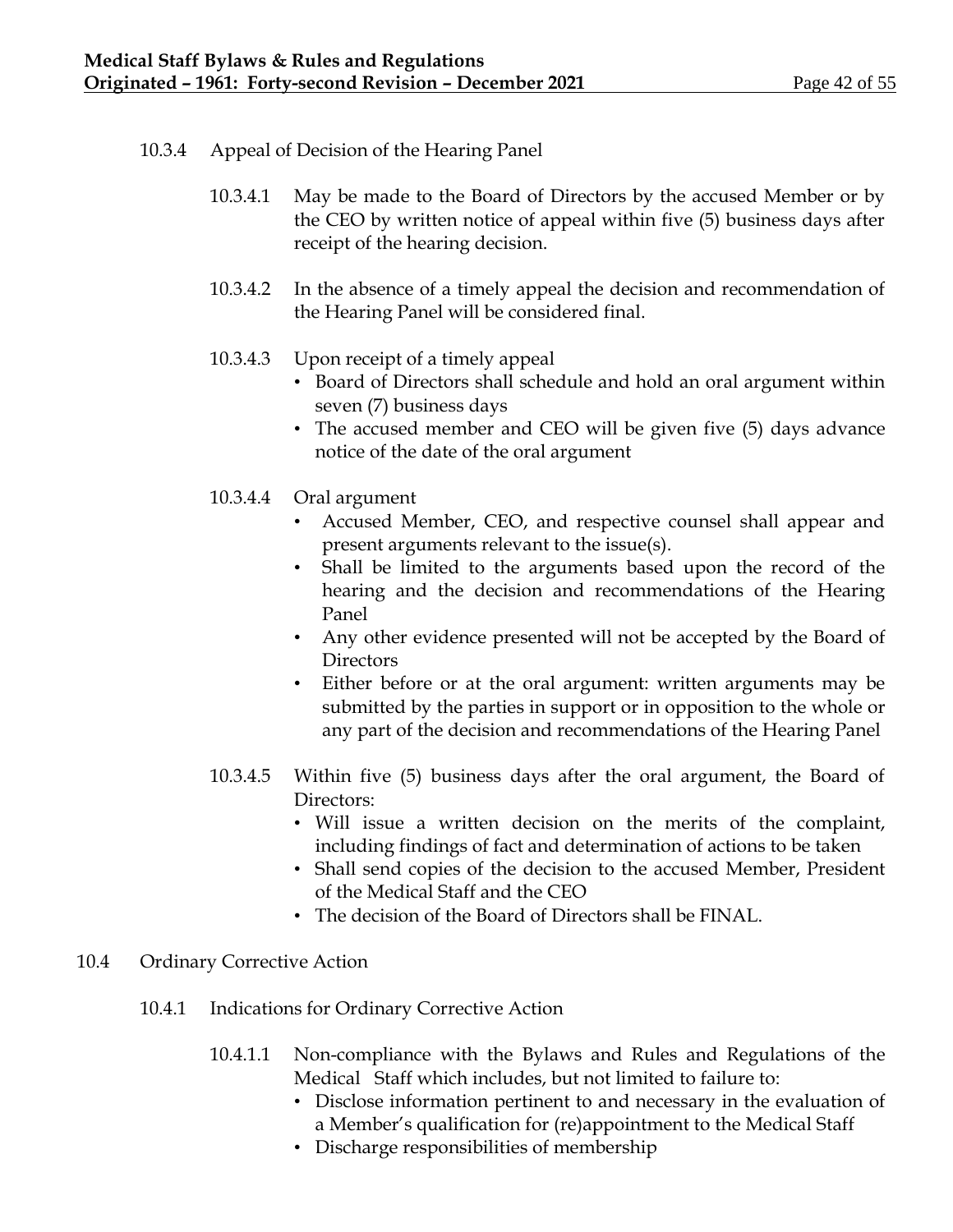- Provide coverage as specified in the Bylaws
- 10.4.1.2 Care Below Applicable Standards which includes, but not limited to:
	- Non-compliance with the Medical Staff Quality Policy and Procedures
		- Lack of clinical competence
		- Failure to adhere to standards of practice or patient care policies established by the Member's clinical department
- 10.4.1.3 Improper use of Carroll Hospital Center resources
- 10.4.1.4 Misconduct which has not been satisfactorily resolved in accordance with the Medical Staff Code of Conduct Policy
- 10.4.2 Initiation of Ordinary Corrective Action
	- 10.4.2.1 Requests for ordinary corrective action may be initiated by:
		- Any officer of the Medical Staff
		- Chief of any Clinical Department
		- Chairman of any standing committee
		- CMO or CEO
		- Board of Directors
	- 10.4.2.2 Request for ordinary corrective action must be made in writing to the Medical Executive Committee and must include specific references to actions that constitute the basis for initiating corrective action proceedings
	- 10.4.2.3 After reviewing the request for ordinary corrective action, the MEC may take the following actions:
		- Acceptance of request: follow procedure described in the Fair Hearing and Appellate Process provisions from the Bylaws (Section 10.5)
		- Reject the request: President of MEC shall inform the Board of Directors of the decision and the Board of Directors may accept the MEC's decision or initiate its own investigation and, if warranted, may impose actions in accordance with the Fair Hearing and Appellate Process (Section 10.5)
- 10.5 Fair Hearing and Appellate Process

All hearings shall be conducted as provided for by The Health Care Quality Improvement Act of 1986 and/or other applicable state or federal law.

10.5.1 Right to Hearing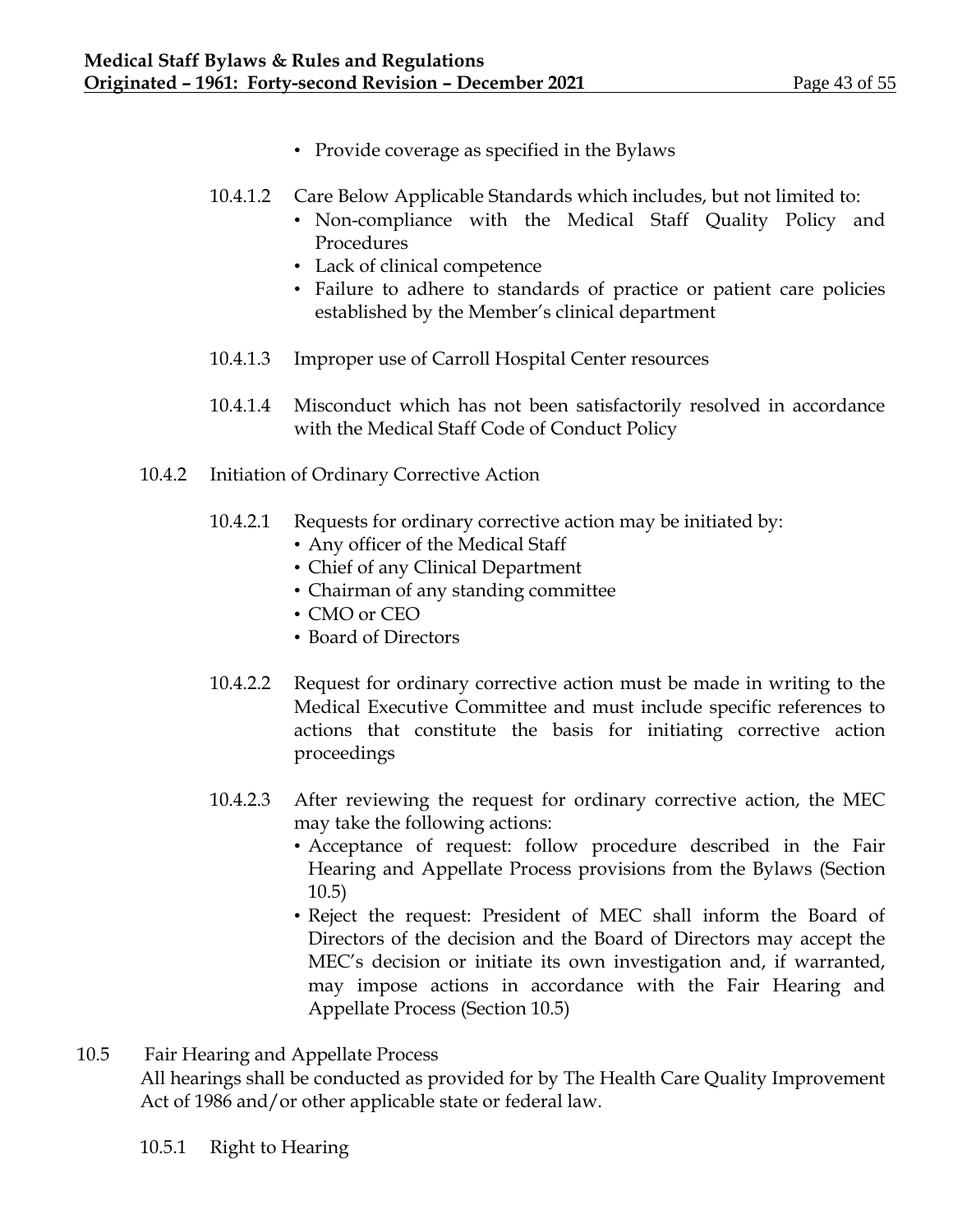- 10.5.1.1 Hearing may be requested for any adverse recommendation. An adverse recommendation is one which has a materially adverse effect on an Applicant's or Member's Medical Staff membership and/or clinical privileges and shall include, but not limited to, a recommendation of:
	- Termination of Medical Staff Membership or clinical privileges
	- Suspension of clinical privileges
	- Denial of appointment of any requested clinical privileges
	- Denial of reappointment
	- Imposition of conditions or restrictions on privileges, other than ones imposed automatically, that limit the Member's ability to exercise clinical privileges
- 10.5.1.2 There shall be no entitlement to a hearing for any action that is recommended or taken which does not place conditions on, limit or restricts the Applicant's or Members' Medical Staff membership and/or clinical privileges including, but not limited to, the following actions:
	- An agreed upon resolution
	- Automatic suspension
	- Letters of reprimand, censure or admonition
	- Imposition of monitoring, proctoring, consultation or review requirements
	- Imposition of educational or training requirements
	- (Re)appointment for less than two (2) years
	- A decision not to grant, not to extend or to terminate temporary privileges

# 10.5.2 Notice of Hearing

- 10.5.2.1. Within eight (8) days after receipt of an adverse recommendation from the MEC or Board of Directors, the CEO shall forward a copy of the Bylaws and a written notice of hearing that states reasons for the action and which shall advise:
	- Of the right to a hearing
	- That a request for hearing shall be made in writing and shall be sent to the President of the MEC within fifteen (15) days of receipt of the notice or the right to the hearing shall be waived
	- Of the opportunity to be present at the hearing
	- The rights given to any defendant as outlined in these Bylaws in Section 10.3.2.4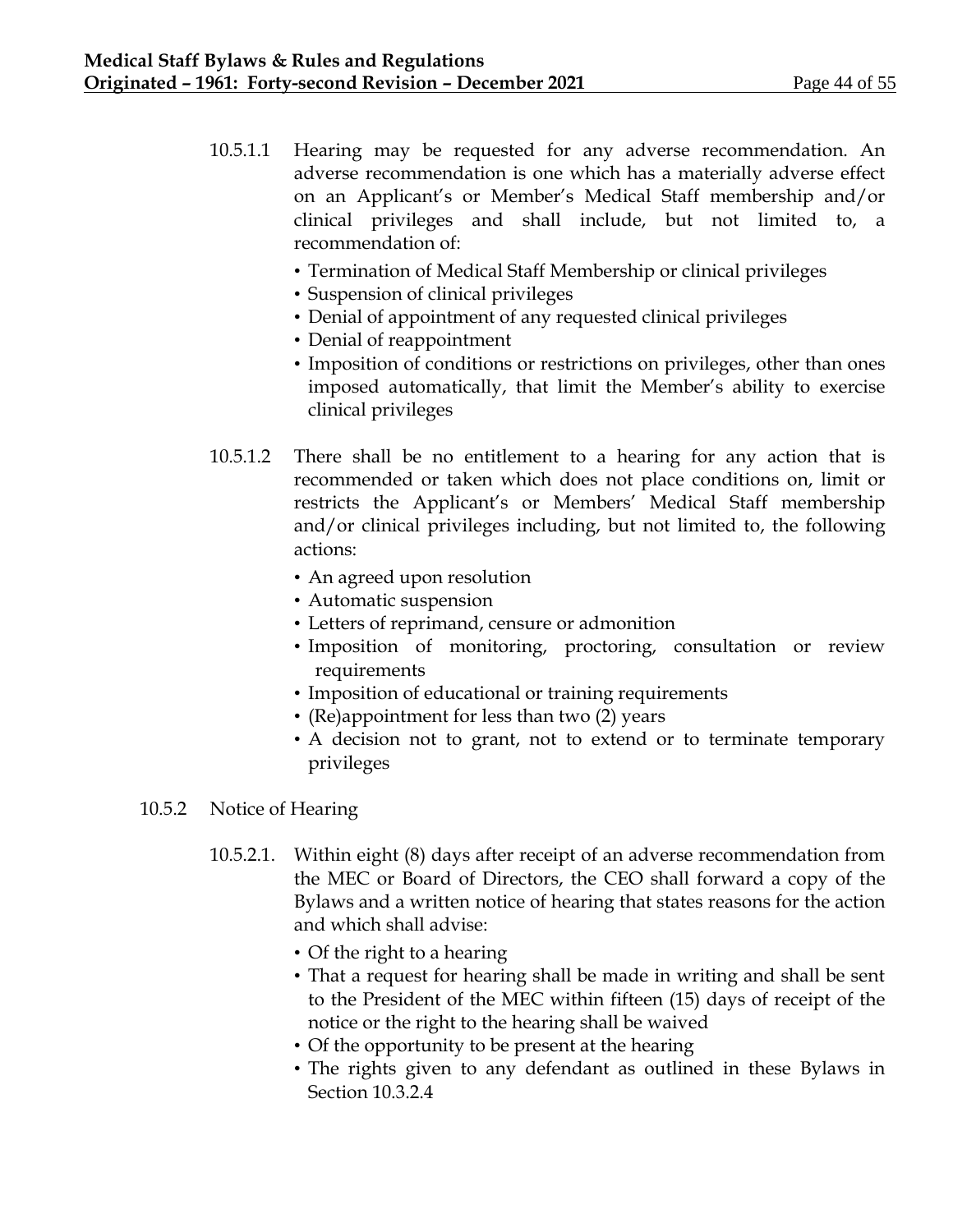- 10.5.3 Scheduling of Hearing
	- 10.5.3.1 Within eight (8) days of receipt of a request for a hearing, the President of the Medical Staff shall:
		- Appoint a Hearing Subcommittee
		- Thirty (30) days after issuance of notice: Issue notice to the Applicant or Member of the date, time and place of the hearing
- 10.5.4 Composition of the Panel
	- 10.5.4.1 Hearing committee shall be composed of:
		- Five (5) members of the Medical Staff: who are impartial and not in direct economic competition with the Applicant or Member who requested the hearing.
		- One of the members of the subcommittee shall serve as the chairman as designated by the President of the Medical Staff
		- The chairman shall serve as the subcommittee's presiding officer.
- 10.5.5 The Hearing
	- 10.5.5.1 The Hearing will be conducted by the Hearing Subcommittee in accordance to the following rules:
		- Each party has the opportunities as outlined in Section 10.3.2.4 of the Bylaws.
		- Admissibility of evidence shall not be governed by the rules of the evidence applicable in court.
		- Any relevant evidence may be admitted if it is the type of evidence upon which responsible persons would rely in the conduct of serious affairs.
		- The presiding officer shall determine the admissibility of evidence and other procedural matters for which their decisions will be final, unless overruled by a majority of the committee
		- The proceedings will be recorded so there will be a written transcript, the cost for which will be borne by the hospital and a copy of which will be supplied to the accused Member
		- May have its own counsel present for procedural advice
		- Each party shall bear any expense it incurs in connection with the hearing.
- 10.5.6 Decision of the Hearing Subcommittee
	- 10.5.6.1 Within eight (8) days after final adjournment: Hearing Subcommittee shall render a decision if the decision pertains to a Member currently under suspension.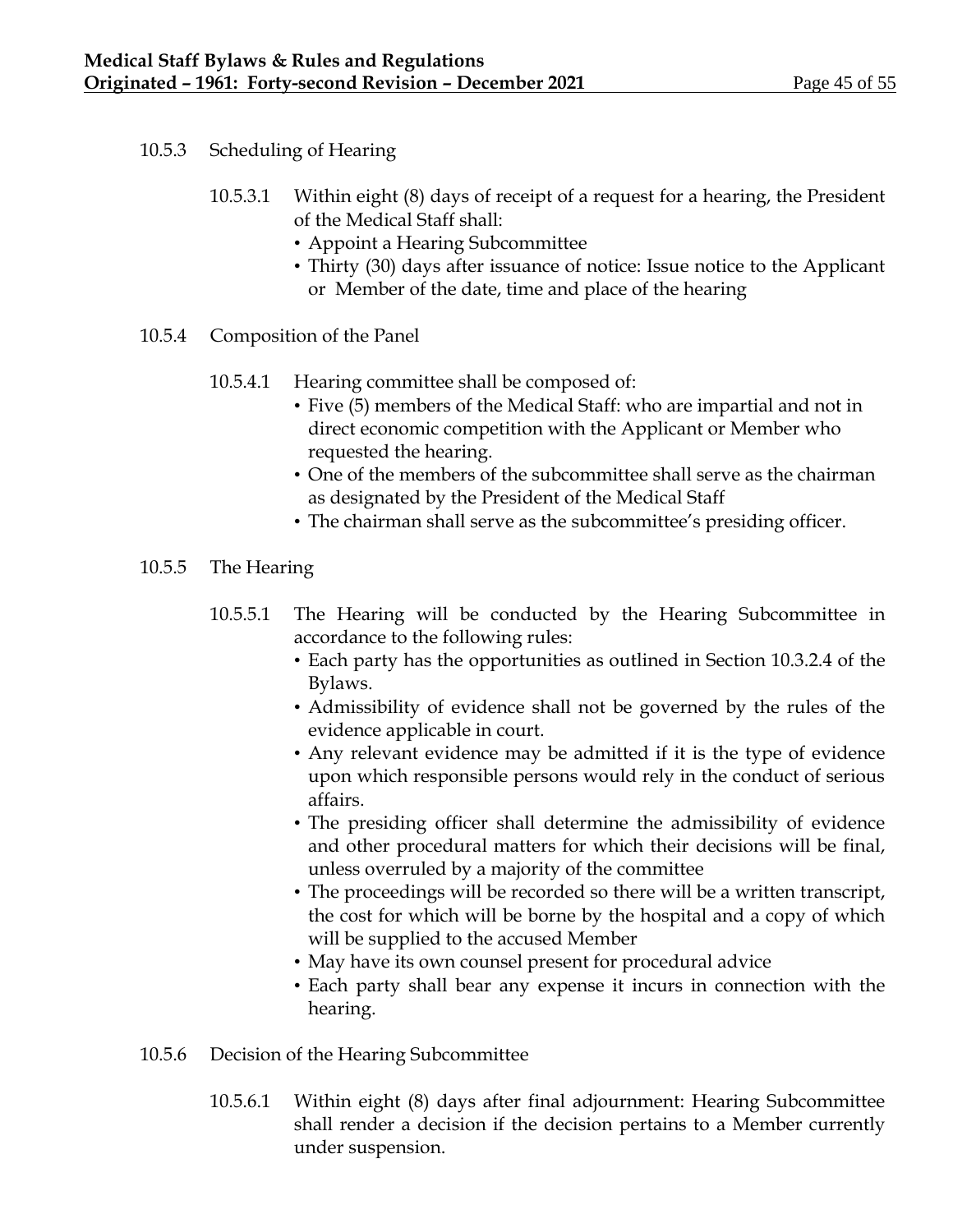- 10.5.6.2 Within fifteen (15) days after final adjournment: Hearing Subcommittee shall render a decision for all other instances.
- 10.5.6.3 The decision of the Hearing Subcommittee shall:
	- Be based upon the evidence introduced at the hearing, including all logical and reasonable inferences from the evidence and testimony.
	- Be accompanied by a written report stating the basis of the decision and any recommendations of the Hearing Subcommittee for further action.
	- Be put into a written report stating that the basis of recommendations shall accompany the documentation provided to the Board of **Directors**
	- All documentations will be delivered to the Applicant or Member and the Board of Directors with copies to the CEO and Medical Executive Committee.
- 10.5.7 Decision by the Board of Directors and Appellate Review
	- 10.5.7.1 Board of Directors:
		- Shall consider the disputed issue based upon the record and recommendation of the Hearing Subcommittee.
		- Within fifteen (15) days: forward a written decision to the Applicant or Member, CEO and Medical Executive Committee.
	- 10.5.7.2 CEO
		- Within eight (8) days: Notify the parties of its decision, reasons for the decisions, and any right to and procedure for obtaining appellate review by the Board of Directors. Applicants are not entitled to appellate review.
		- If appellate review is requested, notify the parties of the date, time, and place, which shall be no more than thirty days (30) from the date of the receipt of request for appellate review.
	- 10.5.7.3 The Member:
		- May submit written argument in support or opposition to the whole or any part of the findings and recommendations of the Hearing Subcommittee.
		- Within fifteen (15) days of receipt of the Board of Directors decision: file a written request to the CEO for appellate review or the right to appeal shall be waived. The request shall state whether the Member or their attorneys wish to submit written arguments, appear before the Board of Directors to deliver oral arguments, or both.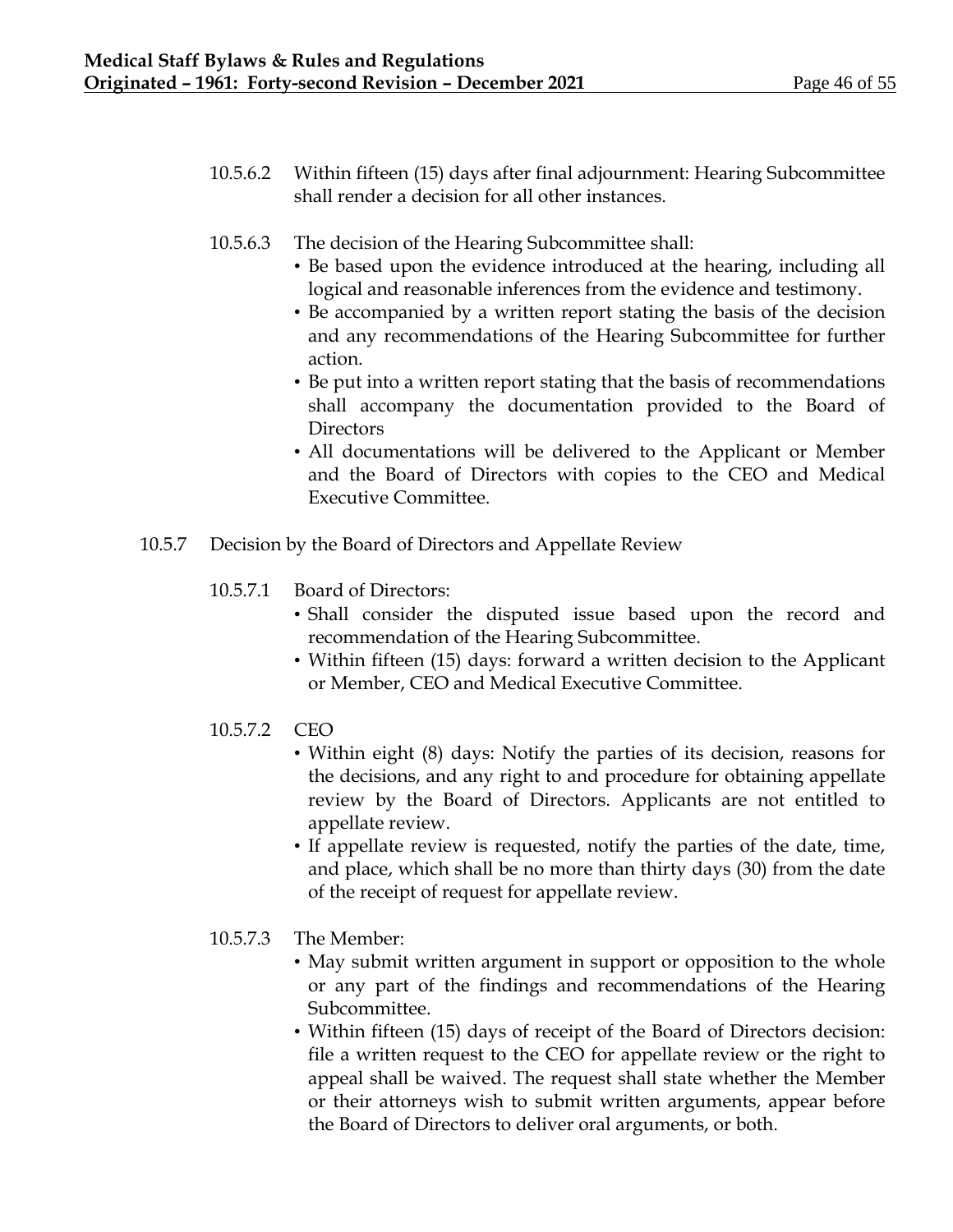- If the parties appear before the Board of Directors, the Chairman of the Board of Directors shall act as presiding officer and may limit the presentation to those matters raised before the Hearing Subcommittee.
- 10.5.7.4 Appellate Review: Board of Directors:
	- Shall decide the disputed issue upon the recommendations of the Hearing Subcommittee and the written and/or oral arguments presented to it on appeal.
	- Decision is final
	- Within eight (8) days of its decision: shall notify in writing of its decision to the Member, the President of the Medical Staff and the CEO.
	- In case of adverse decision against the Member of the Medical Staff, shall impose sanctions upon that person.
- 10.5.8 Sanctions:
	- A formal letter of reprimand
	- Probation upon conditions and with such consequences as the Board of Directors may determine
	- The imposition of monitoring, mentoring, preceptoring, counseling or supervision pertaining to the exercise of staff privileges.
	- Imposition of costs of sanctions and fines.
	- Suspension of privileges for a period not to exceed one (1) year.
	- Limitations of staff privileges.
	- Revocation of staff privileges.
	- Denial of new applicant's request for privileges.
	- Other sanction(s) as deemed appropriate under the circumstances by the Board of Directors.
- 10.5.9 Other Provisions
	- 10.5.9.1 Records and Recommendations Under this section:
		- Treated as privileged communication
		- Distribution limited to fulfilling the purpose of resolving disputes involving the Medical Staff at Carroll Hospital Center.
		- Actions shall be reported to the appropriate regulatory body if required by law.
	- 10.5.9.2 Duty of the CEO:

Notification by the CEO of the decision of the Board of Directors does not accrue until all rights to hearing and appellate review have been exhausted and that action is deemed final pusuant to the provisions of these Bylaws.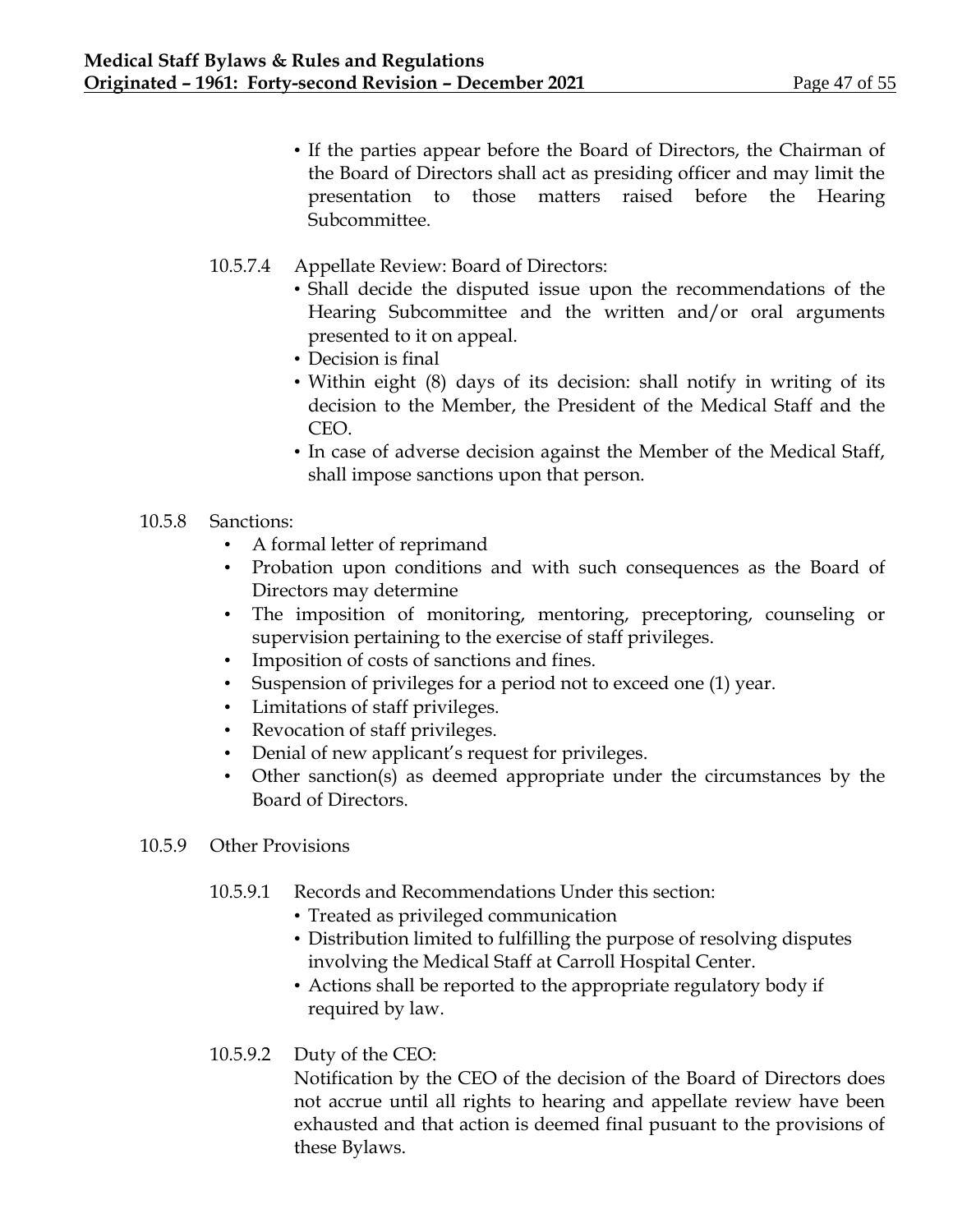| 10.5.9.3 | Rights of Applicant and Members                                                                                                |
|----------|--------------------------------------------------------------------------------------------------------------------------------|
|          | • One (1) Hearing Subcommittee for applicant                                                                                   |
|          | • One (1) Hearing Subcommittee and one (1) appellate review for                                                                |
|          | <b>Members</b>                                                                                                                 |
|          | • For each particular and discrete application for reappointment,<br>expansion of privileges or request for corrective action. |

\*\*\*\*\*\*\*\*\*\*\*\*\*\*\*\*\*\*\*\*\*\*\*\*\*\*

## **SECTION 11 – ADOPTION AND AMENDMENT OF MEDICAL STAFF BYLAWS**

11.1 Adoption

Adoption of the Medical Staff Bylaws shall be effective upon an affirmative two-thirds vote of the returned ballots of the voting members of the Medical Staff and upon approval by the Board of Directors.

11.2 Amendment

Amendments to the Medical Staff Bylaws may be proposed by any member of the Medical Staff, Administration or Board of Directors and must be directed to the Bylaws Committee. The Bylaws Committee will evaluate the proposed amendment and report on same, with recommendations, to the Medical Executive Committee. The M.E.C. will then review the proposed amendment and reject, modify, approve or recommit to the Bylaws Committee for further consideration. When the M.E.C. has approved the proposed amendment, it will be submitted to the members of the Medical Staff entitled to vote thereon.

If the Medical Executive Committee rejects a proposed amendment to the Bylaws, the Medical Staff may propose the amendment directly to the Board of Directors upon presentation of a petition signed by 33% of the voting members of the Medical Staff. Upon acceptance of any petitioned amendment to the Bylaws, the Board of Directors shall direct the President of the Medical Staff to submit the petitioned amendment to the members of the Medical Staff entitled to vote thereon.

Any amendment of the Medical Staff Bylaws must be approved by an affirmative twothirds vote of the returned ballots of voting members of the Medical Staff and shall become effective upon approval by the Board of Directors.

## 11.3 Mechanism of Voting

Any proposed amendments to the Medical Staff Bylaws must be mailed to the Active Medical Staff along with an explanation of the rationale for the changes and a ballot for voting by return mail.

#### \*\*\*\*\*\*\*\*\*\*\*\*\*\*\*\*\*\*\*\*\*\*\*\*\*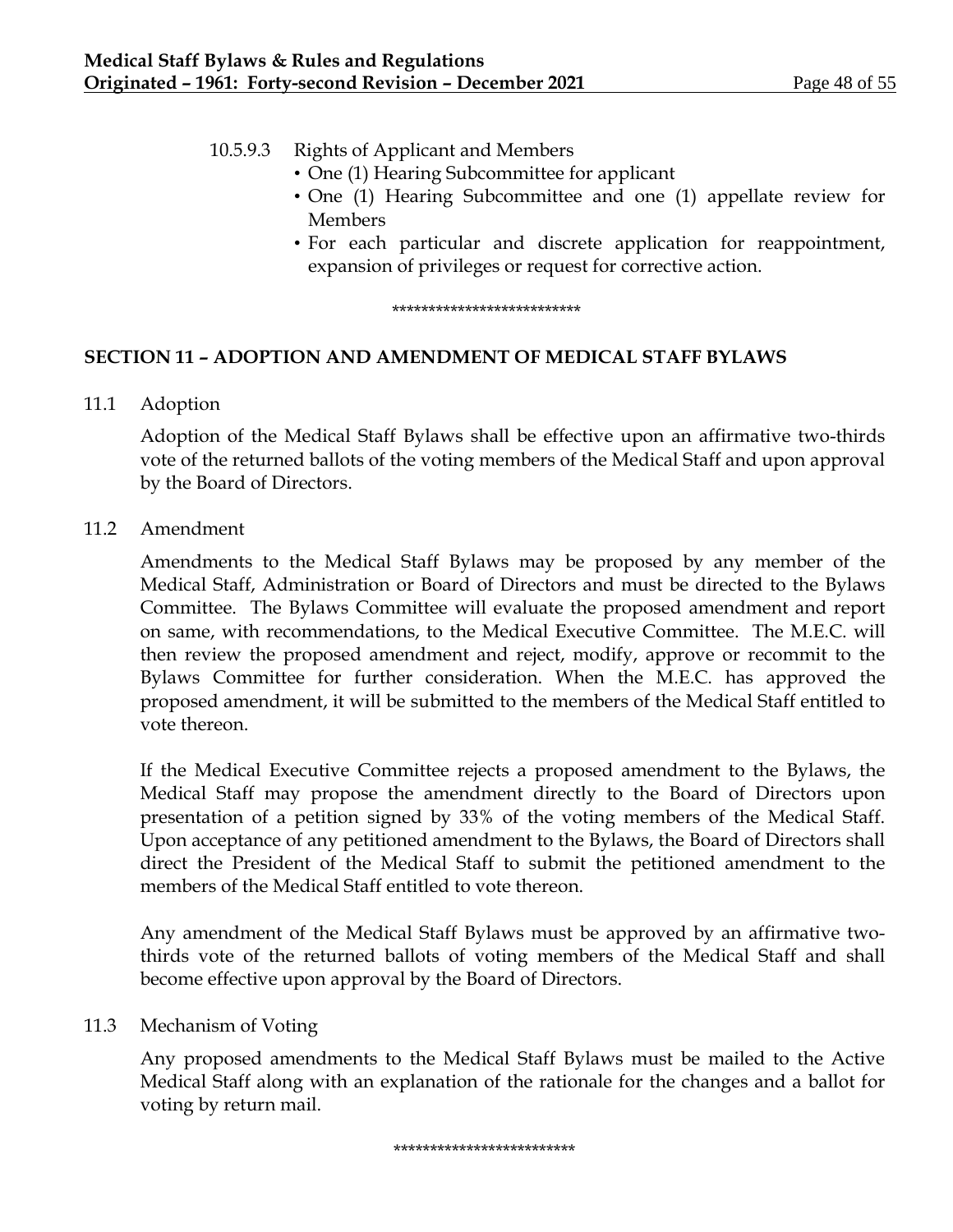# **SECTION 12 – MEDICAL STAFF RULES, REGULATIONS AND POLICIES**

12.1 Rules and Regulations

The Medical Staff shall adopt such rules and regulations as may be necessary for the proper conduct of its work. Such rules and regulations shall be a part of these Bylaws and shall be adopted and amended by the same procedure for adopting and amending the Bylaws as described in Section 11. Any adoption or amendment of the Rules and Regulations shall become effective when approved by the Board of Directors.

# 12.2 Urgent Amendment of Rules and Regulations

In cases of documented need for an urgent amendment to the rules and regulations in order to comply with changes in the law, regulations or requirements of The Joint Commission, the Medical Executive Committee may provisionally adopt and the Board of Directors may provisionally approve an urgent amendment to the Rules and Regulations without prior notification to the medical staff. Upon provisional approval of the amendment, the Medical Executive Committee shall present the amendment to the Medical Staff, within 30 days, for ratification. The provisional amendment shall become permanent if approved by two-thirds vote of the returned ballots of the voting members of the Medical Staff. If the amendment fails to be ratified, a revised amendment shall be prepared by the Medical Executive Committee and submitted to the voting members of the Medical Staff for ratification within 60 days. Upon ratification by the Medical Staff, the revised amendment shall be submitted to the Board of Directors for action. To comply with changes in the law, regulations or requirements of the Joint Commission, the provisional amendment shall be in effect until a revised amendment is approved by the Medical Staff and Board of Directors.

## 12.3 Policies

The authority to adopt and amend Medical Staff Policies consistent with the Medical Staff Bylaws is delegated to the Medical Executive Committee. Medical Staff Policies shall be adopted and amended upon a two-thirds vote of the voting members of the Medical Executive Committee and shall become effective when approved by the Board of Directors.

If the voting members of the Medical Staff propose to adopt a policy or an amendment thereto, the proposal must first be communicated to the Medical Executive Committee. If the Medical Executive Committee declines to adopt the proposed policy, upon presentation of a petition signed by 33% of the voting members of the Medical Staff, the Medical Staff may propose the policy directly to the Board of Directors. Upon acceptance of any petitioned policy, the Board of Directors shall direct the President of the Medical Staff to submit the petitioned policy to the members of the Medical Staff for a vote. Any petitioned policy must be approved by an affirmative two-thirds vote of the returned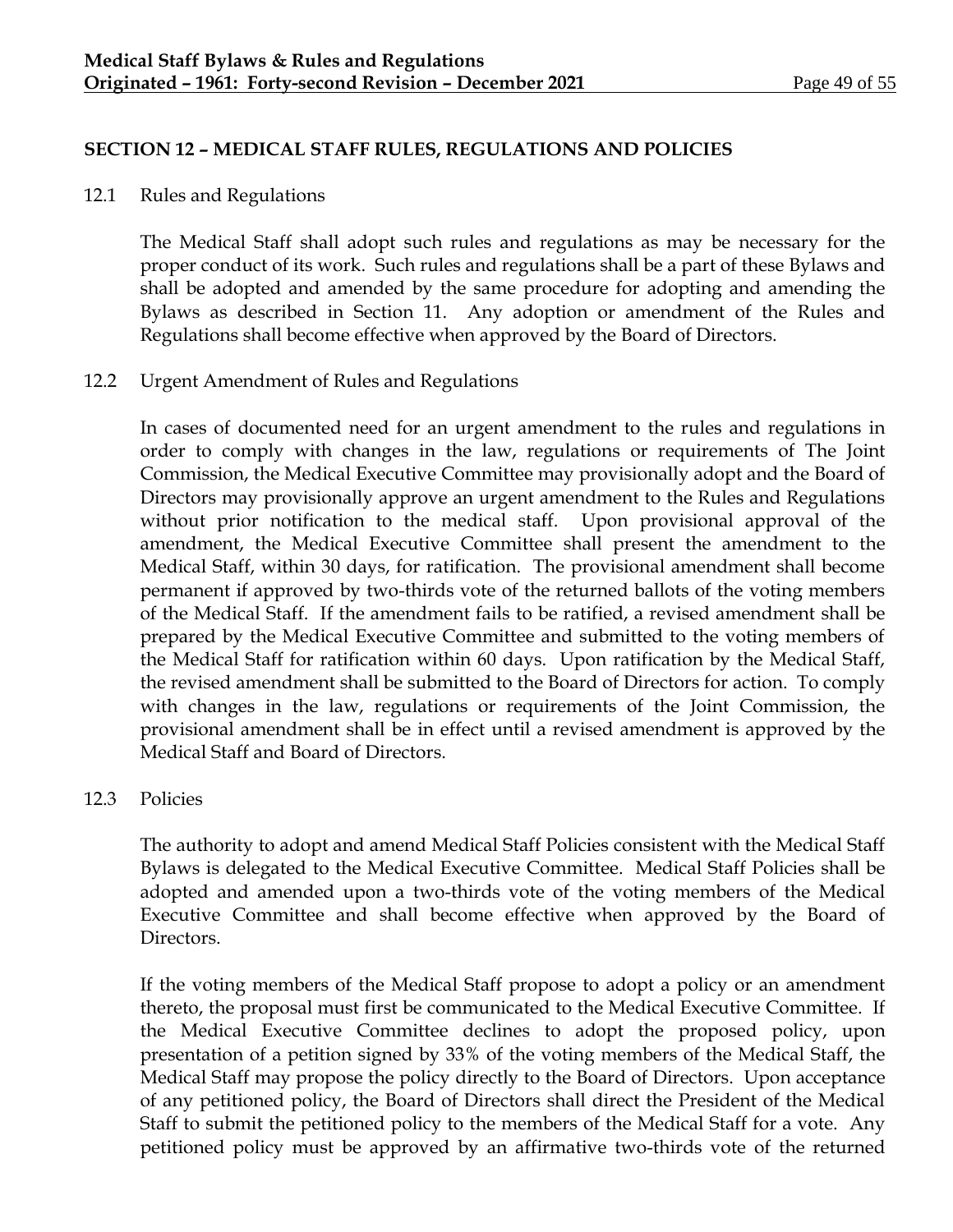ballots of members of the Medical Staff and shall become effective upon approval by the Board of Directors.

#### \*\*\*\*\*\*\*\*\*\*\*\*\*\*\*\*\*\*\*\*\*\*\*\*\*

# **SECTION 13 - PARLIAMENTARY AUTHORITY**

The rules contained in the current edition of Robert's Rules of Order Newly Revised shall govern the Medical Staff in all cases to which they are applicable and in which they are not inconsistent with these Bylaws and any special rules of order the Medical Staff may adopt.

Adopted by the voting members of the Medical Staff of Carroll Hospital Center:

MARK GOLDSTEIN, M.D. WILLIAM McNALLY, C.R.N.A. President, Medical Staff Secretary/Treasurer, Medical Staff

Date: Date:

Approved by the Board of Directors of Carroll Hospital Center:

ALEC YEO MARTIN K.P. HILL

Date: Date: Date:

Chair, Board of Directors Secretary, Board of Directors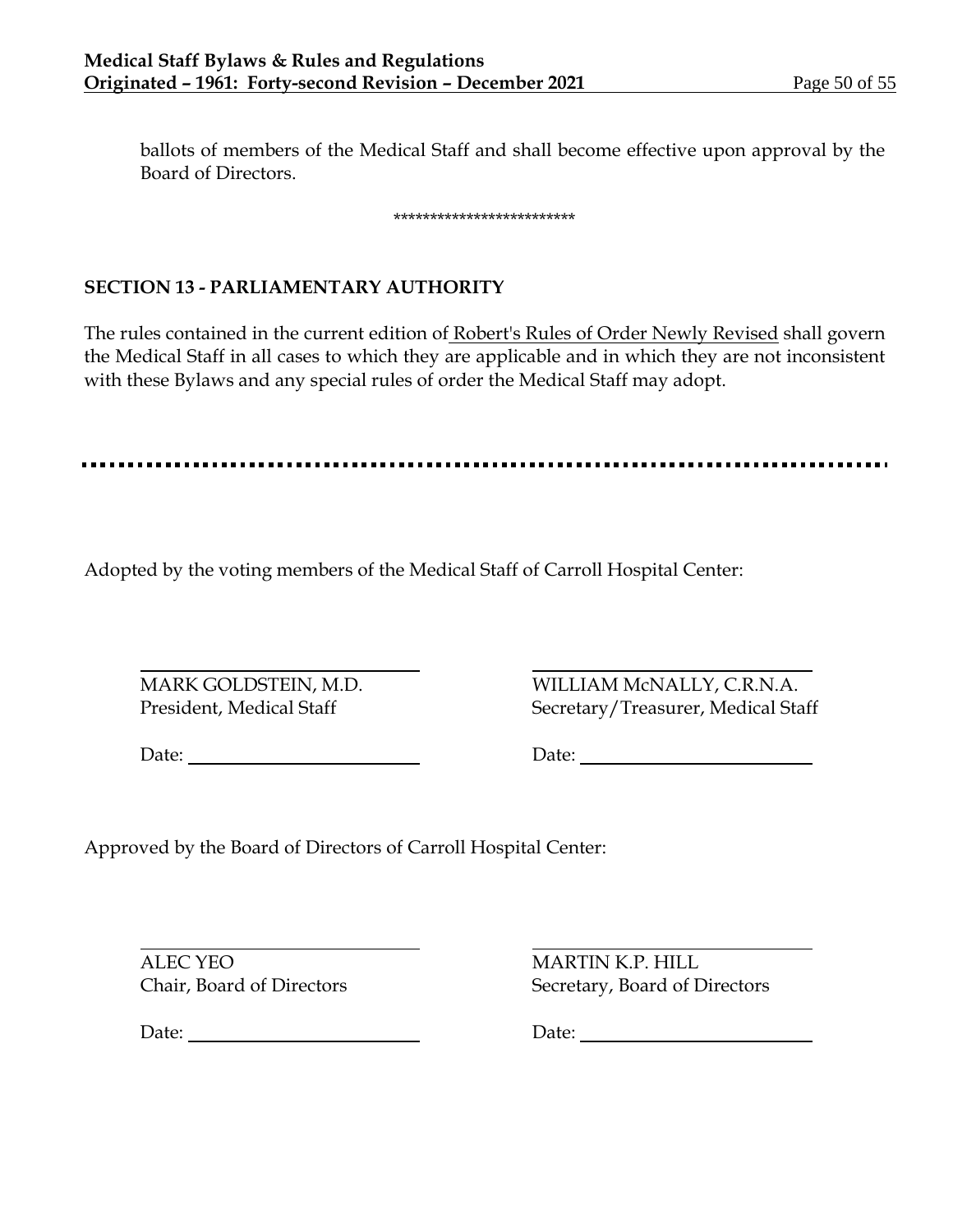# **RULES AND REGULATIONS THE MEDICAL STAFF OF CARROLL HOSPITAL CENTER**

- 1. In an emergency, any medical staff member with clinical privileges is permitted to provide any type of patient care, treatment and services necessary as a life-saving measure or to prevent serious harm - regardless of his or her medical staff status or clinical privileges - provided that the care, treatment and services are provided within the scope of the individual's license.
- 2. Every member of the Medical Staff is expected to be actively interested in securing autopsies. No autopsy shall be performed without proper written consent unless it is a Medical Examiner's case. All autopsies shall be performed by the hospital pathologist or by a physician delegated this responsibility.
- 3. Patients requiring admission who have no personal physician nor have expressed preference for any physician shall be attended by members of the medical staff on duty in the appropriate department.
- 4. Each member of the medical staff actively practicing his profession must carry a minimum of \$1,000,000. per occurrence/\$3,000,000. per annum aggregate professional liability insurance or equivalent protection against professional liability (medical malpractice) exposure acceptable to the hospital. In the event that any member's professional liability protection excludes specific procedures from coverage, that member or the association which employs or contracts with that member, shall notify the Credentials Committee of same within 10 business days of his receipt of such exclusion(s). Failure of notification will result in automatic suspension of the affected member's hospital privileges. Each member, or the association which employs or contracts with the member, shall submit documentation of professional liability protection on an annual basis, prior to the end of the fiscal year of the hospital.
- 5. Mass Casualty Assignments All physicians shall agree to fulfill their mass casualty assignments as described in the Hospital disaster plan.
- 6. No patient shall be discharged except by order of the medical staff member attending him or his designee.
- 7. The attending physician shall be responsible for medical records documentation consistent with medical records policies which includes but not limited to documentation of history and physical examination, verbal orders and incomplete and delinquent records; and departmental rules and regulations.
- 8. Any patient that presents for emergency treatment receives a medical screening by a physician or Advanced Practice Provider. Patients are not denied care for any reason, i.e. religious, financial or ethnic reasons.